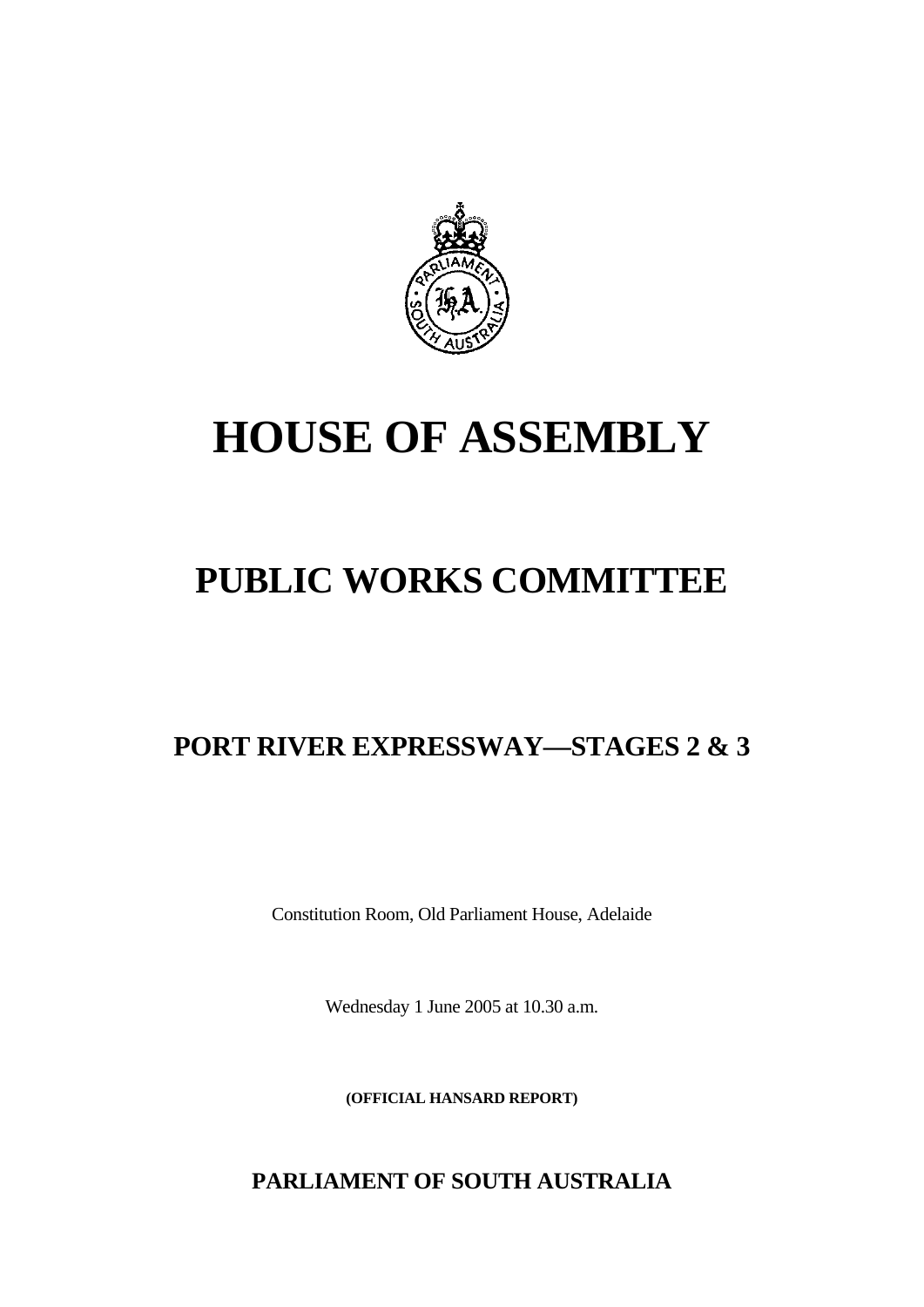#### MEMBERS:

Mr P. Caica MP (Presiding Member) Mr M.K. Brindal MP Ms V. Ciccarello MP Mr T. Koutsantonis MP Mr I.H. Venning MP

#### WITNESSES:

 JON STEELE, Executive Director, and DAVID BARTLETT, Special Projects Coordinator, both of Transport SA, 33 Warwick Street, Walkerville 5081; and ROD HOOK, Executive Director, Office for Infrastructure Development, Level 12, Terrace Towers, North Terrace, Adelaide 5000, called and examined:

 1 THE PRESIDING MEMBER: Welcome and thank you for appearing before the Public Works Committee today. Before proceedings begin, please note that this hearing is a lawful function of parliament and as such warrants the same respect that parliament itself demands. Sections 28 and 31 of the Parliamentary Committees Act outline the privileges, immunity and powers of the committee.

 In most instances, the hearing is open to the public. Evidence given will be recorded and made publicly available after witnesses have had an opportunity to check the transcript for accuracy. If you believe that there are any reasons of justifiable confidentiality, you may request the committee to hear part or all of your evidence in private or in camera. Before you commence your evidence, there are several matters the committee requires you to respond to for the record.

 Firstly, please advise whether the proposition before the committee is exactly the same as the proposal submitted to and approved by cabinet. If it is not, then in what precise way does it differ? In particular, are there any errors or omissions in the submission that need to be drawn to the attention of committee members?

 MR STEELE: It is the same as the submission that went to cabinet and there are no errors that we are aware of.

 2 THE PRESIDING MEMBER: Secondly, the committee requires you to make a quarterly report about the progress of the proposal. Each report must provide a full explanation and any variations in project costs, target time frames or design features. Please confirm that you understand and comply with this requirement?

MR STEELE: Yes, we do.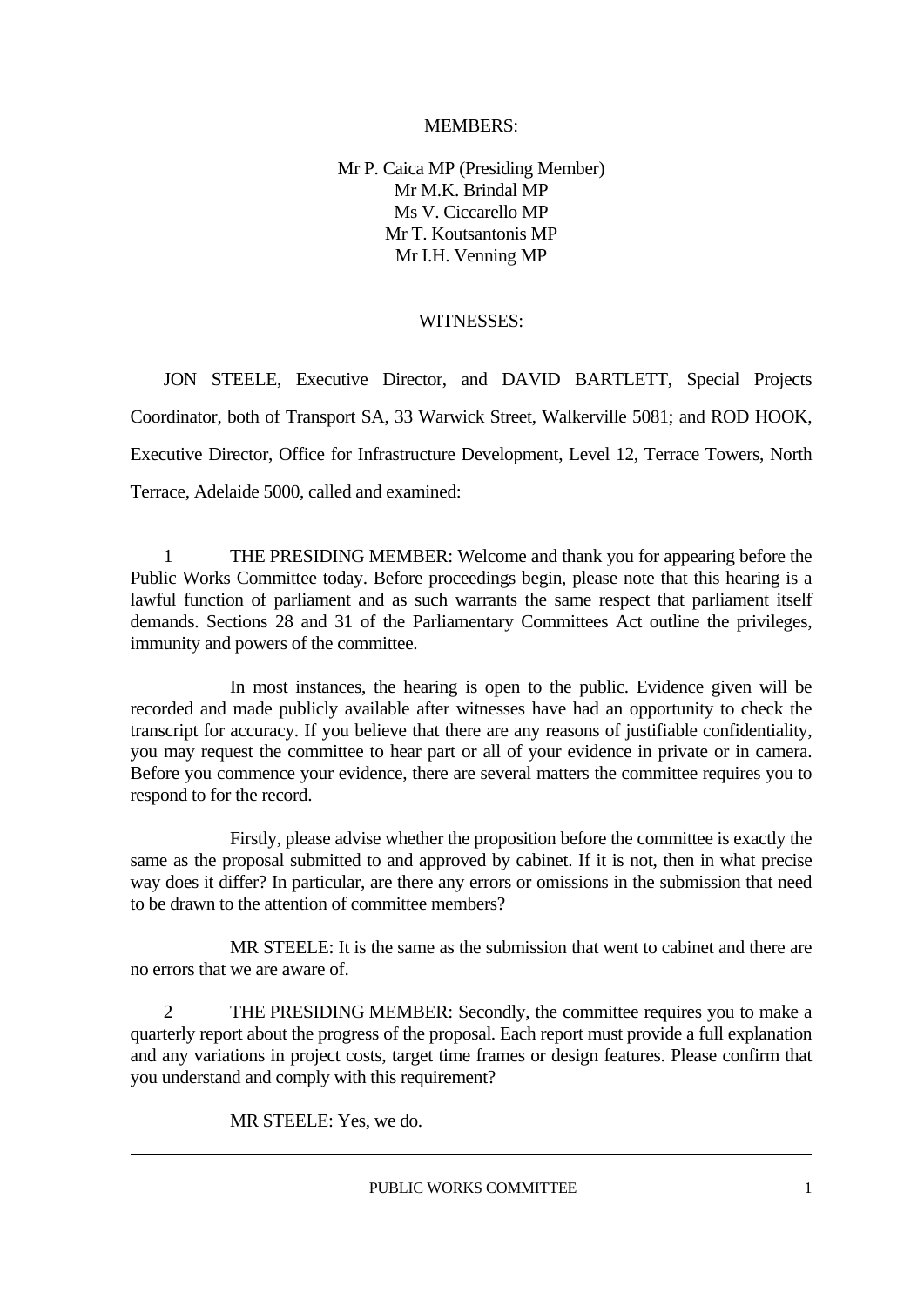3 MR BRINDAL: Does that include the design features?

4 THE PRESIDING MEMBER: Target time frames or design features.

 5 MR BRINDAL: We have had evidence before this committee where they have changed design features in this department and not reported back.

 6 THE PRESIDING MEMBER: Thirdly, the committee requires that you advise at least eight weeks in advance when the work will be opened, dedicated, commissioned or handed over. It also requires you to invite committee members to attend any function arranged to mark that event. Please confirm that you understand and are prepared to comply with this requirement.

MR STEELE: I understand.

 7 THE PRESIDING MEMBER: Do you have any questions of the committee before we commence?

MR STEELE: No.

 8 THE PRESIDING MEMBER: Please introduce yourselves, including your titles, and then summarise your submission adding any further detail or facts which may be relevant. Members may then ask questions in order to clarify aspects of the submission or seek relevant additional information. Mr Steele?

 MR STEELE: My name is Jon Steele. I am the Executive Director of Transport SA. Also with me is Rod Hook, who is the Executive Director of the Office for Infrastructure Development. Also present is David Bartlett, who is the senior project manager for stages 2 and 3 of the Port River Expressway. I apologise for the absence of the new Chief Executive of the Department of Transport, Energy and Infrastructure, Dr James Horne. It is only his third day in the job and he is tied up at a meeting with the minister. He sends his apologies to the committee. He expressed to me a desire to come to the next one of these hearings where we have a project coming before the committee, which we will do within the next month or so.

 With your agreement, I will make some introductory remarks about the project itself and then hand over to Rod Hook to make a few comments about how the project fits overall within the government's strategies and plans for infrastructure within the state. Is that acceptable?

9 THE PRESIDING MEMBER: That is fine.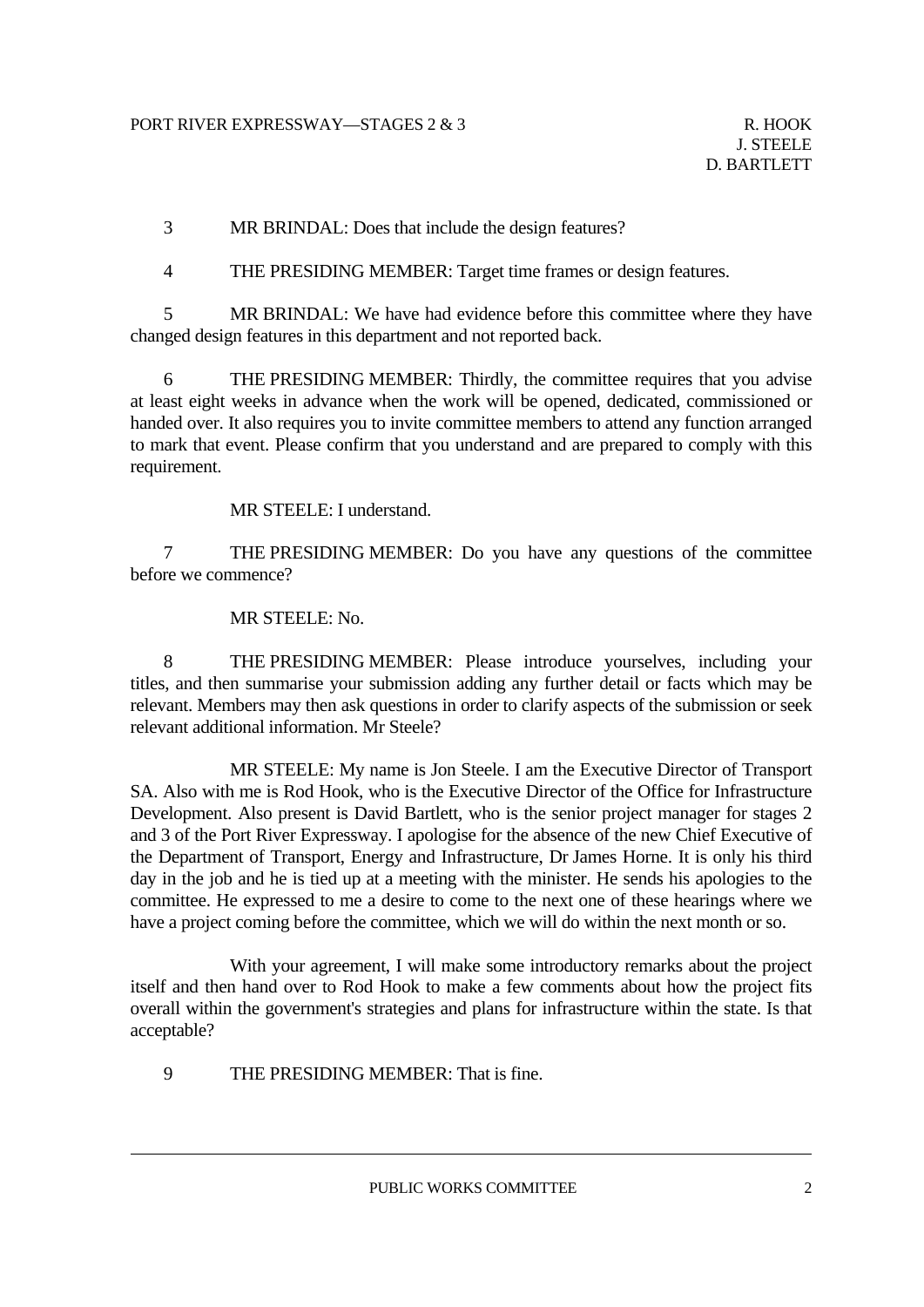MR STEELE: After such a long planning and development phase for this unique project, I am very pleased to be here today to present this for your consideration, our submission for the design and construction of the road and rail bridges across the Port River and their associated road and rail connections. The road element of this project will continue the four-lane road link from Francis Street and across the Port River to connect with Victoria Road. This will not only reduce the inefficiencies in the transport system but will also assist the port area to realise its potential in terms of tourism, recreation and urban development by reducing the impact of heavy road transport traffic in the area. The rail element of the project will facilitate improvement in the efficiency of the interstate main line track from Dry Creek to Outer Harbor, which currently traverses residential areas.

 The rail bridge and associated connections will reduce the rail distance by almost 4 kilometres, and will eliminate sharp curves and steep grades, resulting in significant savings in operating costs for rail operators. The proposed upgrade of the rail corridor along LeFevre Peninsula will increase track speed and improve safety along that line with the closure of a significant number of rail crossings.

 The project incorporates high level opening bridges, which accommodate the vision for the Port's future, enabling the state's tourism industry to prosper and, at the same time, enhancing the new Port Quays port waterfront redevelopment, to maximise the potential of its waterfront holdings.

 The Port River Expressway is one of the key elements in the government's overall strategy to improve international transport links, which will, in turn, reduce the future costs of trade and support future growth in exports such as grain, wine and motor vehicles. This important strategic road and rail transport initiative will ensure the efficient movement of goods and people, both within the state, interstate, and in fact the rest of the world. The Port River Expressway links the state's major port and rail terminals at the Port of Adelaide directly with the national highway to Perth and Darwin, via the Port Wakefield Road, and the national highway to Sydney and Melbourne.

 The construction of the road and rail bridges will complement the government's significant investment in stage 1 of the project, which is expected to carry up to 55 000 vehicles per day by the year 2020. This submission is timely in view of other initiatives like the deepening of the Outer Harbor shipping channel, presented to this committee in recent times, with works commencing in May this year. In addition to complementing the port waterfront redevelopment, this project has an impact on the government's push to make South Australia the hub of Australia's defence industry and has significant benefits for the new Outer Harbor grain terminal and ship loader to be constructed at Berth 8. With those remarks, I will pass over to Rod Hook to make a few more comments of a broader nature.

 MR HOOK: If I can comment briefly on just three aspects of the project. Firstly, as to the overall big picture nature of the proposal, we have come here in presentations in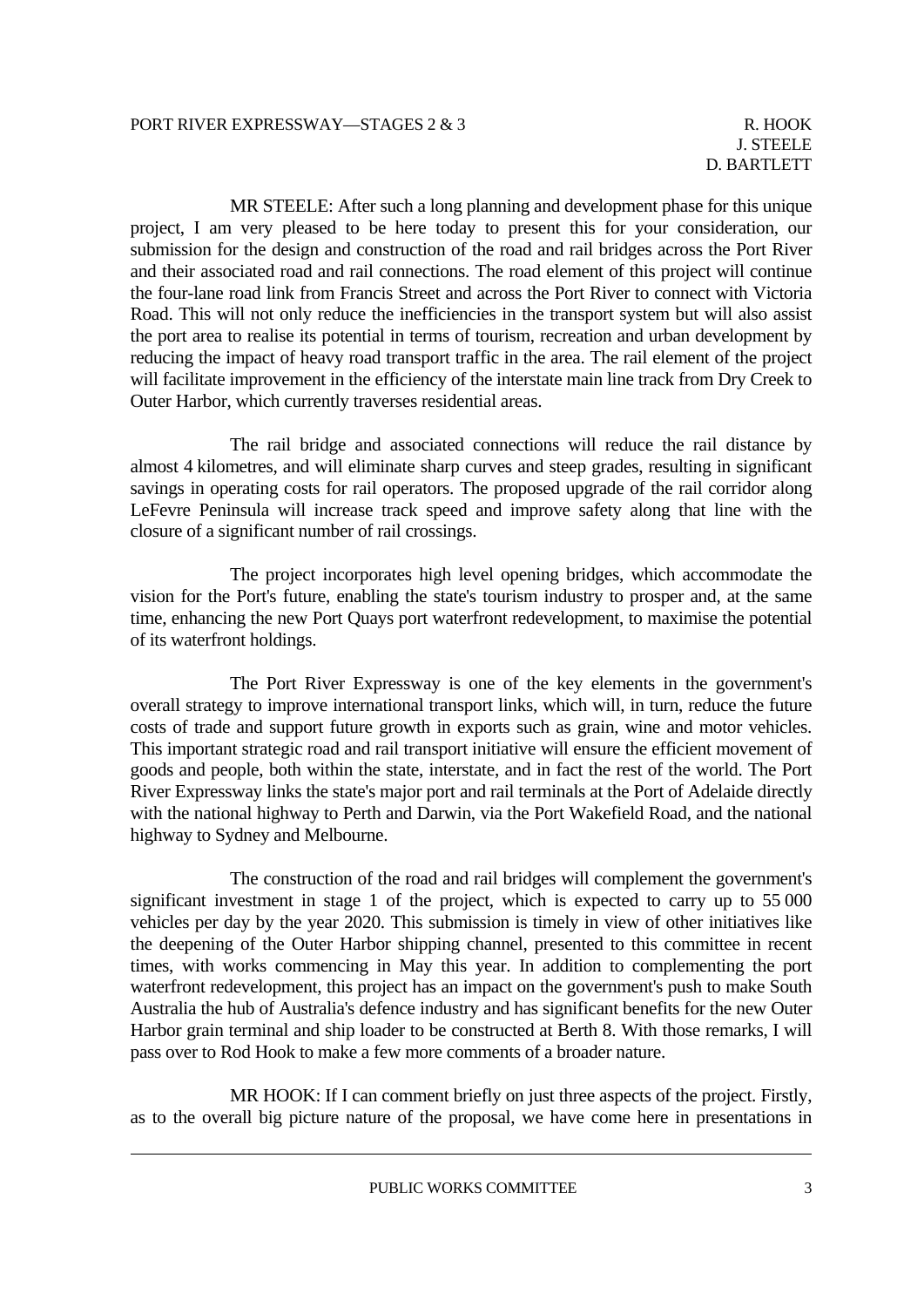previous weeks, and I have referred on those occasions about piecing together a jigsaw for the Outer Harbor area, and each time government officers have come here it has been putting another piece into that picture. The picture is one of a vibrant operating import-export hub of activity, and industry at Outer Harbor and the Port of Adelaide, and, can I say, Chair, that yesterday's announcements regarding the air warfare destroyer contract, together with today's submission to the committee on these bridges, makes it a pretty impressive picture for this state.

 Clearly, we are focusing on reinforcing the operations of our major working port at Outer Harbor. That is where the deeper water is being created. That is where the major activity or port related activity will occur and that is where it is occurring today, and that is why this link in the transport corridor is so important. It is one part of the big picture and there is a whole series of other projects, million dollar projects, involved with Port River Expressway Stage 1, works on the corridor, linking with South Road, and we have discussed previously: linking with the Sturt Highway extension, and bringing the corridor across from Gawler, the deepening of the channel, the relocation of a grain terminal, building a grain wharf—all these are just part of this jigsaw that government has been piecing together now over several years.

 The second aspect is that this development for the bridges has had a long history. Whilst the project has been talked about for some time, I guess delivery started in earnest some four years ago in 2001, and it started there with low level opening road and rail bridges, largely funded by the privates sector, delivered as a PPP off balance sheet. Over the past four years government officers have had to progressively work through the issues to get us to the stage where we are today, where we can give you a formal proposal on the design and on the funding of this particular aspect of the project. The first realisation was that it was not able to be delivered by the private sector as an off balance sheet transaction. Significant government funds were going to be required and those funds had to be sought.

 The second issue was the understanding that the interaction of river traffic, and the expected growth in traffic on the road and rail bridges as this area developed, meant that it was not practicable to have bridges that opened on demand and have those bridges meet both the requirements of the users, the industry, and the requirements of those who were running vessels through Inner Harbor, and needed to have access to go under the bridges on regular occasions. So the decision was made then to go to high-level bridges, and that is to move them from the level that was being previously considered up to both bridges being 10 metres above mean sea level. There were then two outstanding matters to be resolved.

 10 MR BRINDAL: Sorry; the submission says six and eight metres. Has that been changed?

 MR HOOK: 10 metres above mean sea level. That is part of the history. That is where they started. From four and six, and then they went to six and eight, and now they are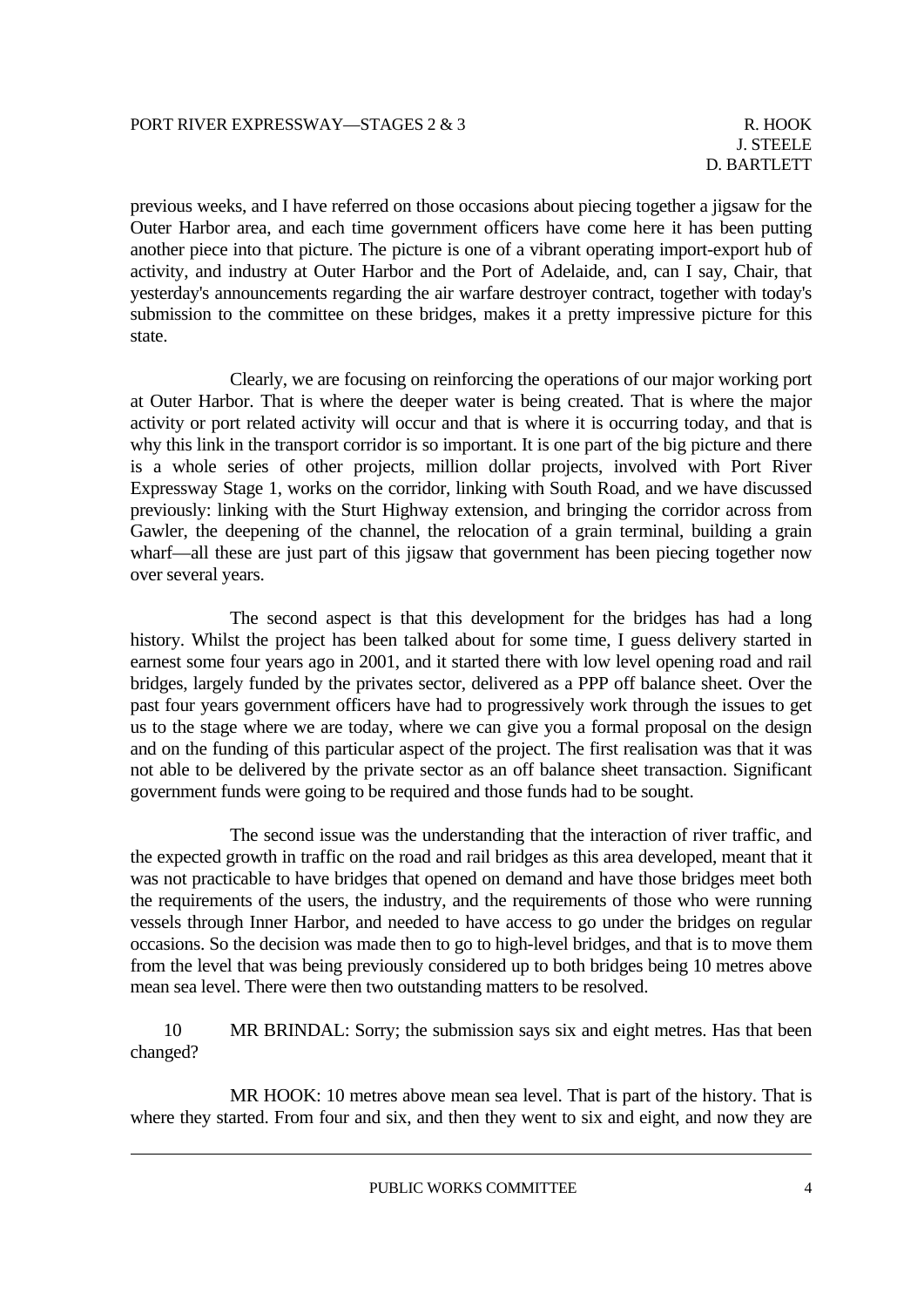both 10 metres above mean sea level. The two outstanding matters that then needed to be resolved were, one, the nature of the bridges, that is whether the bridges were fixed or opening, and the other issue being the imposition of a toll, both decisions having a major bearing on the financial negotiations necessary to get the funds in place to enable the project to proceed.

 It was recently decided by the government not to toll the bridges, and that, I think, took recognition of the fact that the users of the bridges were probably not the main beneficiaries of the extra cost of the bridges being opening, and that there was already a contribution bridge users, in terms of industry, would be paying, to support the deepening of Outer Harbor and not wanting to add to that, and the major contributors to the costs would have been cars, anyway.

 The second aspect decided by the government was to hold to their previous commitments to maximise the opportunities for Inner Harbor to be an active waterway, and therefore to retain the decision that the bridges will open. The third aspect, chair, if I can comment, is just briefly on the extraordinarily complex nature of the process that we have been through that gets us to this stage. Whilst construction work on Stage I of the Port River Expressway has been proceeding, government officers through this process have had to negotiate access arrangements, relocations, with industry and companies as substantial as Incitec Pivot and Adelaide Brighton Cement, to name just two, for this particular aspect of the project, but looking at bigger picture issues in the area, also negotiations and agreements with ABB grain, negotiations with Flinders Ports for relocating the location of the grain wharf, negotiations with Flinders Ports for channel deepening, the Port Adelaide Sailing Club and their relocation aspirations, the boat builders that are located in Inner Harbor, the fishing fleet, the tourism and the museum boats, and the tugs, all requiring separate negotiations on how they are housed under new arrangements, given both the construction of the bridges and the Port waterfront development. At the same time as that was proceeding, there was representations to Federal Government and negotiations on the Auslink funding agreement which required in term negotiations on the construction code that the Federal Government were imposing on the ability for Federal funds to be applied to this project. Negotiating with Australian Rail Track Corporation, their interest and access into the track.

 So at the three levels of government also dealing with LMC and the new Port Quay developers and their interests in what is happening in the area, going into the process of having the development progressed by Infracorp as a public non-financial corporation as a vehicle to raise toll revenue, if that was part of the deal, and then going out of that arrangement now that the decision has been made not to collect the tolls, defining and redefining the product through the processes I have mentioned, dealing with the three bidders through that process, and getting prices adjusted as designs were refined, maintaining valid processes, dealing with probity requirements throughout that process, and getting to the stage where we are today. I do not normally do this in these presentations, chair, but I just think we should place on the public record the recognition of David Bartlett, and his team, in particular,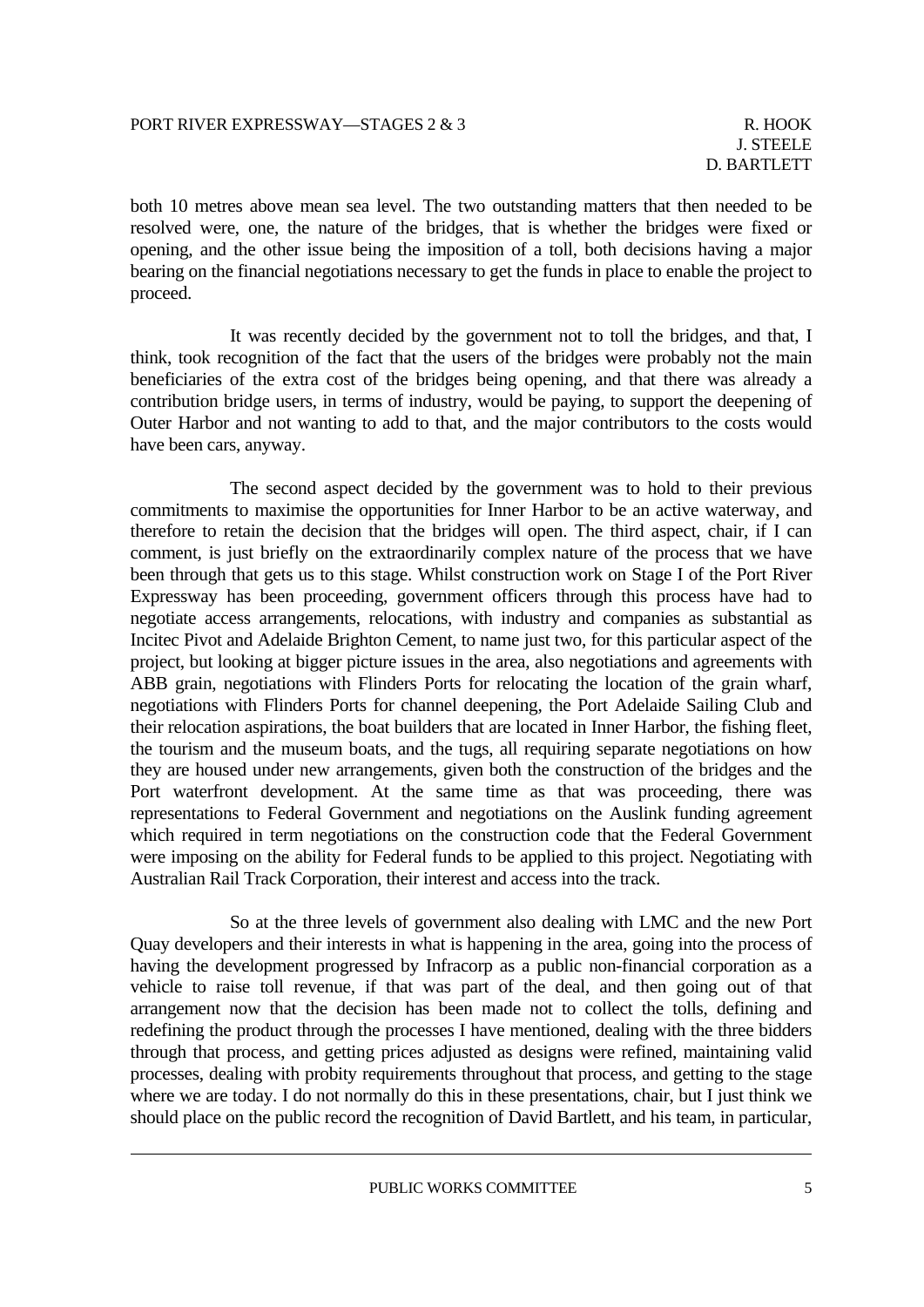for the way that they have hung in there and got this project to the stage both in their detailed negotiations for this project. I also commend from my office Lino Di Lernia who has been a major factor in negotiating the bigger picture, and with your indulgence I mention that so that it is on the public record.

 11 MR VENNING: Mr Presiding Member, are we able to address any members in the gallery here today?

 12 THE PRESIDING MEMBER: I understand that Mr Beilby is here, and we will try to accommodate, through this process, the ability to—

13 MR VENNING: Can we identify who is in the gallery?

14 THE PRESIDING MEMBER: Get to the point, Ivan, what do you want to do?

 15 MR VENNING: Identify who is there, and direct any questions we might have there.

 16 THE PRESIDING MEMBER: These are the primary witnesses here. If, indeed, there are people from the department who are in addition to these three gentlemen, they will refer those questions to the people who may have the expertise to answer those questions that these gentlemen have not.

 17 MR BRINDAL: And if we want other witnesses we can call them back on another day.

 18 THE PRESIDING MEMBER: We could do that. Does any of the demolition work that is being undertaken today constitute part of the project, and, if so, why is it being commenced prior to this referral being considered by the Public Works Committee?

 MR STEELE: I can answer that easily, Mr Presiding Member. There has been demolition work going on down there. For reasons of economies of scale, basically our demolition work and the LMC work that has to be done there has been combined. The LMC has actually been running a contract of demolition works down there. It is very hard to work out the dividing line between our project and their project, given that the road alignment, of course, passes through very big sheds, part of which will be remaining with LMC, part of which will be road alignment. So you cannot really define where the split is between the two. LMC has been running with that contract and, certainly, it is of benefit to us, but it is LMC's contract, and we have left that matter with them.

 19 THE PRESIDING MEMBER: I guess that has something to do with the jigsaw nature of the project that Mr Hook was talking about as well. Table 1 on page 4 shows that the traffic volume one Grand Junction Road and South Road will virtually double over the next 15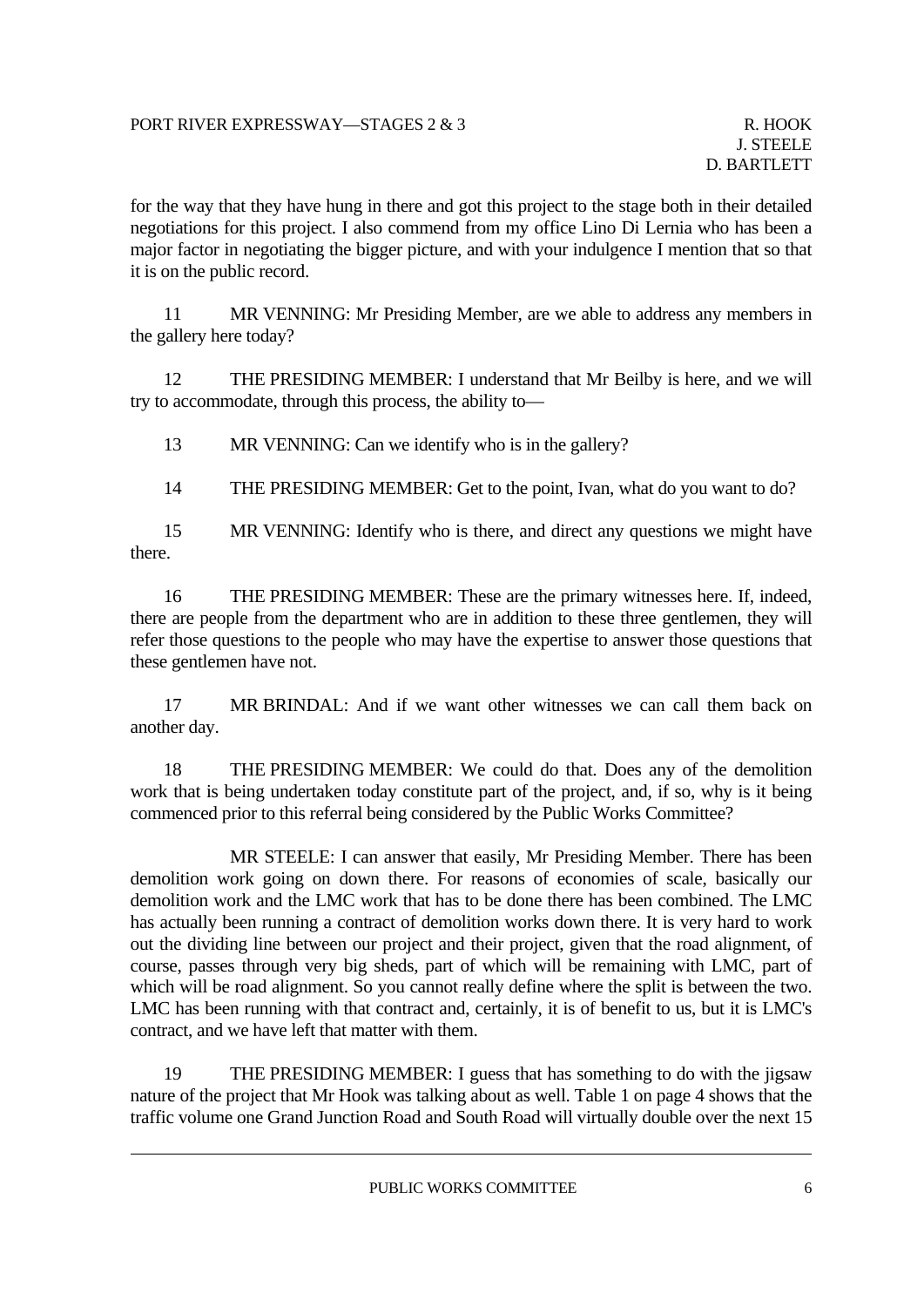years without the expressway. Will the expressway handle all of this additional traffic, or will further roadworks be required?

 MR STEELE: No. The expressway will handle all the additional traffic quite comfortably.

 20 THE PRESIDING MEMBER: Will traffic projections incorporate the additional traffic anticipated from the success in revitalising the Port waterfront and Port Adelaide centre, or is it based upon certain circumstances? What are the implications at any rate?

 MR STEELE: No. Our modelling is always based on future traffic projections, as best you can make those projections, of course, but it has assumed a reasonable level of development on the peninsula itself and, of course, in the port area.

 21 MS CICCARELLO: You mentioned the 55 000 movements earlier. In terms of yesterday's announcement, is they going to be an increased number of movements? Do you have any projections of how it will affect the project?

 MR STEELE: As far as I am aware—and David will correct me if I am wrong—we have assumed development along the peninsula, not specifically associated with one industry, but assuming that the peninsula will be developed. Obviously, we do not know the detail. Given the fact it was only announced yesterday, we do not know what the detailed impact on traffic volumes will be. I can say that the facility we have there has the capacity to cater for that traffic flow.

 22 MR BRINDAL: Would it be fair to assume, though, that, given that it is a \$6 billion project with 50 per cent of the work being contracted in other states and those units being modal, they will almost certainly come in by rail and with a number of ships in the time required. That could well mean increased traffic beyond your projections for the rail.

MR STEELE: It could do; yes.

 MR BARTLETT: If I could add something to that: our traffic modelling looks at future horizons out to 20/20. It looks at issues like vacant land and its potential use, and the potential generators of traffic from that vacant land in addition to issues such as urban in-fill, the increase in the number of household trips, the increased urbanisation of that Inner Harbour area, and it projects all of that. The same sorts of issues have been taken into account with rail traffic. We have talked with ARTC, the Australian Railroad Group (ARG) and AVB Grain for their future projections and modelled that.

 23 MR BRINDAL: I think the point the member for Norwood was making and that I am making is that yesterday the Premier announced effectively 3 000 jobs, which was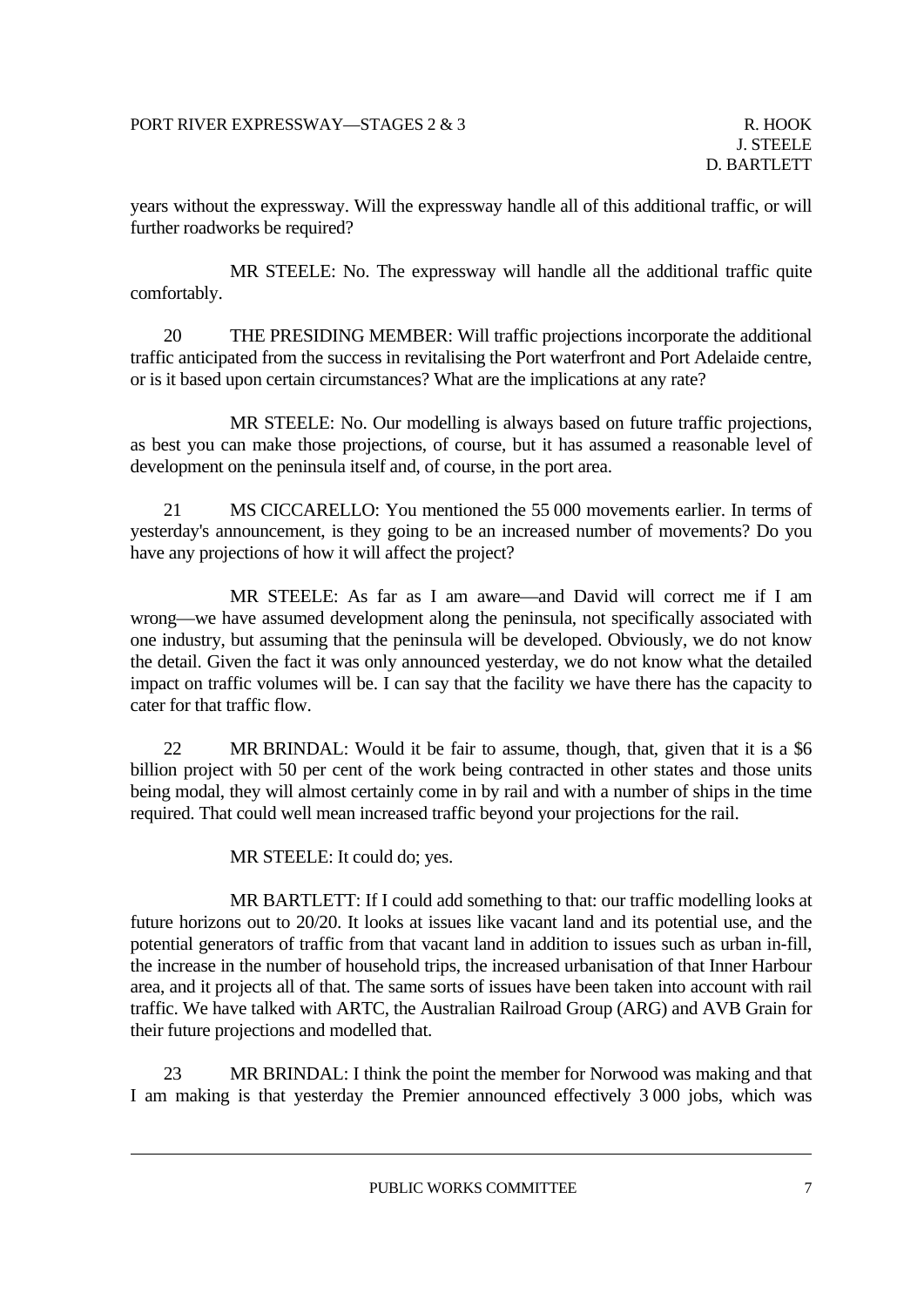confirmed on radio this morning. There are probably 3 000 cars in Australian usage that will additionally be going to that peninsula. That is not modelling: that is reality.

 MR BARTLETT: There are a couple of hundred hectares of vacant land, and we assume that that vacant land would be developed in some way over the next 20 years and generate trips and traffic.

 24 THE PRESIDING MEMBER: It is just a benefit for us that it is going to be developed in the way it is.

 MR HOOK: We would be happy to provide the corridor for 3 000 extra employees to access the site. The other point on the rail is that, when this started four years ago, there was an expectation of a limited number of rail movements, and the shifts in the project, in the nature of the bridges and in the height of the bridges was an understanding that rail movements will increase. With the moving of the grain terminal and the grain trains and the length of the grain trains, I think the comment is quite correct: there will be additional rail traffic to accommodate the Submarine Corporation project. That is a further reinforcement of this project.

 25 MR BRINDAL: I am interested in the fact that in April 2003 the government formally announced that the two bridges would be opening and of sufficient height to minimise the number of openings for marine traffic, hence reducing delays to all road and rail traffic. You have already given testimony that projections are for 30 movements a day for trains alone, and that is assuming that there is not an increase over and above your projections. I do not think you will find the Liberal opposition is at all against these bridges, but what we want to test is value for money. In this whole submission we are getting, the government says we are getting opening bridges therefore we will have opening bridges.

 We are very interested in examining why we should pay tens of millions of dollars more to have opening bridges that are going to do, as I read this and as my colleague reads it, three parts of nothing. I read here that you talk about the height of the *Falie* masts and the *One And All* masts, which would require opening bridges, but they are going to be moored north of the bridge. I am anxious to call the senior marine commander for the navy, because it is germane to previous evidence we have had that visiting vessels will come up there, yet your own submission says that, with 10 metres, the principal users now, which are the tourist boats in Inner Harbor, will pass under the bridge without it opening. I am actually very interested in why we need to spend tens of millions of dollars more on opening bridges that are not going to open for anything much.

 MR STEELE: Basically, the government's decision to build opening bridges will maximise the return to government from the redevelopment of Inner Harbor, and Newport Quays has acknowledged that it considers opening bridges as a real asset to its development. Furthermore, it provides the government with the maximum flexibility in terms of the future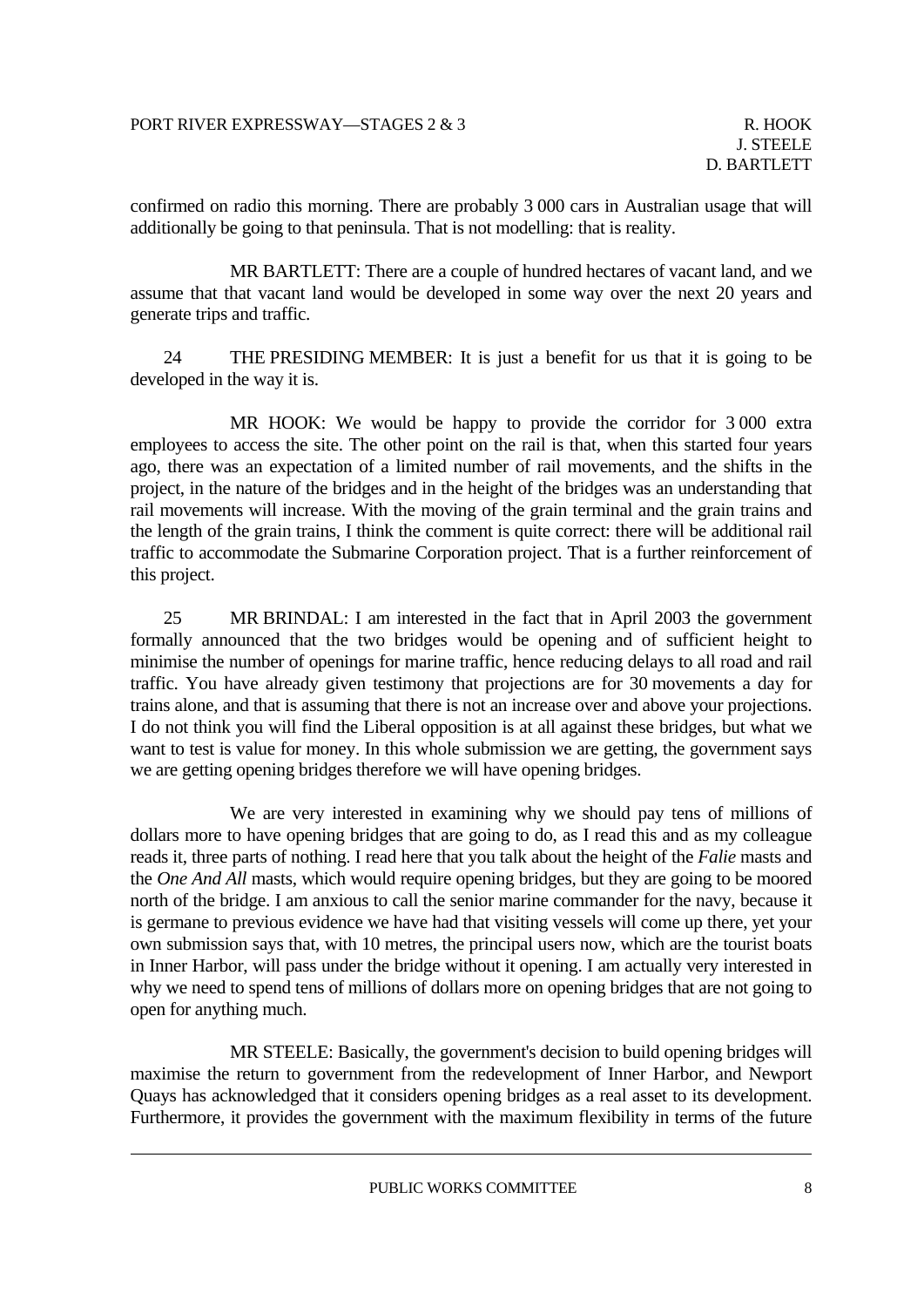development of that area. Basically, it leaves the options open and, at the end of the day, the government decided that was the right way to go.

 26 MR BRINDAL: Can you tell me what options it leaves open? What in the future is going to come in there that we need to spend all this money to bring in? In the long-term future, if we get some new advance in technology, we can pull down the bridges and build new ones; it has happened before. What can you foresee that we would need opening bridges for?

 MR STEELE: Obviously if I could foresee future developments, I would be very smart. I can't foresee what will happen in the future. All I can say is that the government is determined to retain an active, vibrant waterway there, not to cut off its options, to allow Newport Quays to develop that area as they see fit to maximise the benefits, to maximise the returns to government from that development, and, as I said, to provide the maximum flexibility for whatever might occur in the future. I can't predict what might occur in the future but the government has decided that it considers that that this is a worth while investment.

 27 MR BRINDAL: Mr Robert Gerard has the biggest private boat in South Australia. Are you aware what the height above mean sea level is of that boat?

MR STEELE: I have no idea.

 28 MR BRINDAL: You don't know whether that boat will pass under the bridges or not and, if it will, I would suggest to you that, until everyone gets as wealthy as Mr Gerard, they will cope with an active waterway, apart from yachts, and I believe the yacht basin is going to be relocated because of LMC requirements to the north of the bridge, anyhow.

MR STEELE: That is correct.

 29 MR BRINDAL: I think we need to bring in as additional witnesses somebody senior in the Darling Harbor project in Sydney because that project is an analogous project.

 30 MR KOUTSANTONIS: We can bring Laurie Brereton over here to speak to you, if you like.

 31 MR BRINDAL: I think we should. I think we should get someone over here who knows about Darling Harbor because it is an analogous development and it has a system whereby the monorail can open up to let stuff come in. I want to know what their evidence is. I think we should get someone from the museum sector down, either Port Dock museum, or Tim O'Loughlin or somebody, because I am not convinced that we are being sold anything other than a pup. Tens of millions of dollars for a bridge that no-one can tell us why it needs to open. I want the senior naval commander in here.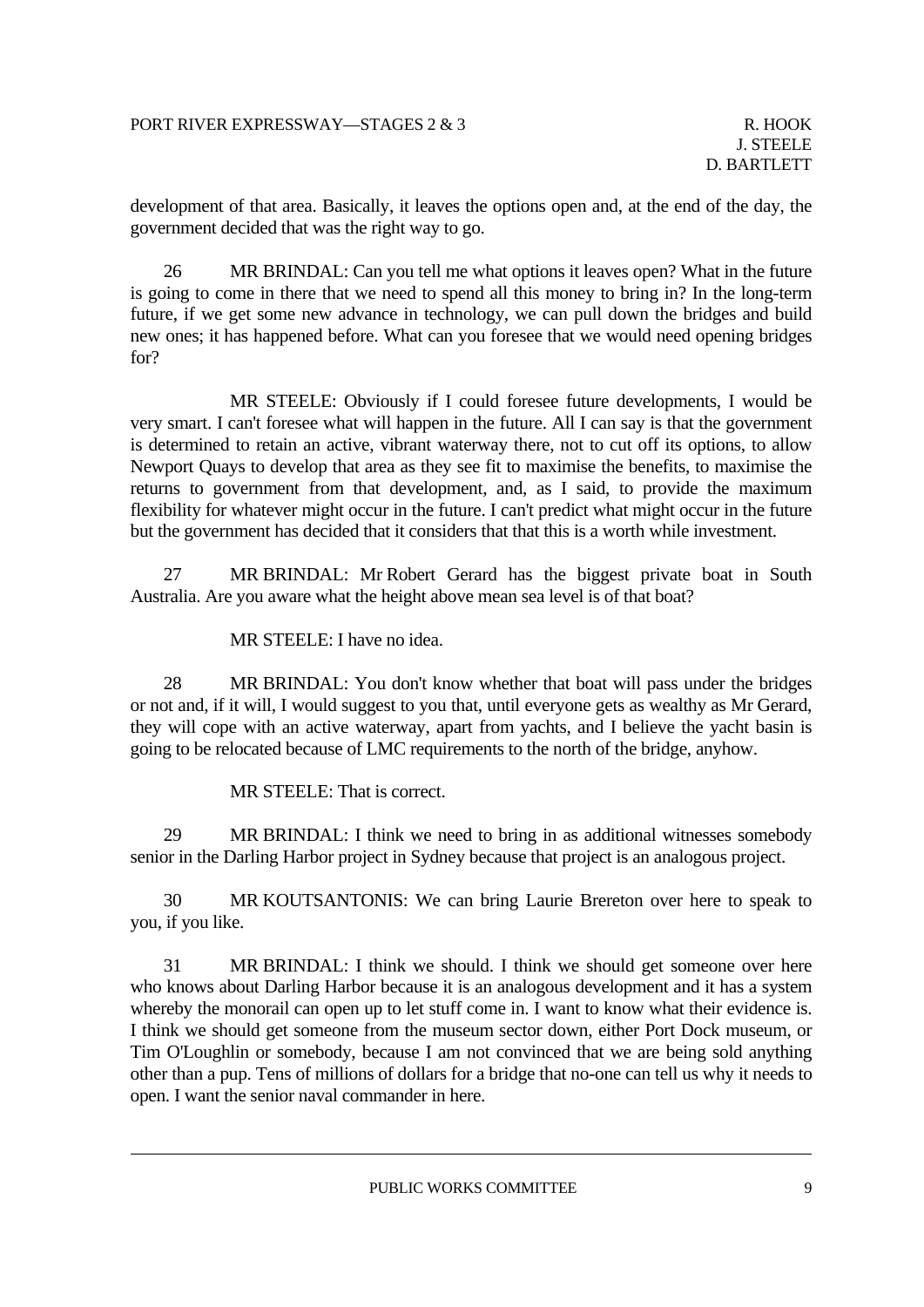32 MR KOUTSANTONIS: I think it is a good idea to have the opening bridges. Why do they open vertically and not swivel? I have noticed in Europe that opening bridges, especially rail bridges, swivel, rather than open up. Is it more expensive to have a swivelling bridge?

 MR STEELE: Dave has been intimately involved in this, so I will let him comment a bit further, but basically it depends on a couple of things. It depends on cost. You are right, they can go either way. They can either go up or they can swivel, or there are various other combinations. The trouble with a swivelling bridge is that you need a pier in the middle and, given the restricted width, I suspect that you might be struggling to get your navigation channel in. Do you want to comment further?

 MR BARTLETT: There are various types. There is a bascule, which opens this way. The swivel, which is like the one in Darling Harbor, pivots on a centre and you get two opening spans, so you would have to have, in effect, 60 metres of opening span rather than the nominal 30. The other versions are lifting. It is largely up to the particular site. Generally for small spans, and this is a small span, the bascule or lifting-style bridge is the bridge to go for. We were open in our tender and all tender teams have experts from America who design these on an everyday basis, and they all came back with the same answer, that a lifting bridge was the best solution. It is a cost effective solution for the for the span and location.

 33 MR KOUTSANTONIS: Can you give us an example of somewhere recently that a similar bridge has been built?

34 MR VENNING: A rail one.

MR BARTLETT: There are not many examples in Australia.

35 MR KOUTSANTONIS: In the world.

 MR BARTLETT: I have records, but not with me, of lifting bridges that have been built in America. The American coast guard service looks after something like 620 opening bridges. The advisers that we had had been working on bascule and lifting bridges over the last three or four years.

 36 MR BRINDAL: I thought you just said they were building them on a daily basis over there.

 MR BARTLETT: Their job is designing, maintaining and constructing them on a daily basis. There are companies that specialise in that.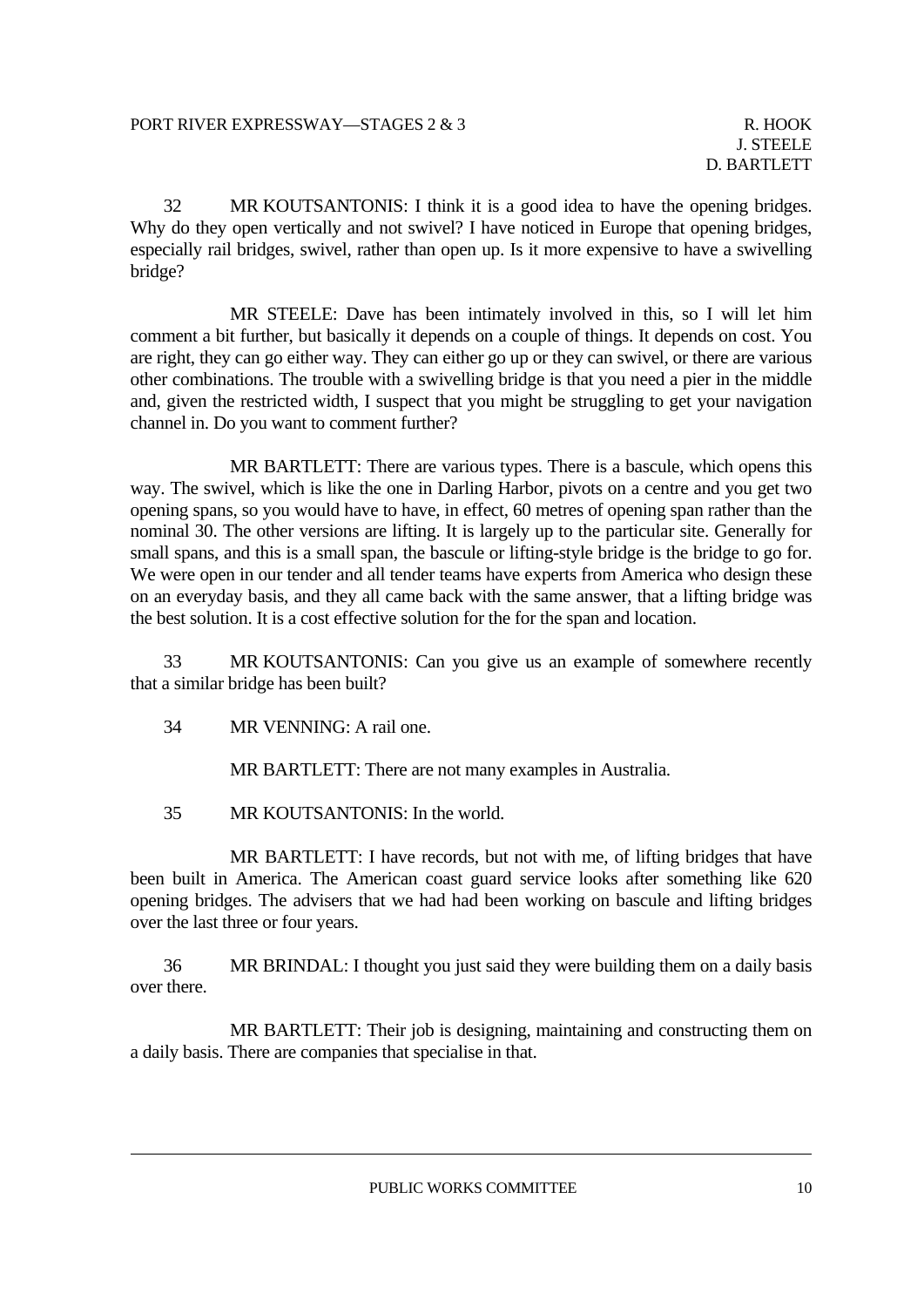37 THE PRESIDING MEMBER: That was a reasonable question by Tom with respect specifically to rail bridges. Please take that question on notice, check your database and get back with us with respect to the specifics as they relate to rail bridges.

 38 MR KOUTSANTONIS: Can you give us a comparison on tunnels, as opposed to bridges?

 MR STEELE: There was some work done back in the early days. Bear in mind that there were value management workshops run back in, I think, the mid 90s, or early 90s, on this, and certainly all options were considered, including tunnels, excluding other locations. Dave, do you want to take that further?

 MR BARTLETT: Approximately three times the cost for tunnels. The difficulty with tunnels is two-fold. One is the geo-technical sediments down at Port Adelaide, which means you have to found them relatively deep, and it is in an earthquake zone which adds complexity to the design. The other issue is rail grades, which have to be limited to about one in a hundred, and for a tunnel that is reasonably submerged below the bed of the river that brings a tunnel for rail probably of the order of three or four kilometres long, to get those grades.

39 MR KOUTSANTONIS: How long would it take for a bridge to open?

MR BARTLETT: Of the order of 60 seconds.

40 MR KOUTSANTONIS: 60 seconds?

MR BARTLETT: Yes.

41 MR KOUTSANTONIS: And to close, the same time?

MR BARTLETT: The same time.

42 MR KOUTSANTONIS: And once it is open what is the largest ship that you can get through it?

 MR BARTLETT: Our design ship in the tender documents is an Anzac frigate, which is approximately four and a half thousand tonnes, 130 metres long.

 43 MR KOUTSANTONIS: So would an air warfare destroyer be able to get into the Inner Harbor?

MR BARTLETT: I think they are significantly bigger; no, they won't.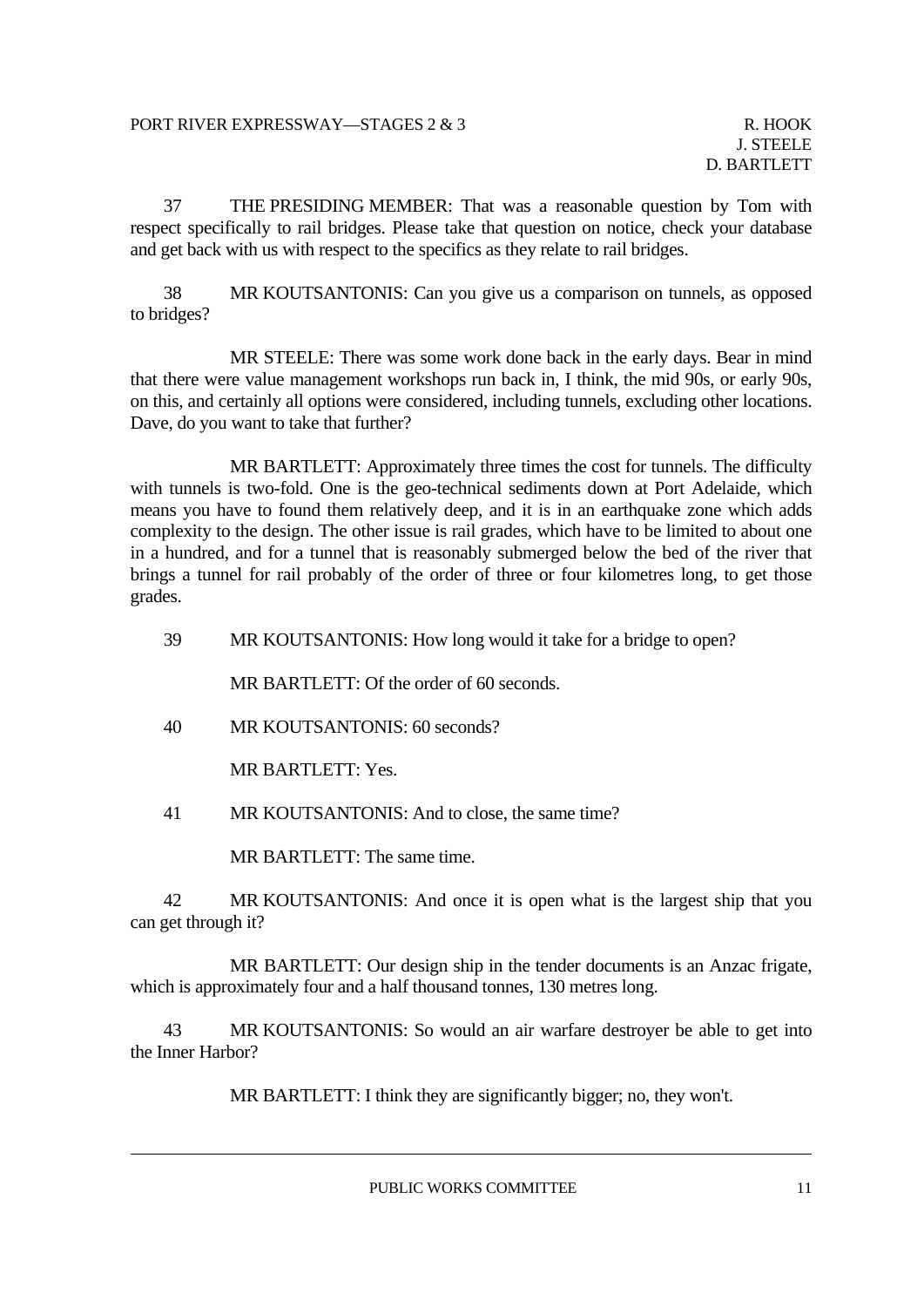44 MR BRINDAL: So why does the design tender call for an Anzac frigate when we have had evidence that the Anzac frigates will never be allowed to enter the Inner Harbor? Why use a naval ship when the navy won't go in there?

 45 MR KOUTSANTONIS: Currently; after we win the war on terror they can come in.

 46 MR BRINDAL: No; they will never be able to go in. They haven't been able to go in since Pearl Harbour.

47 THE PRESIDING MEMBER: There will be peace in our time, Mark.

 MR BARTLETT: You have to pick some sort of design ship for these things. Obviously you have to limit the size of things, and it happened to be that. It doesn't matter whether it is an Anzac frigate or any boat of that sort of size. It was: what is a reasonable sized vessel to allow into the Inner Harbor, given the fact, of course, that you cannot have an unrestricted access to the Inner Harbor, because it is not big enough. So it just happened to be a reasonable sized vessel to allow in there.

 48 MR BRINDAL: But generally wouldn't you pick a reasonable sized vessel that is likely to go in there, not a reasonable sized vessel that is unlikely to go in there?

 MR STEELE: Whether it is a frigate, its dimensions and its weight are the critical thing.

 49 THE PRESIDING MEMBER: I have one further question—and I believe that we are going to be speaking to Mr Beilby later on, but one of the arguments he has put forward, Mr Steele, is that—and I will paraphrase here—when the project was first mooted the idea of bridges was most favourable because it was one of the cheaper, most cost effective options. We have now moved in time, to the extent that it may be argued that it is not the most cost effective option, and that the alternatives at that stage were not considered because of the cost effectiveness of the bridges at that stage, and that it may be argued that those cost options that were not considered at that time, because it was cheaper, could perhaps now be more cost effective alternatives today. Is that a reasonable assumption or not?

 MR STEELE: No. If you look at the various options that were considered—and, as I said, there was a whole raft of options considered, including, for example, moving the bridges further downstream; the tunnels that we have talked about; and at one stage there was even talk of a flying fox being built. So there was a whole raft of options considered. What has happened over time, of course, is that the relative costs of all those options have changed, but the relative costs are still there, and, if you are looking at the cost effective solution, then the current option is still the most cost effective solution to the transport problem, and delivers the objectives. It is not only a matter of building something that is the cheapest; it is a matter of: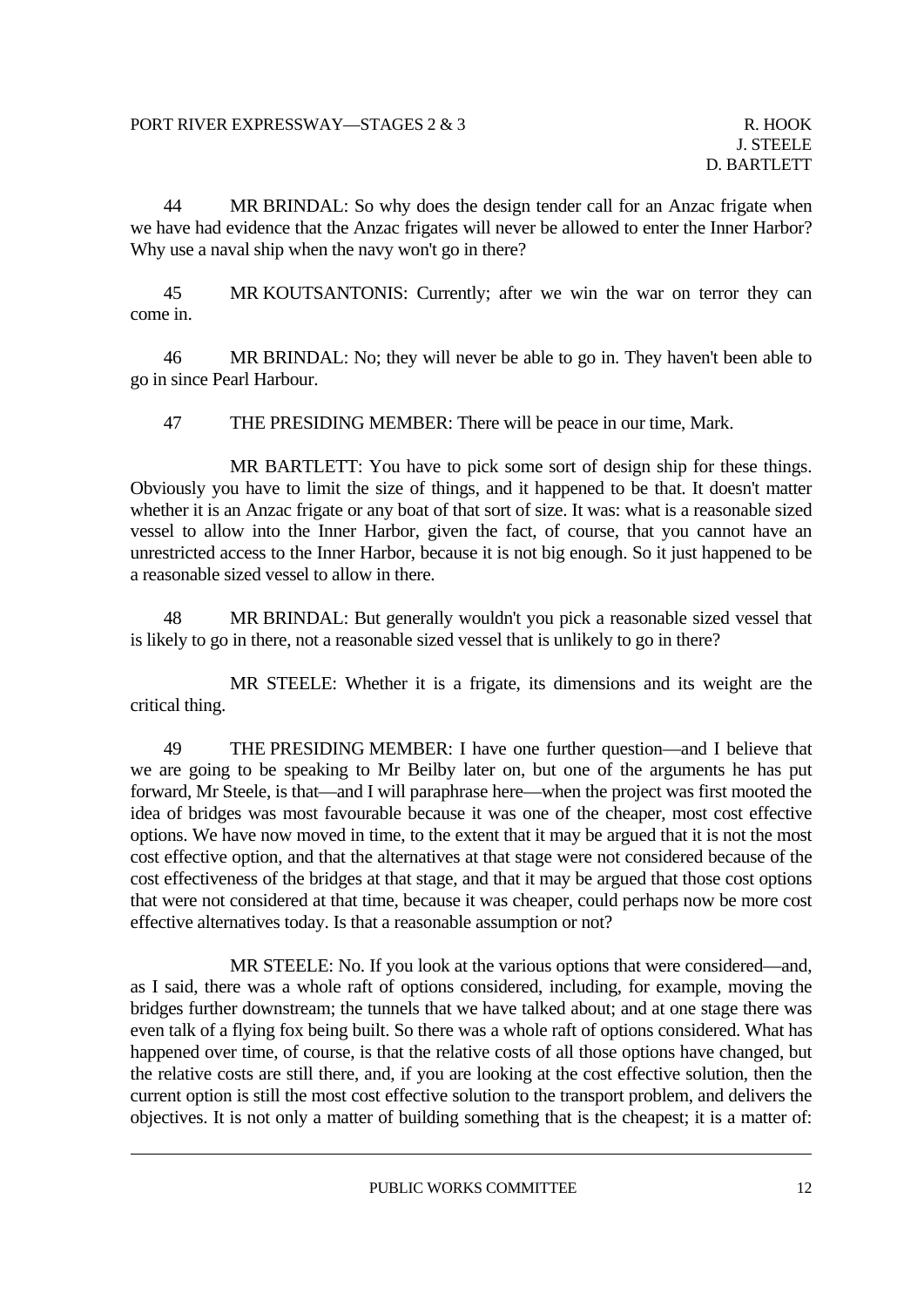does it achieve the objectives that you have set for this project, anyway? The current solution has remained the best solution for this particular problem.

50 THE PRESIDING MEMBER: I will further explore that later as well.

 51 MR VENNING: Mr Chairman, this is probably the most important project to come before this committee in many, many years. I am very cognisant of the fact that this is the Public Works Committee, and we are here to make sure the government gets the best project at the best price and we are to be the eyes and ears of the people of South Australia. I want to be very careful, because I know have of the information in this document is not open for public scrutiny but I just cannot believe, when looking at the evidence and looking at this whole document, and I have read most of it, which is very extensive, that we could justify spending \$173.5 million extra over the top of a fixed bridge. That is over 30 years. That is the difference in operating a bridge like this. That is the difference in operating a bridge like this. I have visions and memories of what happened at the Adelaide oval light towers. I am very, very concerned, and I will congratulate the government for getting a lot of things right. They put the port in the right place. We are under way with the bridging. Thing are happening at long last, and this whole thing is very, very crucial to the future of South Australia, and so many industries use this, so it is critical that we make the right decision here.

 Reading the document and looking at the evidence from all these organisations, the ARTC, SA Road Transport Association, Independent Truck Owners Association, ABB grain, Australian Wheat Board, South Australian Farmers Federation, SA Freight Council, the federal minister, and even the navy, all have expressed some concern about this being a lifting bridge. It is all to do with the Port Quays development and their yachts, all of which is still yet to materialise. My question is, and I know it is difficult, it is a decision to which is applicable decisions to build these lifting bridges. My question to you is, where in this document does it say—there is no recommendation here, in this document, whether you, as experts, and Mr Bartlett as the project coordinator, did you ever make a recommendation to government why it should be built?

 MR STEELE: Obviously the discussions that any of us have had with our ministers is a matter for the government. We are not at liberty to say what discussions we have had with the minister, but obviously a lot of information has been placed before government in relation to this and I can only reiterate that on the balance of everything, the government has made a decision that it sees the opening bridges as the desired option and has made that decision.

 52 MR VENNING: Why is there no recommendation here? All this work and there is no recommendation in here.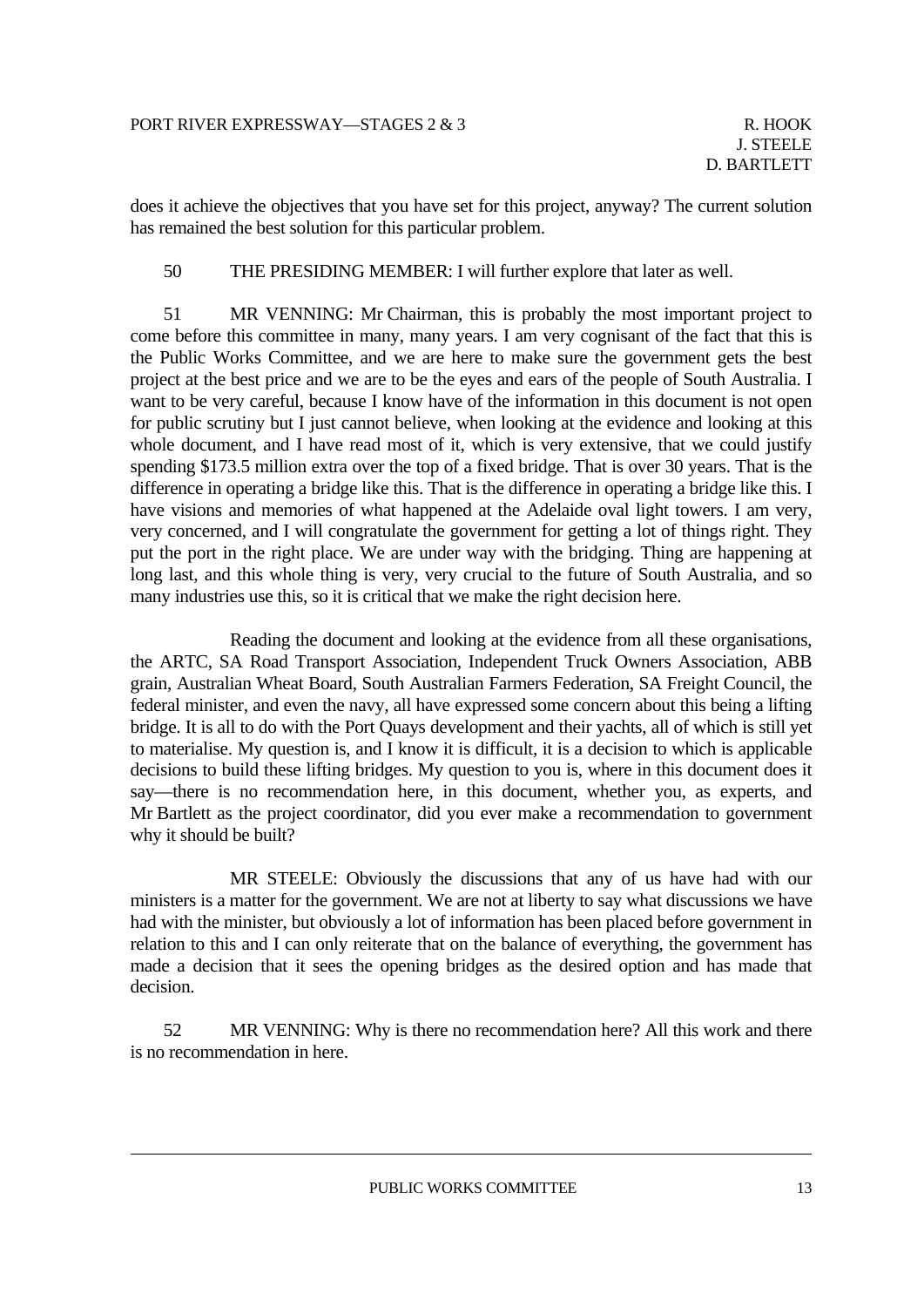MR STEELE: There normally is not a recommendation certainly in any report I have brought to Public Works. What we have brought before Public Works is the project that the government has signed off on and proposes to implement.

 53 MR VENNING: The previous government had a policy of lifting bridges too but nobody realised it was this sort of money, and nor did we realise that all these other organisations had a problem with it as well, including the navy, because they will not be going past this point. I think at a point in time we all have to be above politics and say this is a big project for South Australia, and really we have to turn back and say we got it wrong and this government should say it got it wrong.

MR HOOK: Can I just clarify. I thought the question might have referred todid you say \$175 million?

 54 MR VENNING: It is \$173.5 million over 30 years. That is with the operating costs added into it. I got that information from page 31.

 MR HOOK: There is clearly an additional cost associated with the opening bridges, relative to fixed. Those costs are set out here. The additional component of the capital cost is something like \$45 million. The cost of the contract, the 10-year design, construct, maintain, operate, the cost penalty is something like \$65 million, and on page 30 it talks about a whole of life cost for the bridges, the comparison and the net present value analysis of the whole of life cost, there is a \$71.5 million cost penalty. That is on page 33.

 55 MR VENNING: I took two figures, \$238 million. Sorry, the difference of building the actual bridge was \$96.5 million. I am looking at those three pages, pages 31, 32 and 33, I just put them altogether. My calculation is the bridge itself is going to cost \$238 million for the lifting bridge minus \$141.5 for a fixed bridge makes a difference of \$96.5 million. I added that \$77 million which is the extra cost over 30 years. That \$77 million was calculated taking \$90 million, deducting \$13 million for the cost of a fixed bridge left me \$77 million, so I have added them together and I have got \$173.5.

 MR HOOK: The member is bringing together the 238 and the 141.5 is the difference between the capital plus the 10-year operating and maintenance cost of the bridges, so that difference there is already incorporating 10 years of operation and maintenance, which is part of the contract cost. It is the table on page 33 and there is nothing hidden. It is very clearly presented that a whole of like comparison of the bridge, when you take account of net present value of design, operating and maintenance, the department's development costs, all that is brought through, and it is shown in that table, there is a \$71.5 million cost difference between the two. Clearly, it is a cost difference. Clearly it is significant. The government has a choice. There are two options—turn it into fixed bridges or wear the additional cost and make them as opening bridges. The government's judgment was they did not want to close off any future option for the Inner Harbor to be an active waterway, and for some of the boats that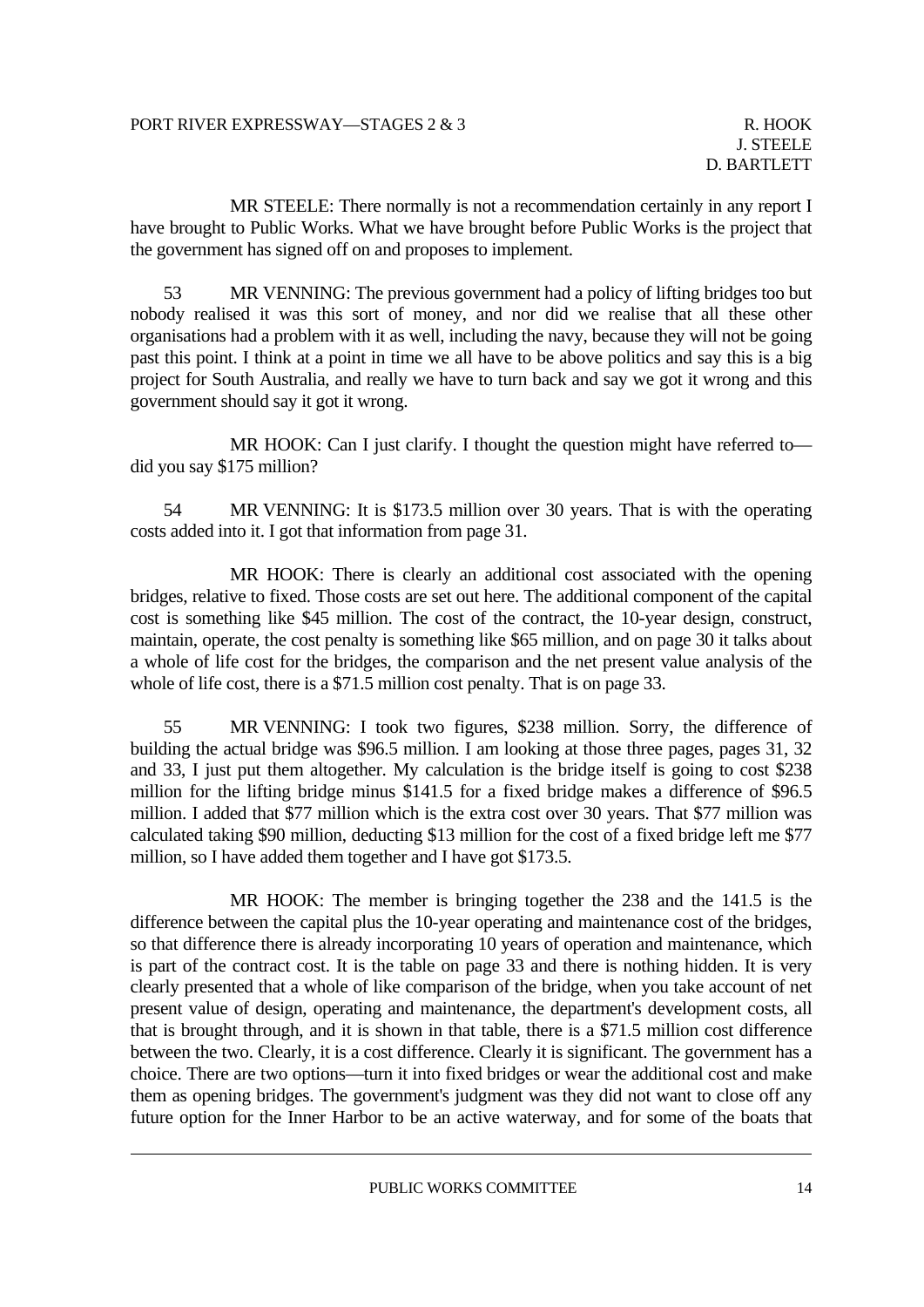may be moored outside, to go back in on occasions, the government's judgment was that was the option they were to adopt. Our job is to present that information to you today.

 56 MR VENNING: Really, the decision is not within this meeting. That is the sad part of it. Thank you for that clarification. It is on the record and I can certainly refer back to that. The biggest problem about this is that this bridge is the throat of industry in South Australia, and it is a mechanical device, and I do not trust any mechanical devices, any, whether they be aeroplanes or motor cars and things like this, and we have the instance of the light towers at the Adelaide Oval. We saw what happened there, that fiasco. If you cut this link the whole system stops, and we can think of all sorts of scenarios, Mr Chairman, of what can happen with a thing like this. What happens if we have an industrial dispute? They only have to lift the bridges and then go on strike and then where is everything else? What sort of leverage have those people got.

57 MR BRINDAL: That is true. We have opened up a lot of cans of worms here.

 58 MR KOUTSANTONIS: I think John Howard is going to make striking illegal after 1 July.

 59 MR VENNING: But John Howard does not go forever. He will go for a long time yet but he does not go forever. So I am just raising that point, Mr Chairman.

 60 THE PRESIDING MEMBER: Just so I understand your point, Ivan, because it is a question that I was going to look at earlier. You are talking about a worst case scenario—

 61 MR VENNING: Yes, I know what you must do, because this is on the record. We can bring it out in 10 years time and quote it all back to you.

 62 THE PRESIDING MEMBER: That is, what the impacts might be of that, that is has the worst case scenario as you have just talked about there been considered—

 63 MR VENNING: Industrial dispute, it is a fantastic—a power failure. If they are up and they have a power failure.

 64 THE PRESIDING MEMBER: Yes, what are the implications on who pays. Is that right?

 65 MR VENNING: That is right, and it could be deliberate power failure when they are up, because these things can be organised; they are up and you have a power failure, can they be got down without electricity? Is there an auxiliary power system to get them down? And what about security of a thing like this? This will become terrorist target number one in South Australia, particularly being a mechanical device. All these things need to be weighed up. Fixed bridges are pretty standard stuff. When you go into this heavy duty, not just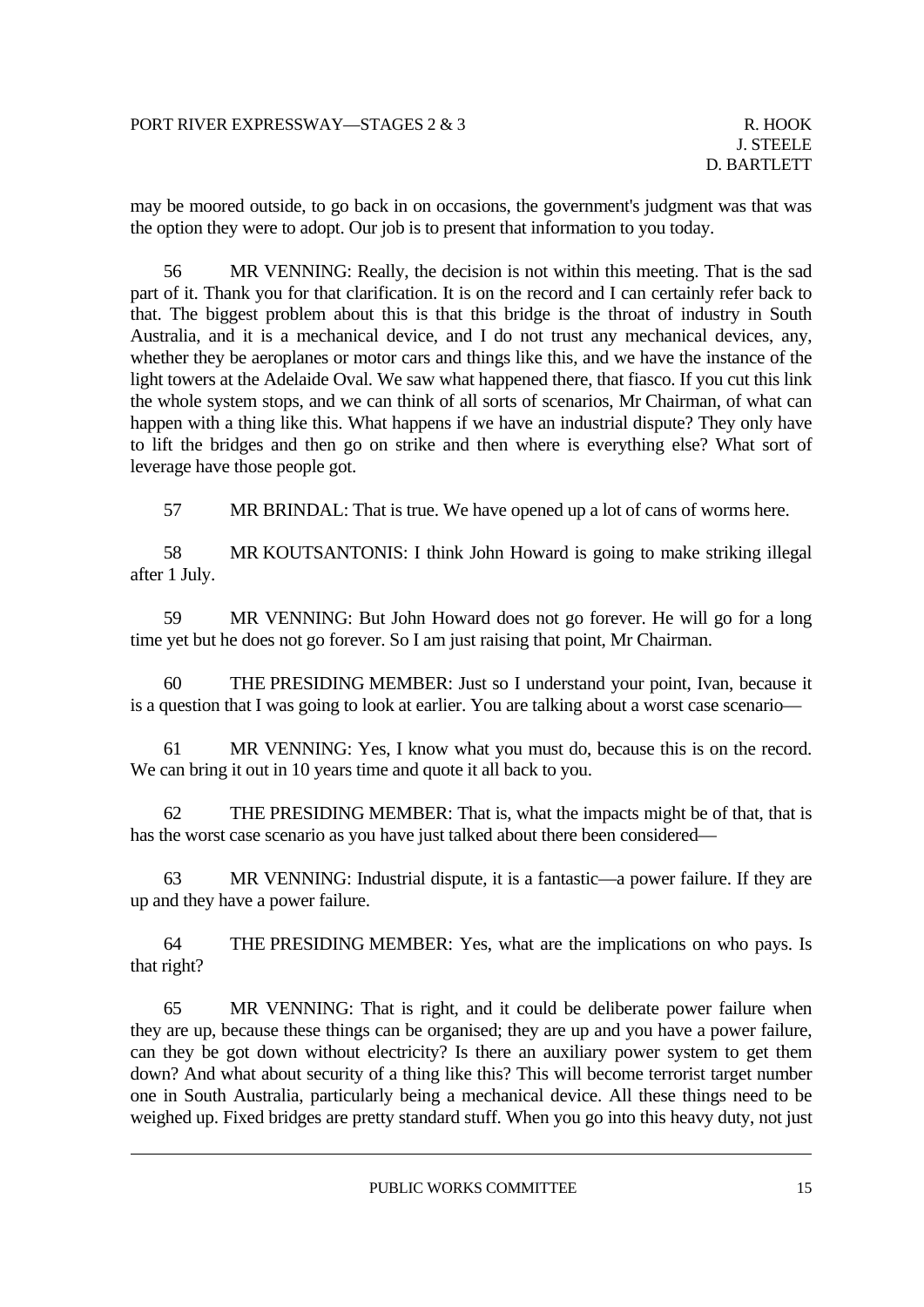once but twice, Mr Chair, I certainly have a concern about that. Have all these things been brought into consideration? Was this discussed in a document like this, because this is a vital link, and even have you got a guarantee that it can not be used in a dispute to cause huge catastrophic problems.

 MR STEELE: If I could just respond to those issues, firstly just to clarify, the bridges will, in fact, be operated from our Norwood traffic control centre, so it will all be done from there.

66 MR VENNING: Remotely.

 MR STEELE: Yes, remotely, from the Norwood traffic control centre, exactly the same way as the Southern Expressway is reversed remotely from the Norwood traffic control centre. So that is how it will operate. In terms of backup, you are right and obviously it was an issue that had to be taken into account—what happens if we have a power failure? In effect, there are three systems that can be used for the bridges. Firstly, of course, there is the normal thing which is it works off normal power and everything is operating normally. If that fails, there will be emergency generators available in the case of power failure, and if the worst comes to the worst, as with the Birkenhead bridge at the present time, you can actually go out and lower it by hand.

67 MR VENNING: Gravity.

MR STEELE: Yes.

 68 MR VENNING: I am going overseas in two weeks and have asked people in America and in Europe to show me these bridges. They can show me road bridges but nobody can show me a rail bridge, because the precision required is so much less obvious, as you cannot jump a half-inch gap as you can on a road bridge. I am looking forward to getting this information if we can look at one of these, because I am very concerned about it. When the builder builds this bridge, do we have a warranty with these people?

#### MR STEELE: Yes.

 69 MR VENNING: Does the builder have a fund that we can fall back on if he gets a problem and just declares himself bankrupt or leaves? Is there a fund we can hold the contractors to to get us out of trouble?

 MR BARTLETT: There is a guarantee of significance, and it is about 15 per cent of the contract initially, that the builder has to lodge with the government during the construction phase, and I think that gets down to 7.5 per cent during the maintenance phase. So, there is access to that fund. Actually, the contract is design, construct and maintain for 10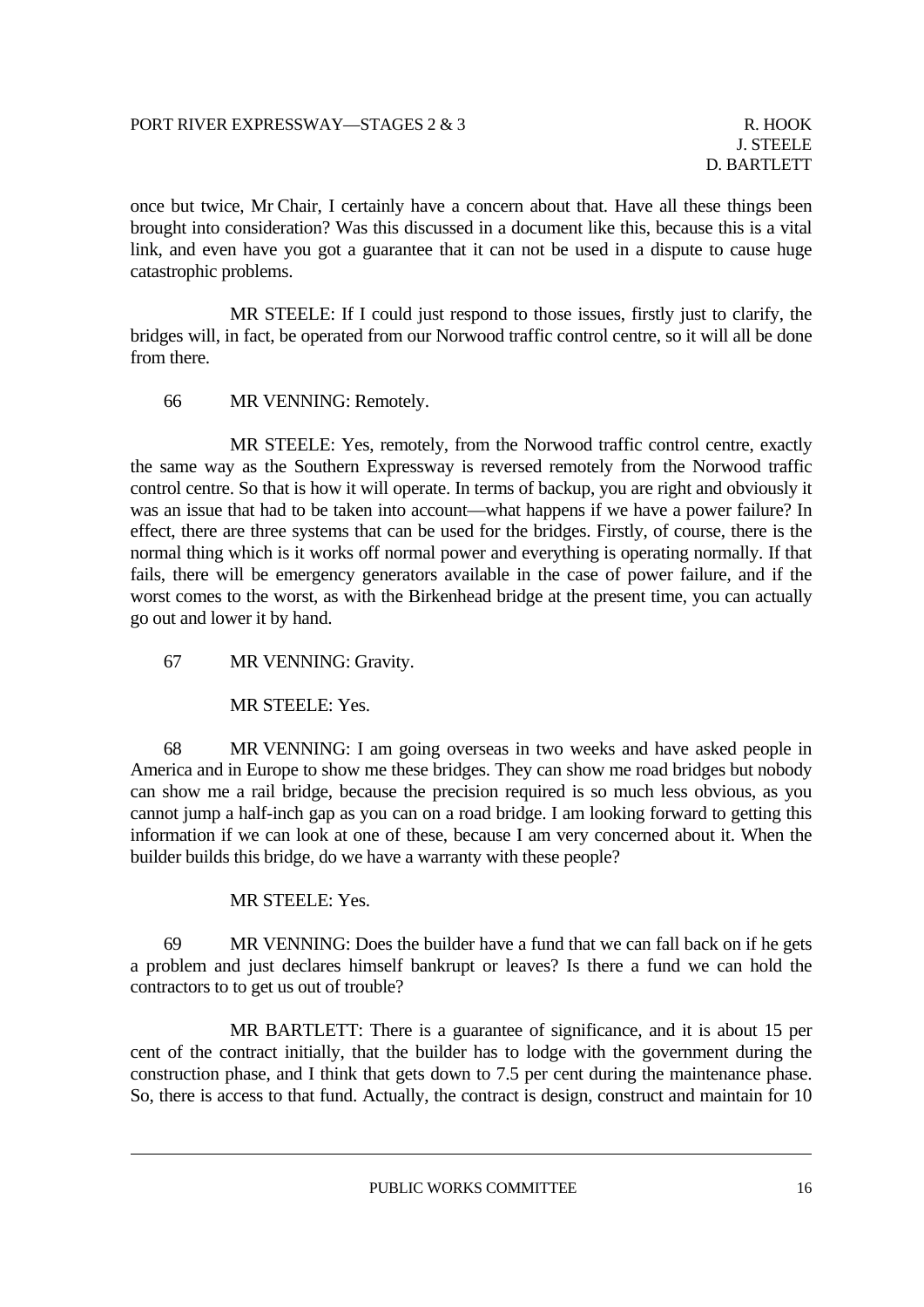years, so the contractor has to design the opening bridge and its mechanisms etc., and he is responsible for those for 10 years.

 70 MR VENNING: Can we have a look at the design of this bridge? Obviously they are not done yet: will they come back with a bridge design?

 MR BARTLETT: We have some artists' impressions of what they may look like. That is the photomontage of the actual design that the contractors have come up with.

71 MR VENNING: These would be hydraulic?

MR BARTLETT: No, mechanical.

 72 THE PRESIDING MEMBER: That is what I was thinking earlier, about blowing the bridges, in relation to the fire brigade getting in.

 MR BARTLETT: There was considerable debate about hydraulics versus mechanical, and all the advice and tenderers came back with mechanical solutions.

 73 MR VENNING: Should Newport Quays redevelopment contribute to some of this cost?

 MR HOOK: Newport Quays has a deal with the government where it does actually contribute to the public purse for the land and the way that development proceeds. So, that contribution is already there and that goes back into the government's appropriation account. There has been no suggestion that there should be an additional contribution that goes towards the cost of the bridges. That is part of the government decision-making process.

 74 MR VENNING: I am interested in what you said about tunnels earlier. Tunnels are the obvious solution to this, but when I did my checking for my coming visit there is new technology around for tunnels where they are fully floating, or they can put them on the bottom of the water. Have we done any extra work on tunnel technology? They can put them inside a cocoon that really does not need a base at all but floats. It is in the sand, but it does not have to be rigid any more, necessarily.

 MR HOOK: Here again, one of the real difficulties with the tunnel is the grade that you need. If your bridge is 10 metres above mean sea level, you are roughly seven metres above the bank and your grade needs to go up to accommodate something like the seven metres. If you have a one in 100 grade on a rail line, that tells you how far back you need to go either side of the bridge. Once you go into a tunnel, however you construct it, whether or not you float it in—and one of the issues with tunnels is that you need to construct it with enough weight so it does not float of its own accord—you will need to go down below mean sea level. You need to go down to allow the passage of vessels over the top of you.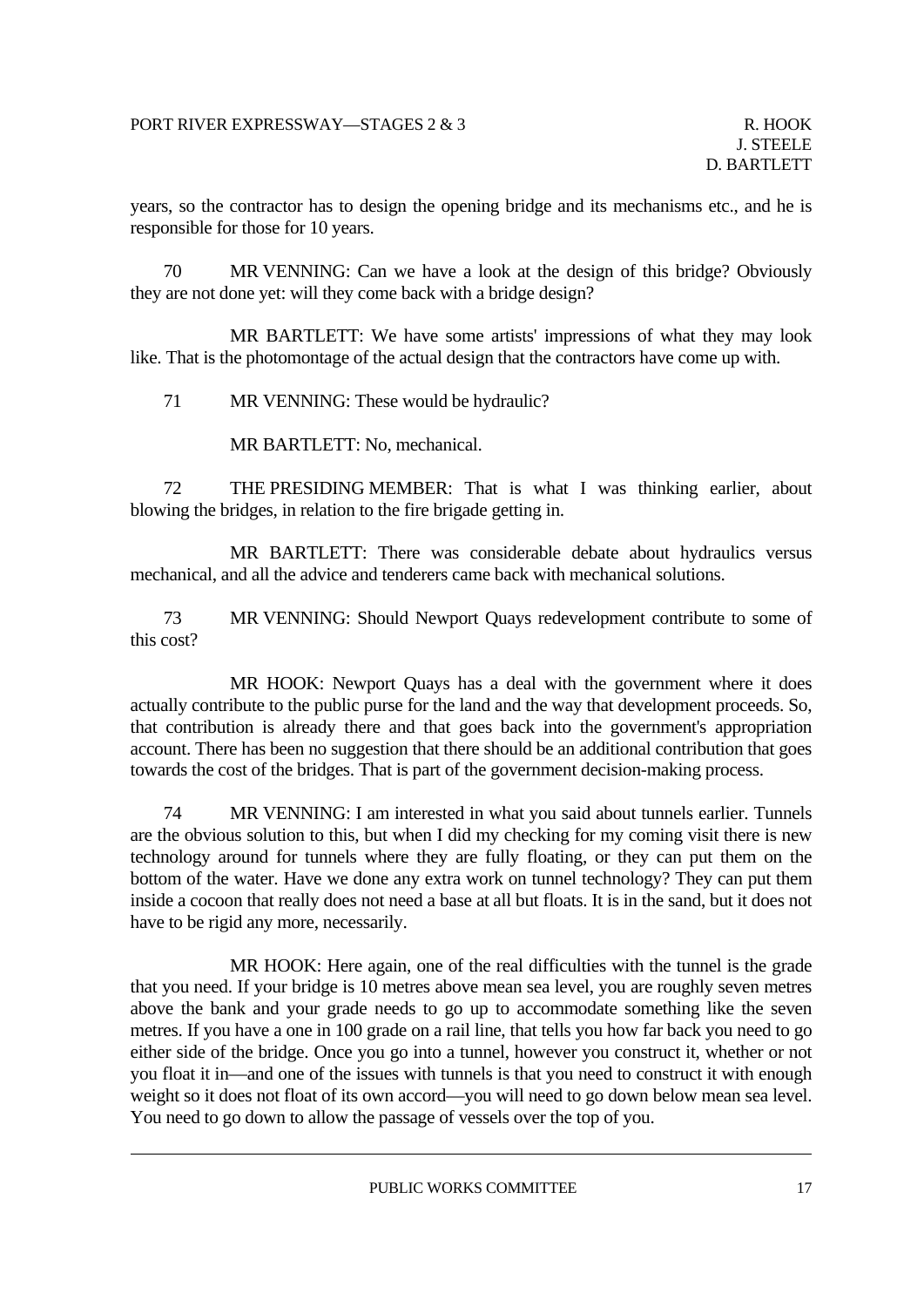You then have to go down into the sub-base. You start with a bank height, then mean sea level, then the sub-base and then you have got to get the full height of the tunnel incorporated into the gradient, so it is something like 20 metres below the embankment to get the grade for a tunnel, and that would have you working out the grade either side for something like two kilometres each side to actually work the grade back up for a rail tunnel. It has a huge impact on the land either side of the project, including running the tunnel right up through the middle of the Adelaide Brighton Cement operations.

 MR BARTLETT: One of the other issues is that ARTC is requesting double stack rail containers because that is the way the industry is going, which means in excess of seven metres clearance from rail height. So, by the time you have got your ballast, your rail, your seven-odd metre clearance, you are looking at eight metres plus and then you have your depth of structure below and up, and height-wise it is not an option.

75 MR KOUTSANTONIS: What is the lifespan of an opening bridge?

 MR BARTLETT: The design life on the bridge is 100 years. Various components also have design lives that have to be factored into the design process.

 76 MR KOUTSANTONIS: In terms of community consultation, there has been a lot of media about what local residents, local members of parliament and councillors have been saying about this project. Are they being consulted on the final design? Have they been briefed?

 MR BARTLETT: Because we do not have a contract in place, this has been highly sensitive, and cabinet only saw them for the first time about 10 days ago. Part of our specification requires a community involvement plan, setting up of stakeholder groups at a community level and at an industry level, and we have the draft of that in our tender documents. The influences will be around the softer side of the structures—the lighting, the landscaping, perhaps the paving, not on the engineering, technical details and span. There is a requirement to consult with the community.

 77 MR KOUTSANTONIS: The one thing that concerns me about this project is not that the bridges will be opening and the cost but it is the way that it is presented to us. Generally when we are given a project, whether it is a bridge or a school, we are given a look at the detail. Has this come to us a bit too early? You have included the entire project, including the bridges and the rail bridges in this, but we don't have a design. We don't know what it is going to look like. I even notice that the rail bridge, according to your map, is curved. I don't know anything about it.

 MR STEELE: This is an issue that we will have to work through with the committee because it will happen on other projects. There is a trend to go for design and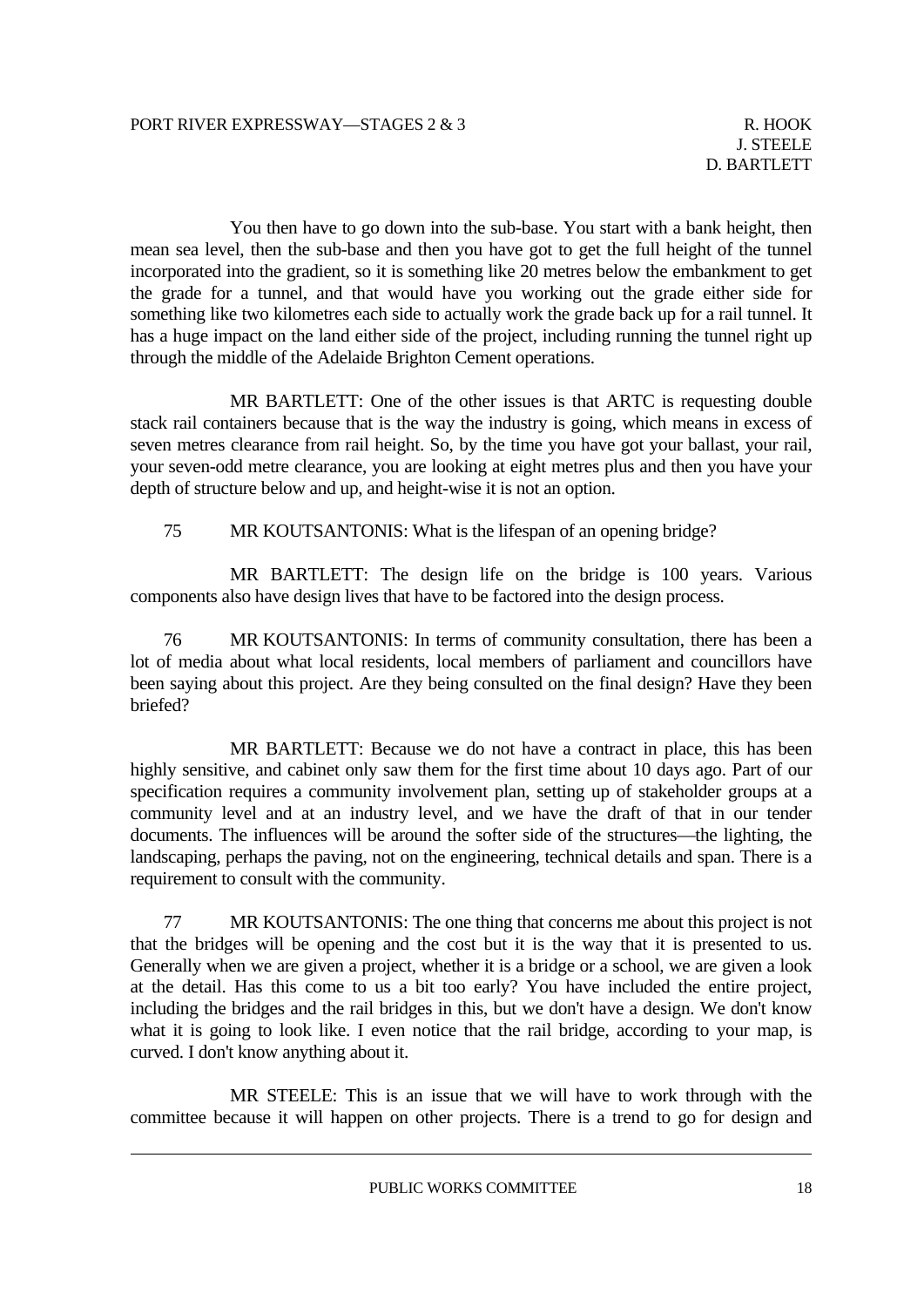construct contracts because, basically if you lump the package together, it leaves the constructor and the designer to work together to come up with the most cost-effective solution to whatever that project is. At the same time, we obviously need to come to this committee before we have signed a contract. We have to come to you with what we have at that point. We are obliged to come to you at that point before we have signed a contractor and before it starts work, but at the same time we cannot give you to the nth degree the detail. There is a lot of detail we can give you, we can give you spans, that it is a four-lane structure. I think there is a cross-section in here that broadly describes the parameters that we have required bidders to work within, which as I said, is the number of lanes, the height above sea level and those sort of things. It may mean that, with projects of this nature in the future, we need to work through with the committee at what stage should we be coming back to the committee again as the project is further developed once we have the contract in place.

78 MR KOUTSANTONIS: Why is the rail bridge curved?

MR STEELE: It is curved either end. The lifting span is straight.

79 MR KOUTSANTONIS: The maps just show it being curved.

 MR STEELE: The lifting span has to be straight otherwise it would not work. You have a short length of straight and then you have the curves either side of that.

 80 MR KOUTSANTONIS: Is it just one carriage at a time or is it a dual rail bridge?

MR STEELE: No, single lane.

81 MR KOUTSANTONIS: Single lane; okay.

 MR HOOK: The issue of how we package contracts in government these days is much bigger than this project. Last week when I was here I talked about different contracting mechanisms. It will not just be for roads, but there will be an issue going forward with the more significant projects being packaged, contract-wise, other than through a traditional lump sum contracting process. Here we are talking about design and construct; in other instances, as it was in the Convention Centre, it could be an alliance contract or a relationship contract where you award the contract to the contractor before you have actually got into your design process and even sometimes before you have fixed your price. That is just part of packaging projects in different ways these days. It is an issue for when this committee looks at all these projects, and I mentioned that last week.

 82 THE PRESIDING MEMBER: It is an issue on the basis that, until it is agreed, this committee operates under the provisions of the act that covers its operations. There are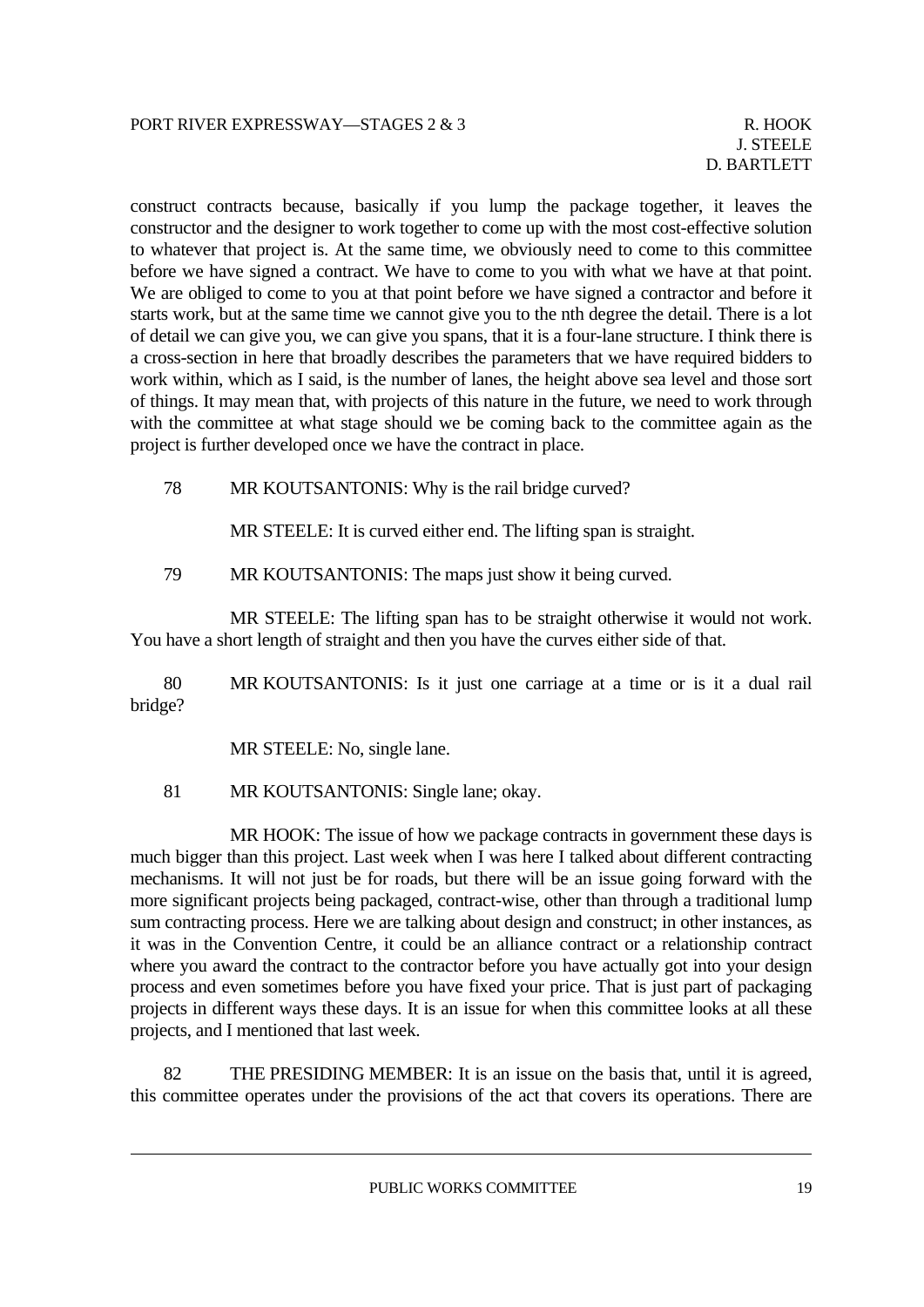certain things that I suspect might need to be revisited in the context of the different packaging arrangements that you were talking about.

MR HOOK: Coming back on successive occasions as well.

 83 THE PRESIDING MEMBER: Absolutely; that may well be. I accept that point. On the bridges, why do we need the two bridges? Why is it not that, and you may well have explained it when you talked to Tom, the rail component could have been incorporated into the single bridge?

 MR STEELE: That would have been the ideal solution if you could do it. I think that all the bidders had a look at that and tried to come up with some way of doing it, and we had a look at it. Unfortunately, with the geometry of the situation, there is just no way that you can get the two bridges together so that you could double-stack them, if you like, one above the other or alongside each other. It is just a matter of the geometrics of the alignments as they come in. You just cannot get them to line up. As I say, if it could be done, I am sure that one of the bidders would have come up with that solution.

84 THE PRESIDING MEMBER: Do you want to add to that Mr Bartlett?

 MR BARTLETT: Perhaps we could show that on a plan. I know it is difficult for Hansard.

 85 THE PRESIDING MEMBER: You can describe it provided you describe it as if you are telling a story that people reading it might understand, then you will have no problems.

 MR BARTLETT: As Jon suggested, the alignments vary. We have Francis Street coming in from the south-east, but the rail line comes in from the north-east. On the opposite side we have to match in with both Victoria Road and the rail line that is parallel to Elder Road. To get those to come together, particularly with Elder Road being so close to the bank of the river, the curve on the railway line will then have to be extremely sharp. Our initial concepts had a lot tighter radius which then produced noise and speed issues for ARTC. To have them coincide—

 86 THE PRESIDING MEMBER: I understand that rail does not turn at right angles.

87 MR KOUTSANTONIS: Why can't you get the road to match the rail?

 MR BARTLETT: We have Adelaide Brighton sitting in the middle here and a fully developed Victoria Road that is four lanes with wide median parking and which is a heavy load route whereas Elder Road is a smaller road with imperfect geometry and capacity.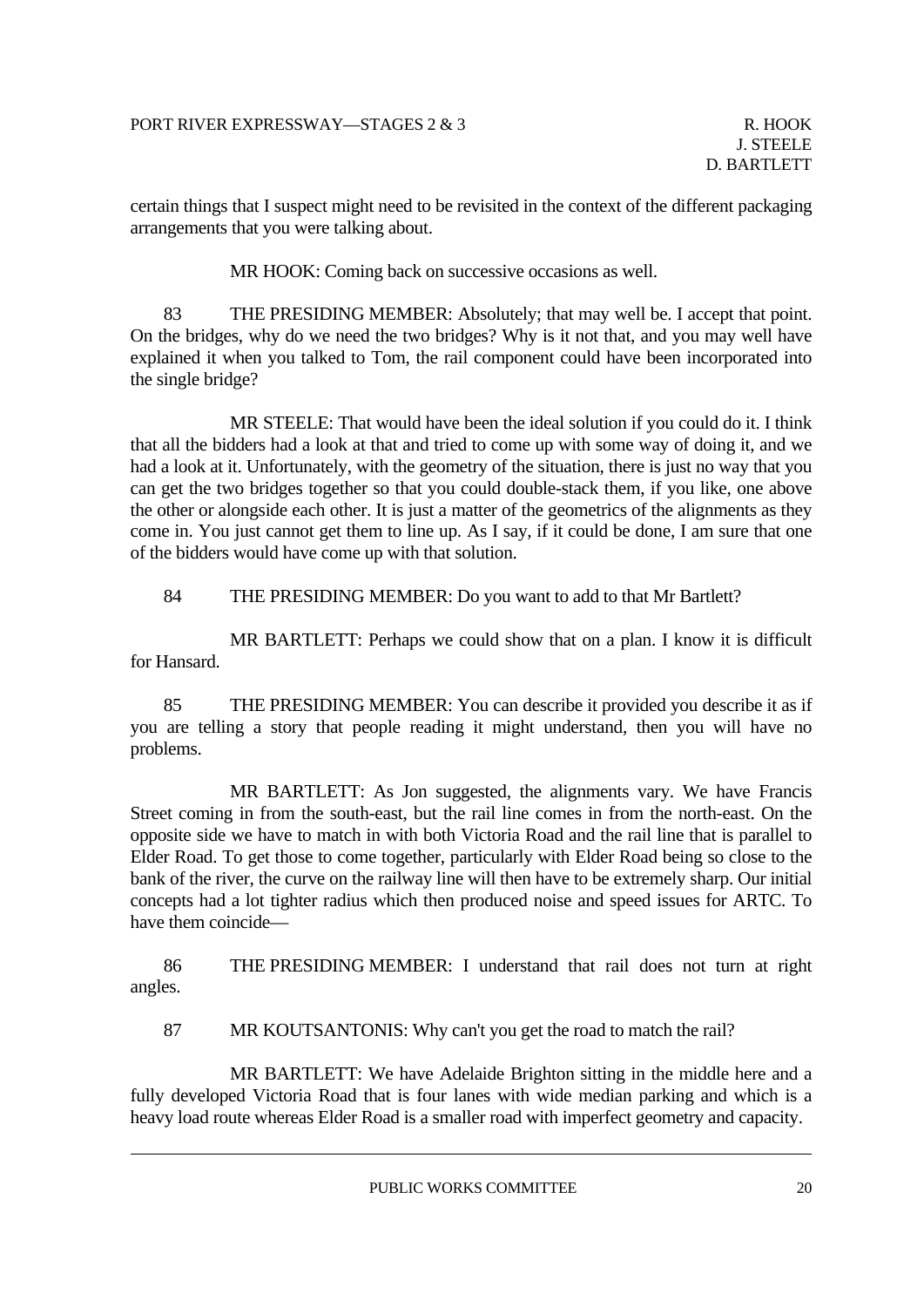88 THE PRESIDING MEMBER: Delays will have an adverse impact on the LeFevre Peninsula transport corridor project and the commissioning of Berth 8 in the Outer Harbor grain terminal which we see on page 4 and, so, we do not necessarily need to turn to it. What are the timeframes for these other projects? How much leeway is there to achieve the completion of Stages 2 and 3? In other words, what is the cost effect of delayed reporting by the PWC?

MR STEELE: You mean delayed reporting at this early stage?

89 THE PRESIDING MEMBER: Yes.

 MR STEELE: Perhaps it is better for Rod to talk about the long-term impacts because he is across all these projects. Certainly, from our point of view, there is a significant issue in that we are locked into a price that is fixed for a certain period of time.

 MR BARTLETT: To mid-August. We had a 364-day tender validity period which means we gave ourselves a year to decide who had this contract, and that is up in mid-August.

 90 MR BRINDAL: So, just supplementing the Chairman's question: what you are saying is that you gave yourself 364 days of tender. Now we are in June, so you have conveniently come to us with only about two or three months to go.

MR BARTLETT: That is correct.

 91 THE PRESIDING MEMBER: Hang on a minute. I do not know whether that is—

MR BARTLETT: It is a valid statement.

 92 MR BRINDAL: If this committee cannot decide in the next two or three months, what is the penalty—

93 MR KOUTSANTONIS: The next two or three hours.

94 MR BRINDAL: If the government wants to railroad this through.

95 THE PRESIDING MEMBER: Mark, just ask the question.

 96 MR BRINDAL: What is the penalty likely to be if it goes into October/November before a decision is made.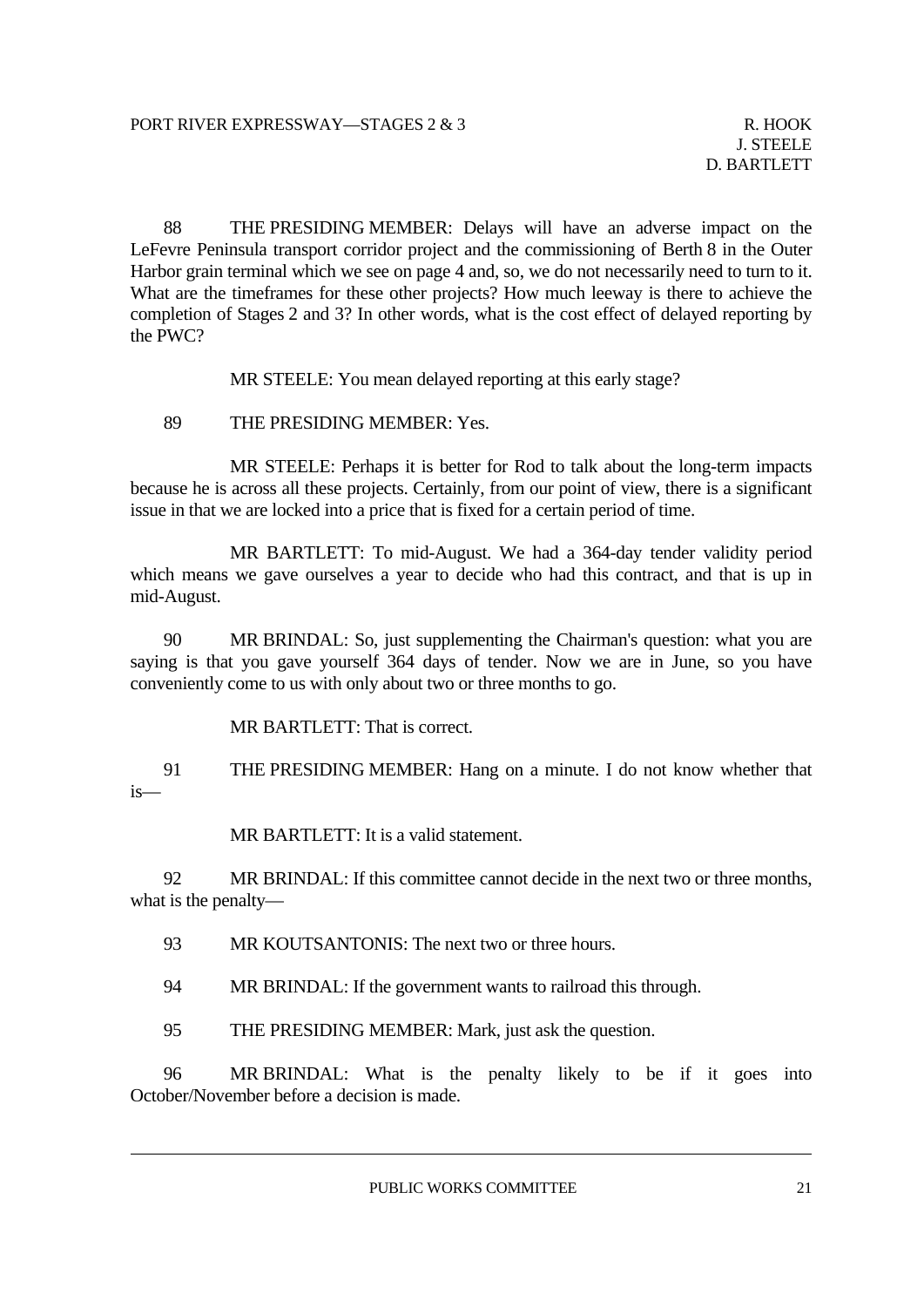MR STEELE: In essence, we have to renegotiate with bidders for a new price.

#### 97 THE PRESIDING MEMBER: It will not be cheaper, will it?

MR STEELE: It definitely will not be cheaper.

98 MR BRINDAL: Could you estimate? Just guess—is it 10 or 15 per cent?

 MR STEELE: I do not know that I could guess. I do not know if David is prepared to have a guess.

99 MR BRINDAL: The point is, would it go up \$71 million?

MR STEELE: I doubt that it would go up \$71 million.

 MR BARTLETT: We are in the process of dealing with one bidder, and we now have a non-competitive process, so, any delays now, cost. There is an expectation that decisions will be made and contracts let because this project is very resource hungry on the contractor side. There are designers from America, etc. who have to be scheduled to come as soon as we award a contract. Delays will impact on all those arrangements.

 100 MR BRINDAL: What would happen if this committee made the decision to go to a non-opening bridge?

101 MR VENNING: Are we locked into it yet?

 MR HOOK: No, we have to have your committee report to parliament before we can award the contract. So, the locking in comes after you have reported. Your committee's report to parliament is the process. Government's decision takes it beyond that time. In terms of timing with other projects, the dredging of Outer Harbor and the deepening of the channel will be complete by the end of this year or thereabouts. Stage one of the project is being completed later this year. ABB Grain has a deal with us to build their new grain terminal to coincide with the opening of these bridges, so it has an interest in the timing and how that progresses. We are already delayed in terms of the original projections because of the time that is has taken to work through the issues in getting the funding, and we now know when the funding is coming in. With any further delays, we would be negotiating extensions in a very unfavourable negotiating environment.

 102 MR BRINDAL: I understand those aspects. I more meant that you have obviously scoped opening bridges and closing bridges. If the decision was made by the parliament to not approve the appropriation for opening bridges—so they have to be closing bridges—would you have to go back and start the whole tender process again? Would you prefer the tenderer had submitted a closing bridge thing so that—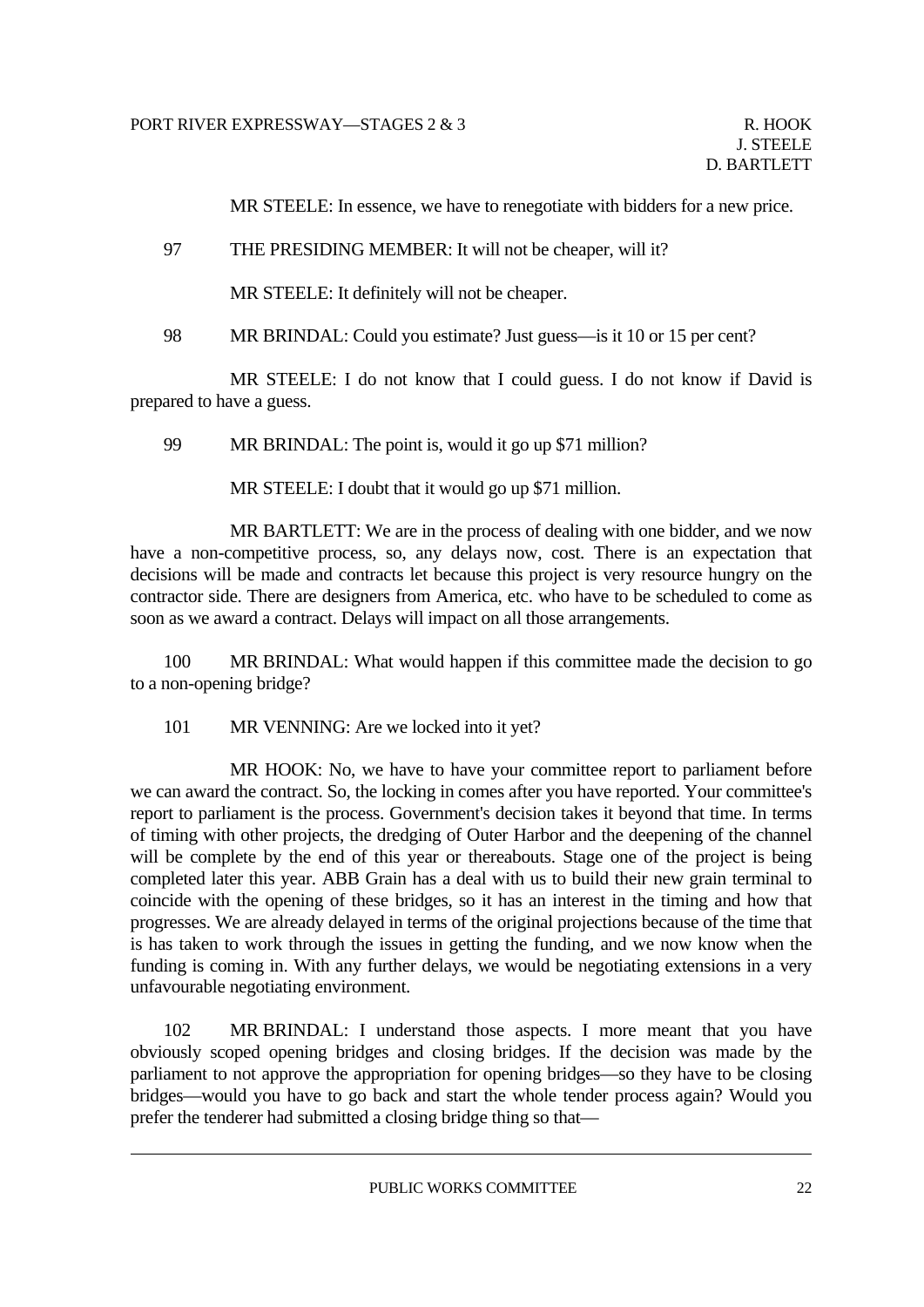103 MR KOUTSANTONIS: That is hypothetical. How are they to know what the government will decide after? You cannot appropriate money: only a minister can. The project could fall down—

104 MR BRINDAL: Only a parliament can appropriate money.

105 MR KOUTSANTONIS: No, it cannot; only a minister.

 106 MR BRINDAL: If you know more than me. I am telling you that it is the parliament that appropriates the budget, not the minister.

107 THE PRESIDING MEMBER: Mark, that was a hypothetical question.

 108 MR BRINDAL: I really want to know if they can answer the question because if the parliament decides to reverse a decision of the government, it is fair to ask those experts that we have here what the possible consequences are.

 MR STEELE: I guess I cannot give a categorical answer because, frankly, I would have to get some legal advice around that issue. I am fairly confident that we would be up for significant costs. We could be possibly up for litigation, and I suspect that we would have a real problem on our hands. Having taken three contractors to this stage, where the three bidders have spent significant sums of money to get to this point in time—for us to throw the process open again—we would run the real risk, I would think, of significant litigation.

 109 THE PRESIDING MEMBER: The other point is that this is part of the jigsaw, using Mr Hook's terminology. As you have pointed out to the committee on numerous occasions, Ivan, we have an expressway that goes nowhere at the moment, and I think that you have always said that for the future well being of the port—

 110 MR BRINDAL: That question should be taken on notice, though, because it is essential to my decision what we will do.

 111 THE PRESIDING MEMBER: Have a look at that question. I think you answered that, but treat it as a question on notice. If there is other additional information that you think can supplement the answer that you provided, please send it through to us.

 One of the significant features of this project involves a great deal of public money, as we have discussed, and the need to get right, because it has, in your words, the potential to secure the future of our port, to revitalise Port Adelaide, to improve the amenity of the local community, to boost the state's economy and become the backbone for significant industrial development in the area. So it is crucial that we get it right. If we get it wrong, of course, the opposite would be true. Because of this very reason, the committee has taken a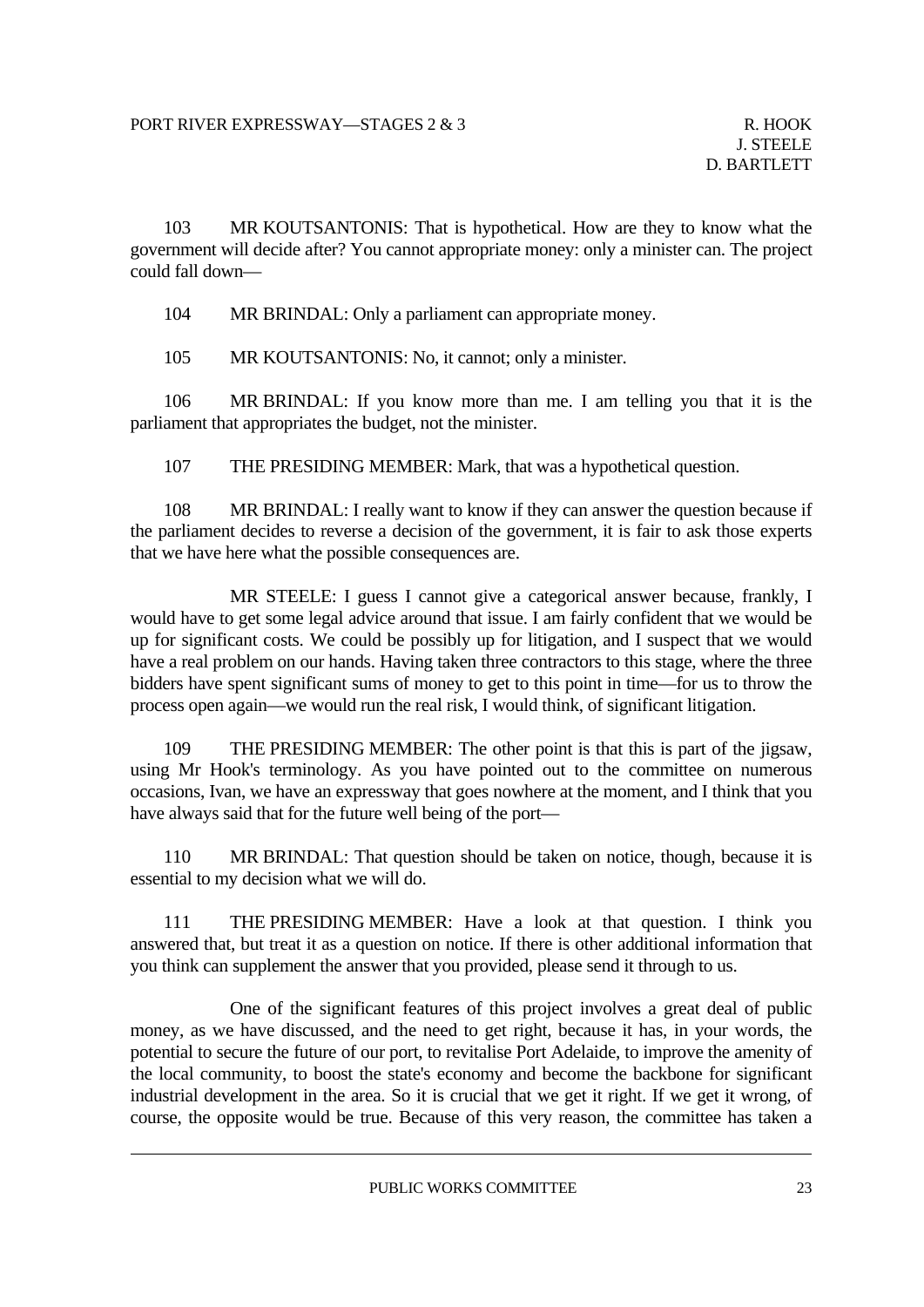great deal of interest in the correspondence it has received from Mr Beilby on behalf of the Port Adelaide Development Association.

 Mr Beilby has put forward alternative routes for road and rail traffic that he believes could be more cheaply delivered, it would meet this project's objectives and would entirely in avoid the need for additional bridges of any kind across the river. The committee has forwarded those ideas and suggestions to you previously, and we have received a response, but, just for the record, you might want to touch on that bearing in mind that we will, when we are finished with you as witnesses, call up Mr Beilby. Do you want to provide a response to that?

 MR STEELE: Obviously, we have had approaches from Mr Beilby. We have received copies of his submissions, and we have had a serious look at them and treated them as serious options. David, in particular, has done quite a bit of work on that and I think it might be best if David summarises our views in terms of those particular proposals.

 112 THE PRESIDING MEMBER: The committee is familiar with those proposals, but we would like to hear from Mr Bartlett.

 MR BARTLETT: The project had multiple objective not only for transport but also for urban development the environment. Mr Beilby's proposal as submitted reopens the Gillman Shunting Yards and areas—

113 MR VENNING: Do we have that in our book?

 MR BARTLETT: You do have a plan. Look at figure 7. There have been various proposals submitted, but the railway line, if all it through that area—

 114 MR KOUTSANTONIS: What is St Vincent Street? Someone has blocked St Vincent Street. There is no entry into the bypass. Is that right?

MR BARTLETT: It is an extension. Yes; it appears that way from the plan as submitted

 MR BEILBY: It has just blocked access onto St Vincent Street directly off the expressway.

 115 THE PRESIDING MEMBER: Mr Beilby, we are going to hear from you later on.

 MR BARTLETT: The main issues are opening up and putting in significant increase in rail traffic, which we have heard before, very adjacent to the Rosewater residents, south of the red rail line. That rail line also needs to go up reasonably high to get back on to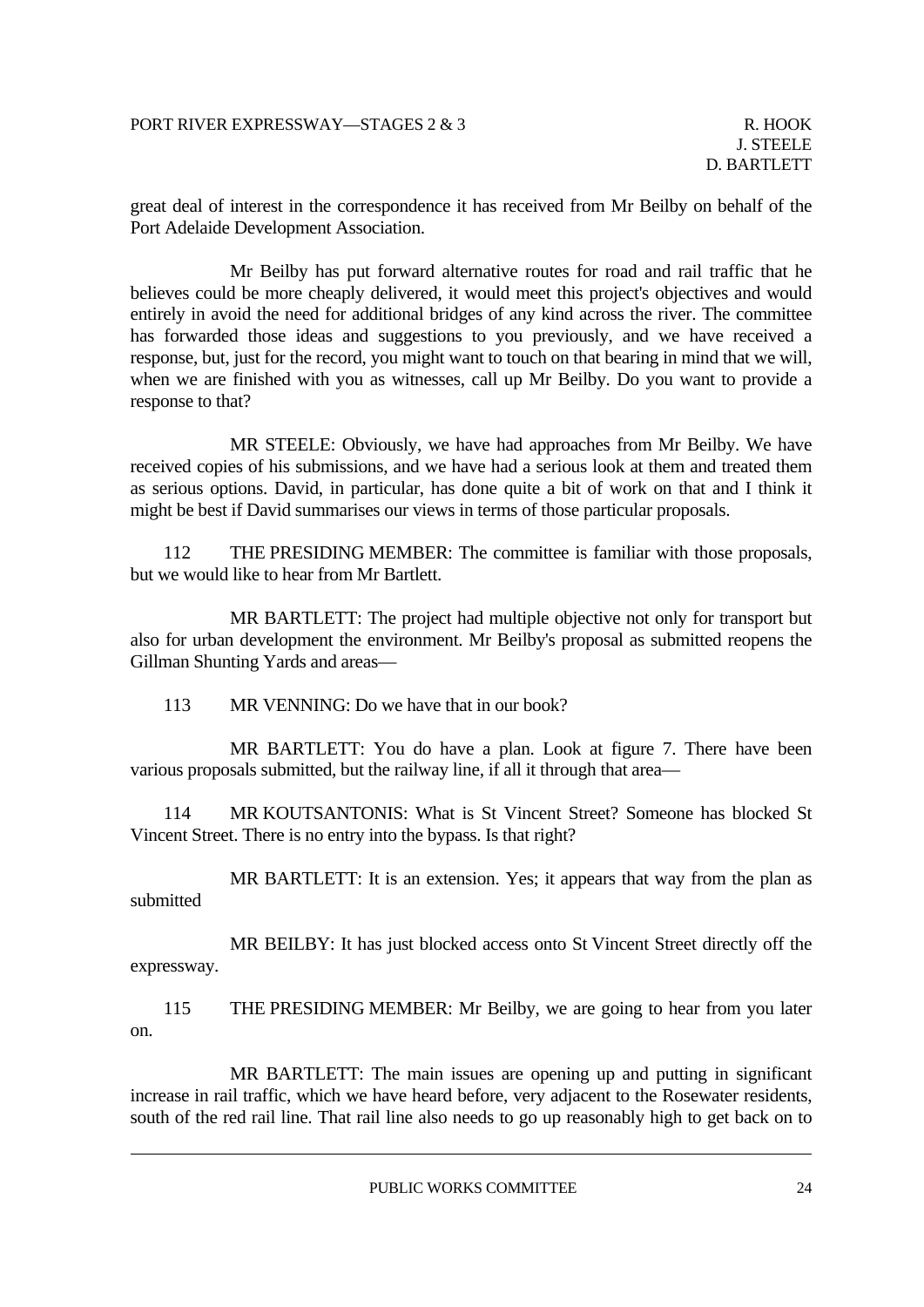the viaduct that currently goes over Commercial Road. It continues on through the Port Waterfront redevelopment land. One of the objectives is getting the rail traffic out of that Inner Harbor area. Currently the track is shared with TransAdelaide, and it is very close to the residents of Granville and Birkenhead on the other side. Therefore, there is increased rail noise and issues associated with rail traffic. The road traffic, as you can see, is very circuitous. It consists of quite a few other at-grade intersections, underpasses, or overpasses and has freight traffic, particularly the B-Doubles and road trains going a lot further distance and it really quite close to adjacent residences. For those reasons, and the costing some of those, and getting the approval and acceptance of the community to putt in a lot more traffic quite close to those residents would be extremely difficult.

 116 THE PRESIDING MEMBER: Do you want to add to that, Mr Steele, or are you happy with that response?

 MR STEELE: Just to add to what David has said, basically our proposal is aimed at freeing up the port of Adelaide, freeing up the centre of the port, getting all the industrial traffic out away from Port Adelaide so the place can develop, and getting the heavy traffic and rail traffic away from residential areas. We believe that our proposal does that. Mr Beilby's proposal, unfortunately, does not achieve the objectives of the project as have been defined by government.

 117 MR BRINDAL: Is there a similar plan for the rail corridor into the city, which goes very close to built-up residential areas in my own electorate and which has increased in movement dramatically in the last few years? I wonder where the equivalent plan is for my electors to be given serious consideration in their amenity. You seem to be doing very nicely by the electors down there and saying that we can't have increased rail traffic rattling past the residents, but it seems to be fine for all my electors. Is there an equivalent plan for my area?

 MR HOOK: There are no plans currently for the rail corridor through the southern suburbs. There are issues heading down through South Road, which we have talked about, and there are other projects dealing with South Road traffic, but there are no plans for the rail corridor. From my personal perspective, I think there is a major issue for rail where it crosses Cross Road, and that needs to be looked at at some stage.

118 THE PRESIDING MEMBER: You mentioned that last week, too.

 MR HOOK: The other point I would make on this is that the proposal for the rail on this alignment would cut completely across the government's signed agreement with Newport Quays for the Newport Quays development and would have major implications for the longevity of that agreement.

119 MR KOUTSANTONIS: Have you costed Mr Beilby's business proposal?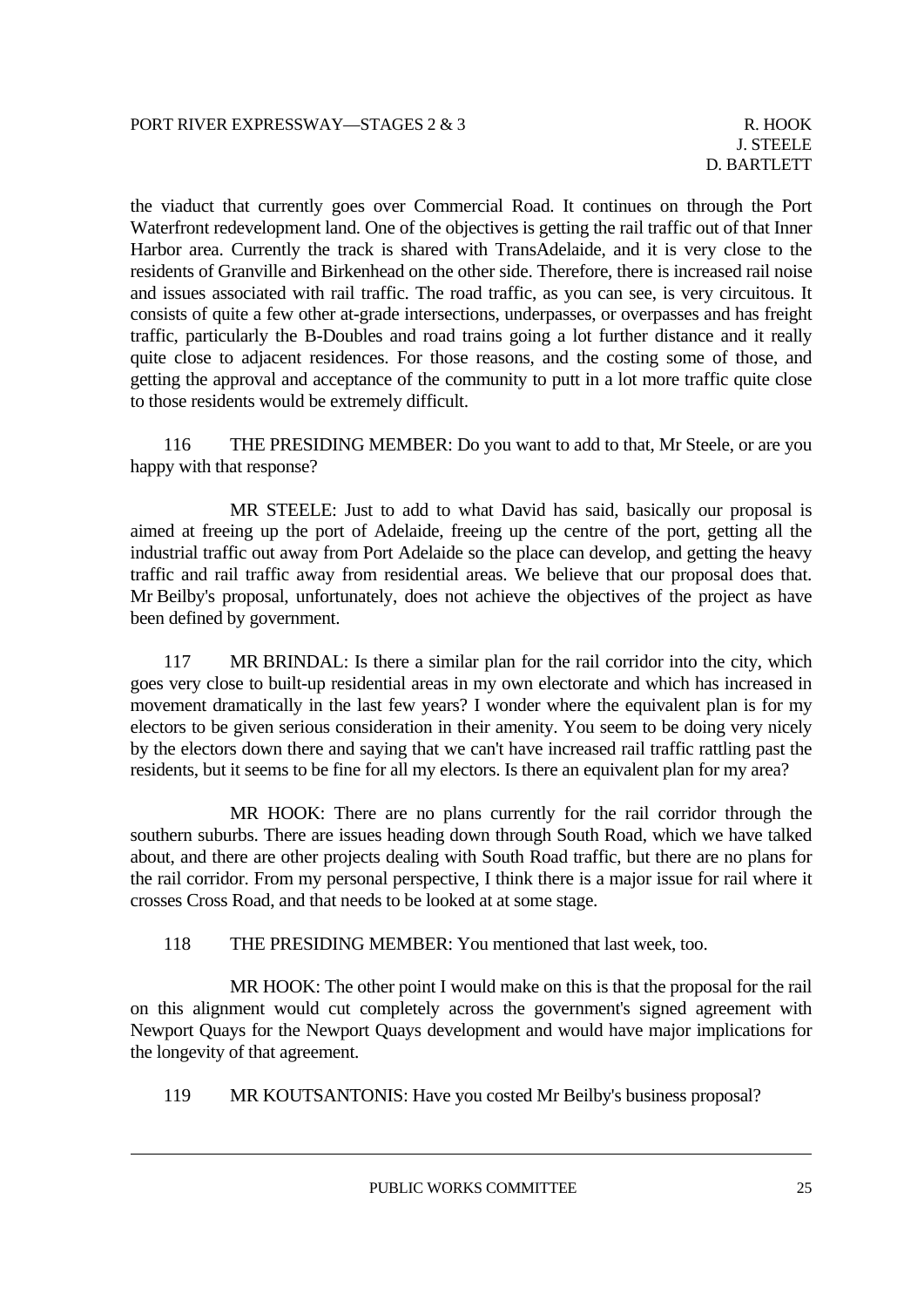MR BARTLETT: No, we haven't in any detail.

 120 MR BRINDAL: Mr Beilby's proposal would cost the government money in terms of the development of the inner port, would it?

 MR HOOK: I am very confident that Newport Quays would be looking for compensation if there was rail wrapped around the site that has been offered to it as part of the Newport Quays agreement.

 121 MR BRINDAL: This might be a question for the chairman. Earlier in Mr Steele's evidence, the member for Schubert asked Mr Steele what his department's recommendations were to his minister. Mr Steele basically politely refused to answer the question.

 122 THE PRESIDING MEMBER: Hang on a minute: it is a question directed at me, I guess in my role as chairperson. I think the response that was provided was that we have before us a project that has been ticked off by cabinet and discussions that might have occurred previously are not what we are dealing with. We are dealing with this project that is before us here and now.

123 MR BRINDAL: I would like your ruling on this matter. The committee has to consider this project in the best interests of the parliament and has to consider all evidence available to it, and the witnesses are here to serve the parliament, not the Executive Government. I think the member for Schubert's question as to what the Department of Transport's recommendations might have been to the Executive Government is absolutely germane to the parliament's work. If you rule that Mr Steele cannot answer that question, or Mr Steele refuses to answer that question, I think it is really important.

 124 THE PRESIDING MEMBER: I think that Mr Steele answered that question in the manner in which he saw fit within the context of the role and responsibility of this committee with respect to the act that guides those roles and responsibilities. That is that we deal with the projects before us, and that bit has been to cabinet and that bit is put before us, not what might happen or might have been or whatever the case might be. Ultimately it will be the parliament that will make determinations based on the report that we provide. You have asked the question again. I am assuming that the answer—

 125 MR BRINDAL: No, I am asking you first. When a planning matter goes to council, and the planning matter is appealed to the ERD Court, the ERD Court calls in the council planners and asks the council planners for their recommendation to the council. That is taken into account. I cannot see that it is wrong for this committee to ask or for Mr Steele to be required to answer the question as to what was the recommendation of his department to the executive government.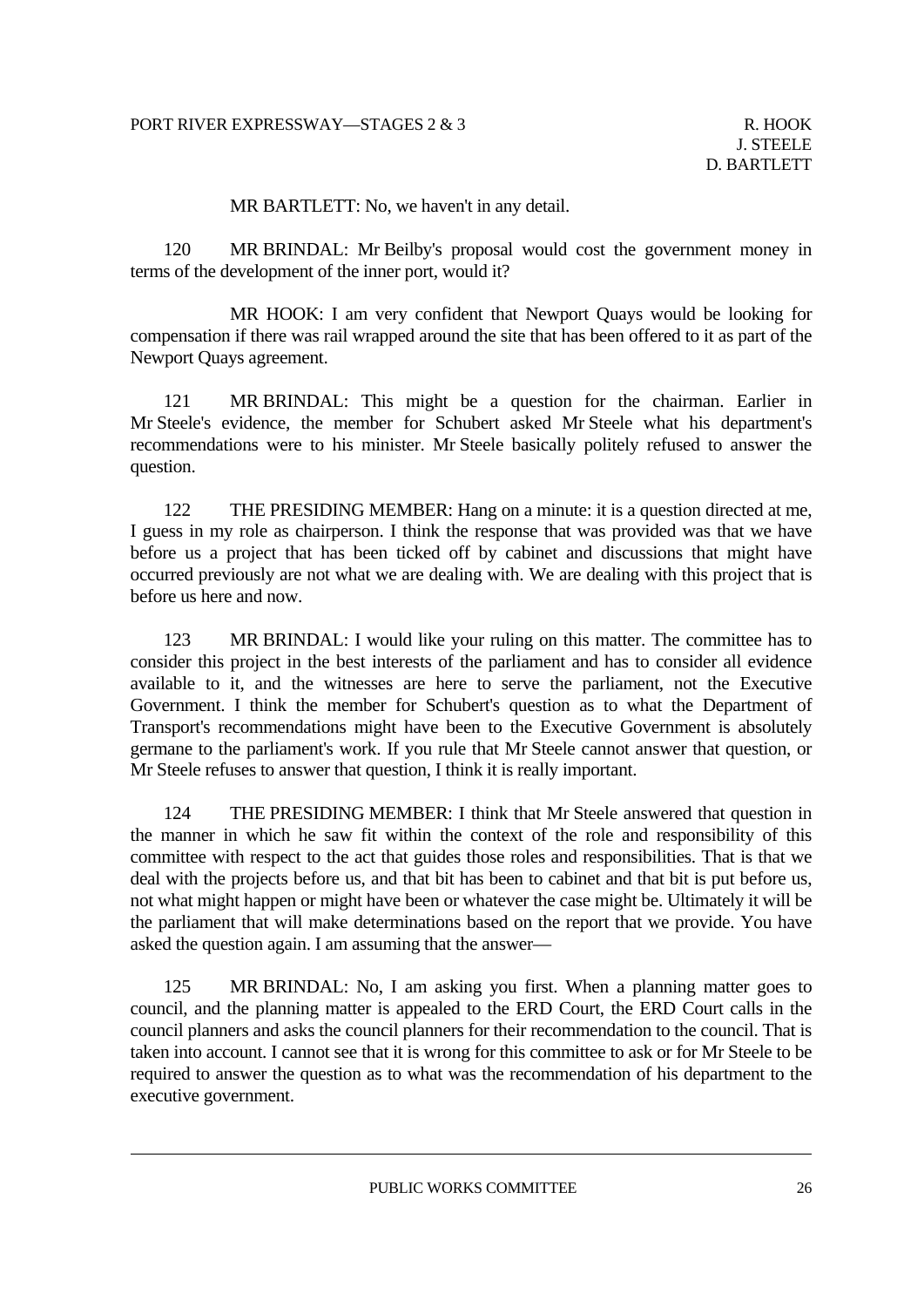126 THE PRESIDING MEMBER: I am not ruling any questions out of order. I am suggesting that that question has already been asked and a response has been provided.

- 127 MR BRINDAL: I would like to ask it again, then.
- 128 THE PRESIDING MEMBER: You may ask the question again.
- 129 MR BRINDAL: Thank you.

 MR STEELE: My response to that question is that we have provided information to the minister about this project. I might add—and this is sidestepping the question to a certain extent—that we need to bear in mind, as Rod has been through, that until a month ago this project was the responsibility of Infracorp, which was the organisation set up to be the owners of this project, if you like, because it was going to be a toll project. Transport SA was the project manager working for Infracorp, and therefore it was Infracorp which was reporting to the minister. It was not our place, it was not my place, to be making recommendations which should be coming from the owner of the project, which was Infracorp.

 The one thing I can say is that I, as Executive Director of Transport SA, to the best of my recollection have made no specific recommendation to the minister on whether or not the bridges should be opening or fixed. What I have done, and what TSA has done, is provide information to Infracorp to allow it to assess the project.

 130 THE PRESIDING MEMBER: I have not been a cabinet minister and I know that Mark has, but it would seem that when policy is decided by the government of the day, as a public servant your responsibility would be to provide those, amongst other things, industrial or engineering solutions to the policy that has been determined.

 MR STEELE: Clearly the policy is a government decision. All we can do as public servants is provide information, which we have done, and most of that information is in that report, the information that we provided to cabinet.

 131 MR BRINDAL: There is no intention to blame them. The intention is to ask what the department thought about something.

132 MR KOUTSANTONIS: That is why we have elections.

 133 MR BRINDAL: Mr Steele, you have partly answered the question. Until a month ago, it was the responsibility of Infracorp, on your testimony just then. Until a month ago it was assumed that the bridges would be tolled. I ask Mr Hook, given his long experience in government: would it not generally be a different order of policy decision of the government if the government considered that it was going to go down a tolled option and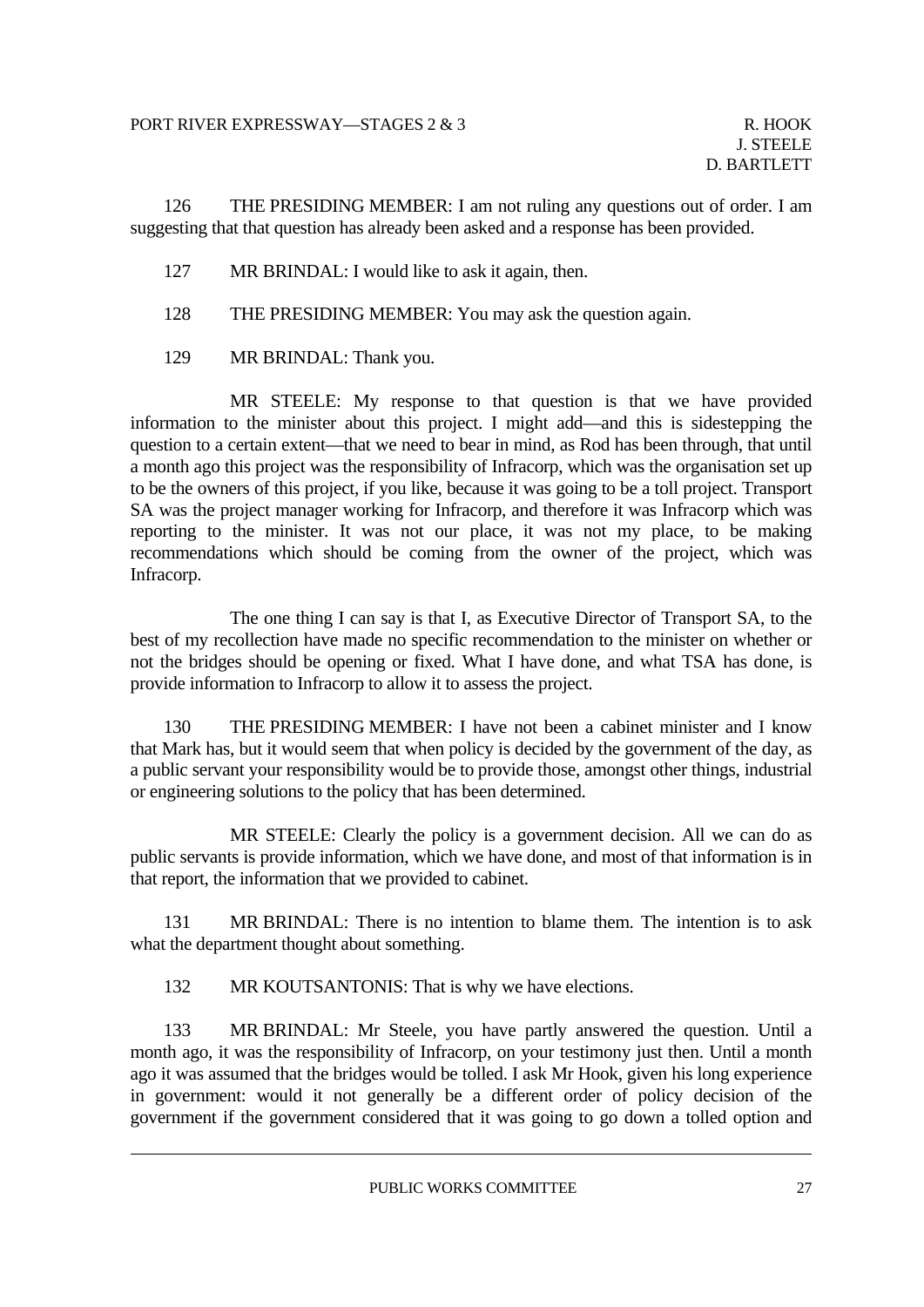therefore was going to get cost recovery from the project and a user-pays type system? Would that not generally sway a government, because in one way if you have opening bridges and there is cost recovery by tolls, it does not really matter what they cost because the people are going to pay for them? If, however, you then decide that you are going to have the same design parameters without tolling, you are bringing the cost direct back to government. Isn't that a pivotal decision which, in all your experience, could change a government's decision on whether to pay another \$70 million or not?

 MR HOOK: The issue of tolling and the nature of the bridges were two—and I am happy to use your word—pivotal decisions government had to make on this project. The tolling issue was not straightforward in the first instance. With the projections of toll revenue and the additional cost involved to collect the revenue, I think the figures showed that for every \$2 of toll revenue collected, \$1 had to be spent in collecting it. So, even under the tolling regime there was substantial public sector costs—both commonwealth and state government—to fund the construction and operation of these bridges. There were then additional costs to collect the tolling revenue to reduce the overall long-term net effect on the government's consolidated account. The decision not to toll means that there is a different budget impact on government—not in the early years, because you are actually constructing a cheaper product—but it does mean that you do not get the revenue coming in in future years. Government clearly recognised all that when it made its decision to go with untolled, opening bridges.

 134 MR BRINDAL: But, since that decision was made only a month ago, the government had locked itself into a decision about opening bridges. What I am saying to you is that in the beginning there were two pivotal factors—to toll or not to toll, and to open or not to open—and the two were interrelated. I put it to you that what has, in fact, happened is that the decision to open the bridges was made with a toll regime, then half of that regime was changed with the other half locked in. Is that a fair statement for me to make?

 135 THE PRESIDING MEMBER: Can I get an understanding from you, Mark, about the question you have asked there about how the toll and the opening bridges are interrelated. Why are they interrelated?

 136 MR BRINDAL: Because when we were in cabinet and we talked about this (not that I talk about what went on in cabinet), the fact was that if it was a 'user pays' system then the government could be much more generous in its concept, because the people are paying—

 137 THE PRESIDING MEMBER: So when you decided they would be opening bridges that was linked to a toll, was it?

 138 MR BRINDAL: That was the understanding; it was the understanding of both governments until about a month ago.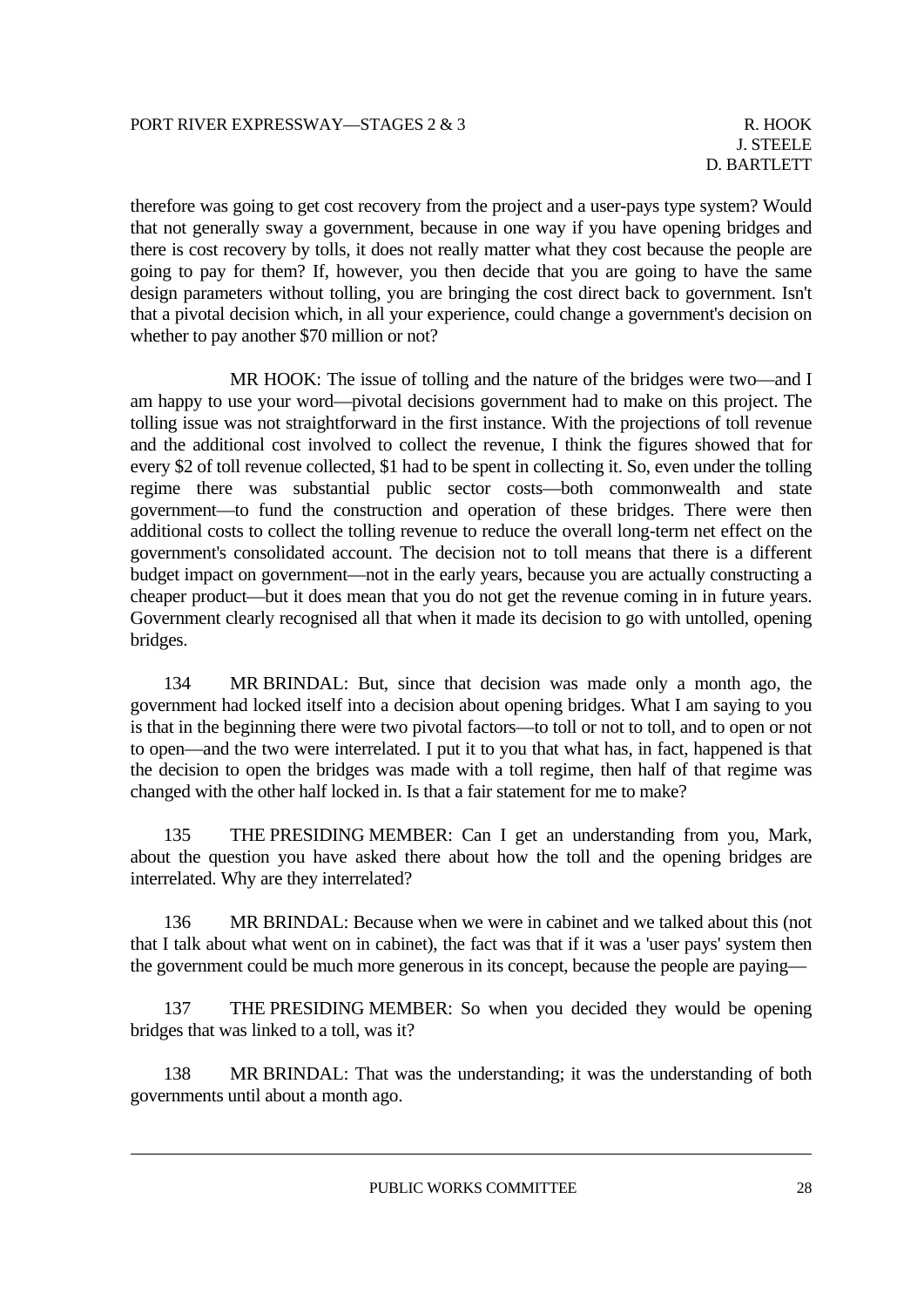MR HOOK: There was the understanding some four years ago that the bridges may have been funded off balance sheet by tolls with very minimal public sector input. That understanding has progressively gone over the last four years for reasons that I have canvassed previously. Cabinet made a decision on the opening/fixed bridge regime back somewhere around April 2003. I recall attending a public meeting (and there was a previous question about public consultation) and I think there were about 500 people present. The Deputy Premier spoke at that meeting and he announced very clearly then that they would continue to go with the government's previous commitment, and the former government's commitment, that these be opening bridges. He made a further announcement that one of the bridges would be called the Power Bridge, which caused me to wonder whether it was good value for my time being there, but that was part of the announcement at the time.

 A month ago, when cabinet made its more recent decisions, it looked at the whole cash flow scenario and what government was going to pay under a tolling regime, and the difference in the government contribution under either scenario was not as great as was perhaps first imagined because of the anticipated toll revenue not being there to the extent it had been thought. There was a huge risk with it, because 70 per cent of it was to come from cars and you could have cars boycotting the bridges. So, again, there was a lot of risk on what we would collect. As I said before, we were spending \$1 for every \$2 that we collected. So taking the toll issue out of the equation was, I think, a relatively straightforward decision for government to make.

 Regarding the second question, they were in a position where they could have said, 'We will now change our earlier decision on the bridges', and they would make a political judgment and would wear the consequences of that. They reviewed it and decided to continue with the position that these would be opening bridges, understanding their additional costs-

139 MR BRINDAL: And this is a month ago, you are talking about that?

 MR HOOK: Yes. They made a call on it about April 2003 and they made another call on it recently and, for reasons we have explained before (and our role, as public servants, is to come here and present this as a government project), the government has said that they will be opening bridges. The consequences of that are set out before you in the submission.

 140 MR BRINDAL: So your evidence to this committee is that as little as a month ago, with the full knowledge of the fact that they were not going to toll at that stage, the cabinet considered opening versus closing bridges and reaffirmed the decision that the bridges would remain opening, with all this information before it.

 MR HOOK: All this information, because cabinet approves the presentation of this report, as it is before you today, to the committee.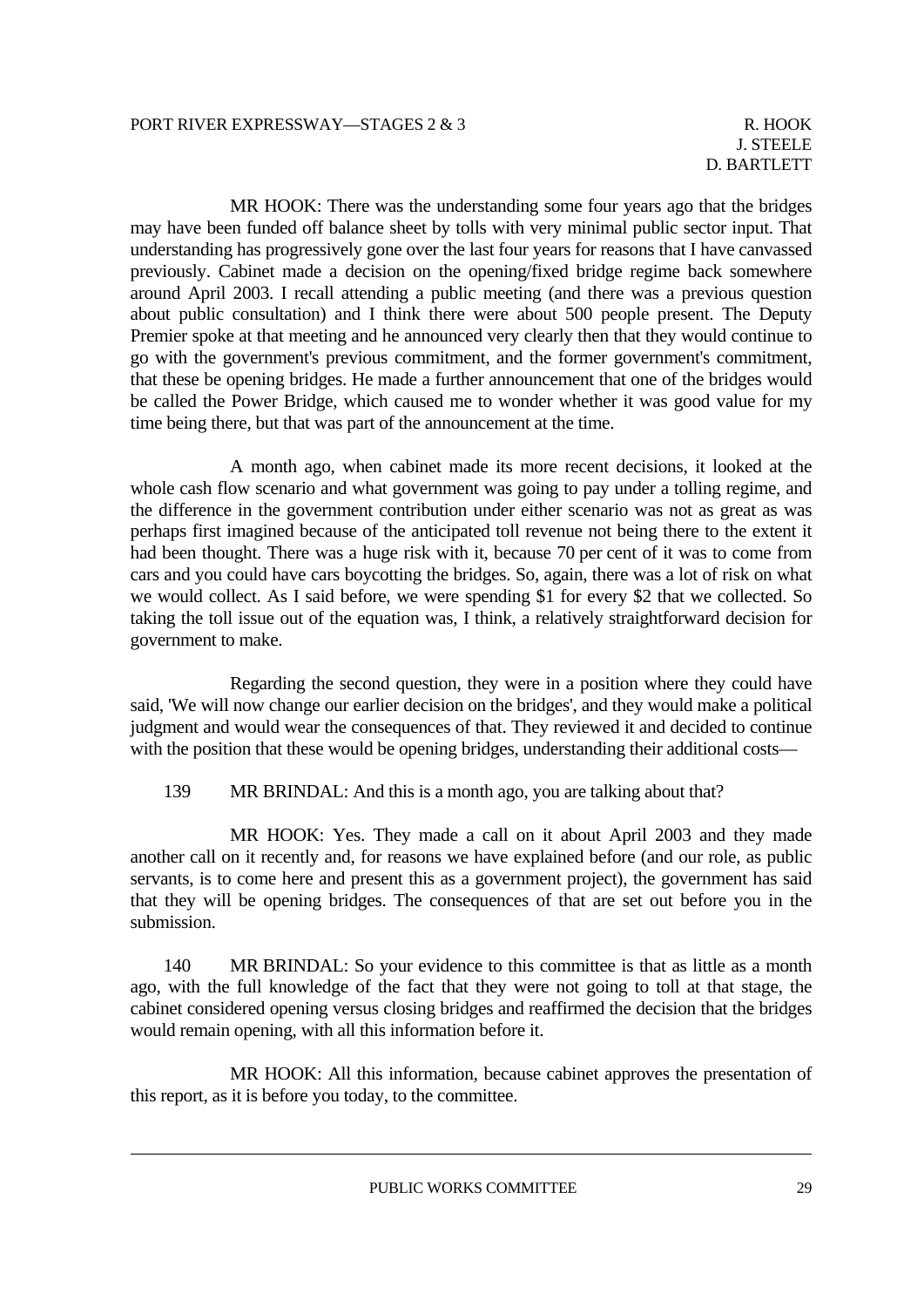141 MR BRINDAL: On the matter of opening bridges, one of you gave testimony that the area is subject to earthquakes, and I know that is right. The area is also subject to liquification, is it not? It is one of the areas in South Australia where the consequence liquification, it is a process—because the ground there is very sandy, in the amplification of an earthquake, the sand vibrates and the structure tends to disappear. It sort of turns into quicksand. Can you confirm that, Mr Steele?

 MR STEELE: Yes; in fact, we have had that issue with Stage 1 in the structuring of Stage 1.

 142 MR BRINDAL: That means that the design solution, generally, is to tie together the structure top and bottom. Generally, if you are going to do it really well—I am not an engineer: I just know a little bit about it—you have your piers going downwards and then, ideally, to mitigate earthquake consequences, you would tie from one pier to the other pier across the gap. Is that part of your design?

 MR STEELE: No; in fact, and Dave might like to follow this up, I do not know whether considerations have been given yet by the designers to this issue, but I can say that we had exactly the same design issue on Stage 1, particularly with the eastern road bridge, which the committee saw several weeks ago. You may recall that we talked then about the measures that were taken to basically relieve the pore pressure to avoid that very issue that you are talking about of liquification. The solution adopted on Stage 1 was to actually bore a series of holes which were then backfilled with gravel. That means that when you get that shock, your pore pressure is released instantaneously because it has somewhere to go into those series of bore holes. Whether a similar proposal is being put forward in this case, I do not know. Dave, do you—

143 MR BRINDAL: Do you acknowledge that something will have to be done?

 MR BARTLETT: It will, and that is a design criteria, and with opening bridges it is obviously a significant criteria. The preferred recommended tenderer has made a decision to go for longer structures rather than put the approaching battens to the bridge onto the approaching battens so we got a variety of solutions. Some had ground improvements as per Jon's suggestions. The recommended tenderer felt that he was the better value for money. The rail bridge, in particular, is of the order of 700 metres long, because it goes from a position of about 2.5 metres high up over the bridge and back to 2.5 metres high to accommodate the earthquake loading. Much of that earthquake loading is taken out in very stiff piles and piers so that the earthquake does not have the impact.

 144 THE PRESIDING MEMBER: I have no further questions in the interests that we get ample opportunity. Basically, Mark and Ivan would ask the rest of the questions. I am extremely interested, and it does not relate to the earthquake aspect, but rather to what Mark said and what was said earlier. The committee is very interested in this project, as you would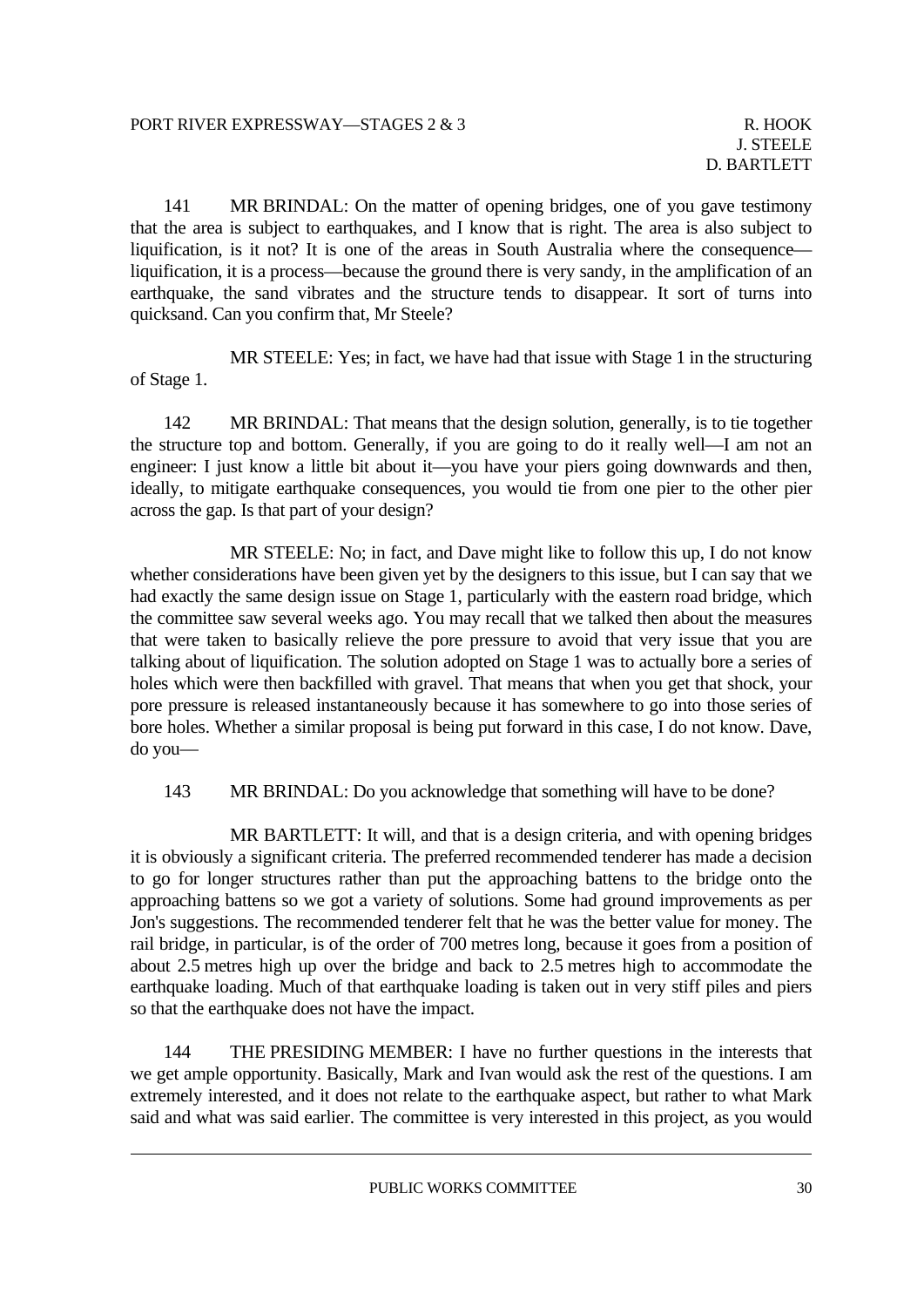be aware, and, indeed, all that is going to happen on the LeFevre Peninsula. Given what Mr Hook said earlier about the way in which projects are packaged, the committee will have a discussion after this, and amongst other things, about a way by which the reporting mechanisms between the project and this committee can be brought together so that, when more finite detail is available with respect to the specifics that Mark has asked, and that Ivan might ask of a technical nature that you cannot give precise answers to, we will need you to come back during that stage. I will alert you to the fact that is what we will discuss afterwards. I suspect that will be the scenario.

145 MR BRINDAL: So, you are going to somehow ameliorate the problem beneath the bridge in terms of earthquakes, but the current theory seems to be that, to actually minimise a structure in terms of earthquakes, you tie the structure, not only below but above. What they do now is create a box and the box is tied together in all of its particulars so that, in an earthquake, the box tends to rotate, it might crack, but it will not crumble.

 146 MR BRINDAL: What I put to you is that, because of the very nature of an opening bridge, whatever you do down the bottom is not tied at the top because the bridge opens. Therefore, the structure is open at the top. Therefore, in an earthquake zone, you increase the risk for that structure simply because it is an opening bridge. Whereas, if it is a fixed bridge, your spans and all the equipment is tied across the width of the piers and river, and it would conform. This does not conform to those sort of defined parameters, does it? It cannot.

 MR BARTLETT: You obviously cannot have a fixed opening span, but all the approach spans are fixed, and they will be tied together in big boxes. We have trappers or little boxes that will be put together and form the fixed section. The Bascal piers are extremely stiff; they have to be. The tolerances on the rail are 1½ millilitres—vertically and horizontally. They have to be very stiff, and the deflection criteria is to be met by the designers. Wind load is another issue. Impact load of ships—all these are taken into account in the design process.

 147 MR BRINDAL: This is a simple question. You could do that and still have a fixed bridge. You could still have those Bascal piers so rigid with a fixed bridge. Is it not a fact that a fixed bridge would be safer in an earthquake zone than an opening bridge? You could design a safer fixed bridge than an opening bridge. Is that a correct and fair statement?

- 148 MR VENNING: That is a political question.
- 149 MR BRINDAL: No it is not; it is a design question.

 MR BARTLETT: There are design criteria, whether it is fixed or opening. The designer and the constructor has to meet those criteria.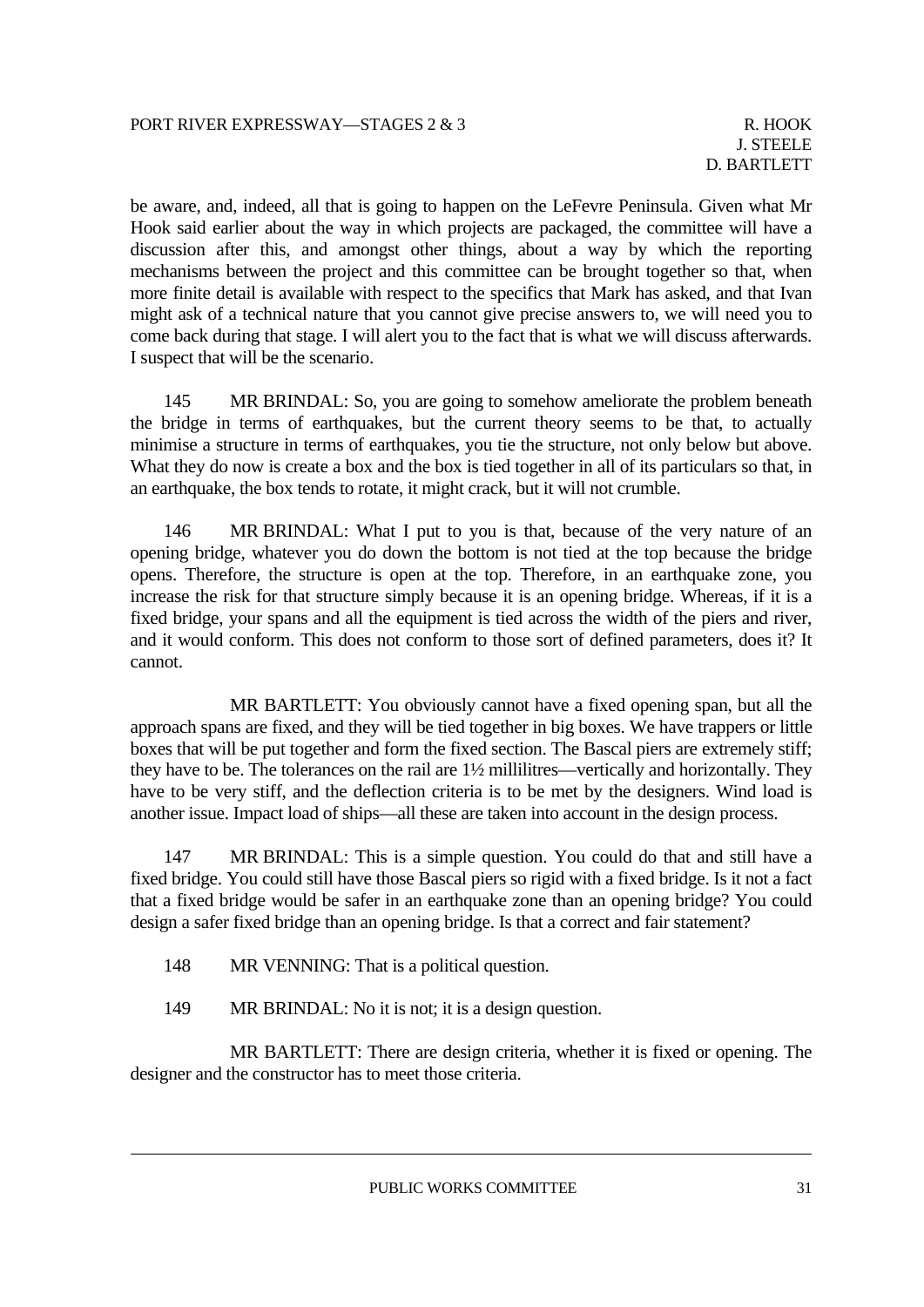150 MR BRINDAL: In an earthquake zone, would the safest design solution be a fixed bridge?

 MR STEELE: Not necessarily. As David said, there are certain criteria that they have to meet, be it a fixed or opening bridge. Basically, you have to meet the criteria. If you do not meet the criteria for an earthquake zone, you have an unsafe bridge.

 MR BARTLETT: The same would apply to, say, wind. Some areas are far windier than others. You have to design for certain deflections under wind load. If you are in a very, very windy area, you make different design decisions to make sure you meet those criteria.

 151 MR VENNING: Lots of quick questions and quick answers, if possible. Are you going to leave the current rail track and road access through Port Adelaide?

 MR HOOK: The current rail that is already there, the main track through Port Adelaide, is the TransAdelaide line and is used by TransAdelaide services. It is used to take the TransAdelaide service up the western side of LeFevre Peninsula. There is a section on part of the line, that is, the standard gauge line that goes from TransAdelaide line linking with the standard gauge line up the eastern side of the peninsula would be removed as part of this project.

 152 MR VENNING: In other words, that could not be used. If this fails, you will not be able to use the line through Port Adelaide.

 MR HOOK: You would not be able to use that section of the line that goes onto the standard gauge line. You would be able to use that line that heads up the western side of the peninsula. It is broad gauge; it is being made dual gauge.

 153 MR VENNING: Do you have to remove that section of the line you just mentioned?

MR HOOK: It is part of the deal with Newport Quays.

 MR BARTLETT: It cannot remain because the road bridge and road alignments cross that rail line. If you look at figure 3—

 154 MR BRINDAL: Where are the passenger trains going to go? Do passenger trains go further down the peninsula?

 MR HOOK: Passenger trains go over the viaduct, around the Inner Harbor and head up the western side of the peninsula on a broad gauge line, but it is in the process of being made dual gauge.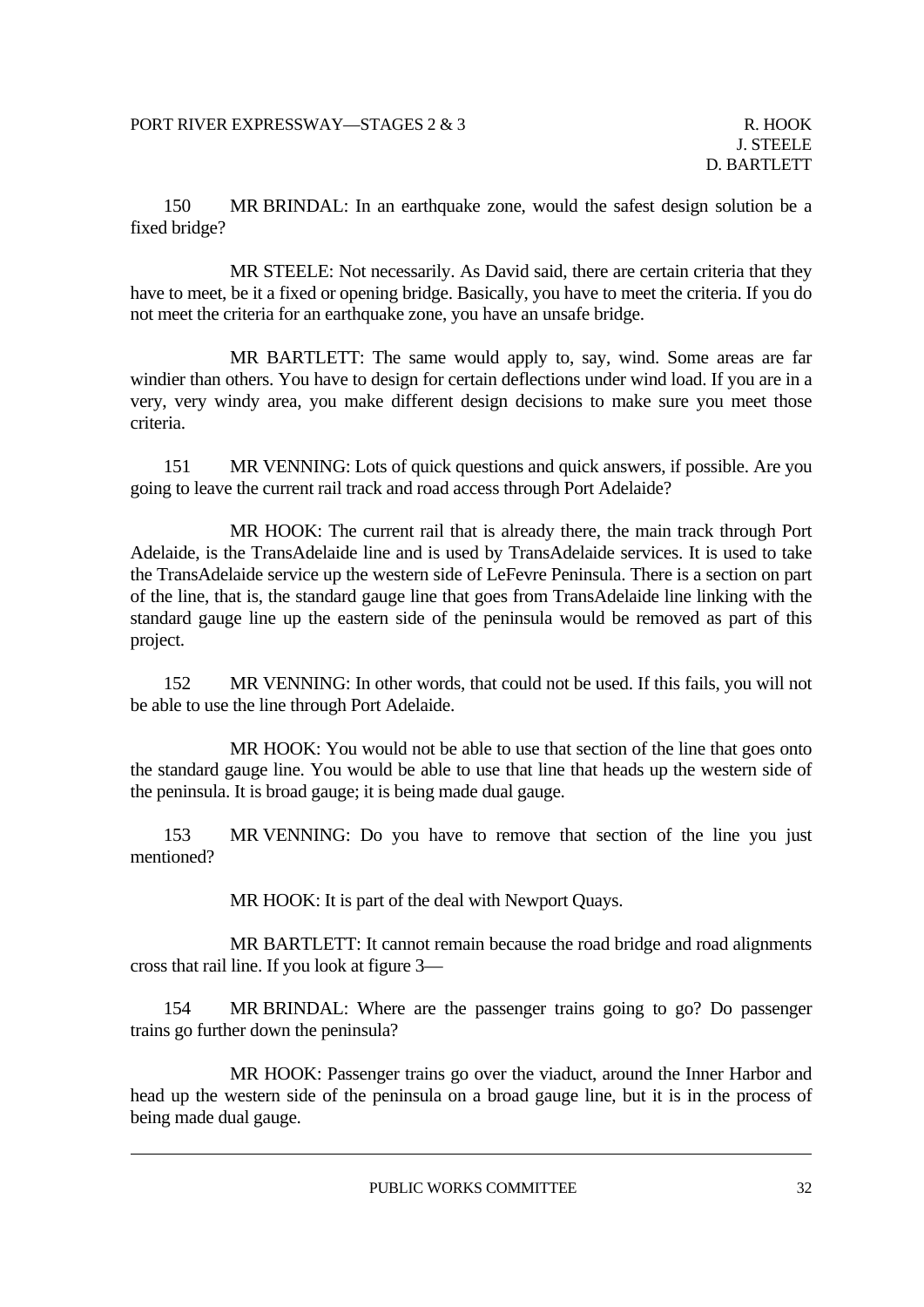155 MR VENNING: Are there any passenger trains over this new bridge?

 MR HOOK: No. This is for the freight trains only. Passenger services still service Port Adelaide and the residential areas.

 156 MR VENNING: You said it has dual gauges on it. You have both gauges on it, haven't you?

MR HOOK: Yes, because it services the stone train, which is broad gauge.

 157 THE PRESIDING MEMBER: That stone train currently goes over the viaduct on the existing track?

MR HOOK: Yes.

 158 MR VENNING: Could you put a tram on this as well? Where would you put the trams?

159 MR BRINDAL: They are only going to North Adelaide, not Port Adelaide.

160 MR VENNING: I am thinking of the future.

 MR STEELE: We are talking about a freight line here, which is totally separate from the TransAdelaide network.

 MR HOOK: If there was a light rail service to the port, it would be considered as replacing the heavy rail line to the port, so it would be on that corridor. Then it would be an issue whether it serviced the port and you then radiate out through other means of transport or it gets extended around the port to the Outer Harbor area. They are all decisions that are well down the track.

 161 MR VENNING: You said there are no passenger trains. What about pedestrian access across the bridge?

MR STEELE: Yes.

 162 MR BRINDAL: Will you get that this time? You will not come back to us and say you dropped the submission because you decided you could do something better?

MR STEELE: At this stage we have no plans to drop it, I can assure you.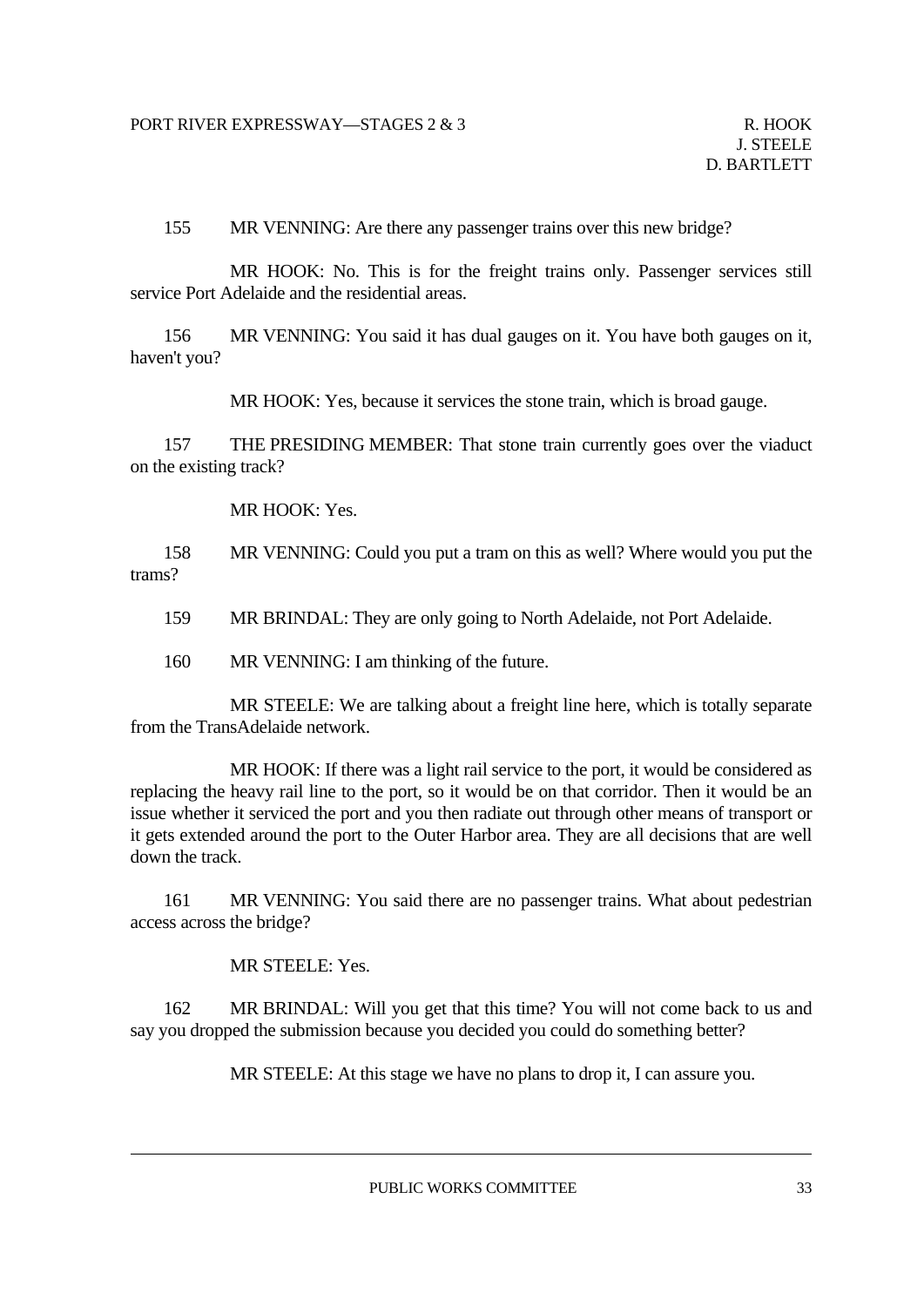163 MR VENNING: You said that it takes about one minute to open the bridge. How long will it remain open?

 MR HOOK: The intention is that the bridges would open for half an hour in the morning and half an hour in the evening.

164 MR VENNING: Even if there is no traffic wishing to go through?

 MR STEELE: I expect that, if there is no traffic wishing to go through, that would be evident at Norwood and they would not be opened.

 165 MR VENNING: So, could someone wishing to go out make an appointment and then it opens, otherwise no appointment and it would stay shut?

 MR STEELE: Because we will be remotely controlling it, obviously there will be extensive CCTV coverage, so we will know exactly what is happening at the site. If there is no boat there, there is no reason to open the bridge.

 166 MR VENNING: Looking at the evidence in the report, you are talking of opening twice, in the morning and in the evening. That is peak hour traffic time.

MR STEELE: No, it would be outside peak hours.

 167 MR VENNING: You say that it would stay open for half an hour: that is a lot of traffic, especially if it is anywhere near peak hour.

 MR STEELE: It would not be remaining open. You have a half-hour time slot, but it will not necessarily be open half an hour. Obviously, it only takes a few minutes for a boat to go through. If boats go through, then it closes again.

 MR HOOK: The understanding is that it would be well publicised that these are the only two windows of opportunity to get access through the bridges, unless there was a major initiative, something being brought in, and there was an announcement of an opening at some other period. But the general publicity, the awareness for those who want to use the bridges, the scheduling of it on the rail corridor, which is a major issue, is that they would schedule around two half-hour opening opportunities per day.

 168 MR KOUTSANTONIS: Who is liable if you hit the bridge when it is open? If an *Anzac* size ship went through and accidentally hit the side of the bridges, who is liable?

 MR STEELE: The first point to make is that, as with all bridges where you have boat traffic going underneath, you do have extensive fendering to protect the bridge in case something runs into it. You actually have fendering that will protect the bridge structure so it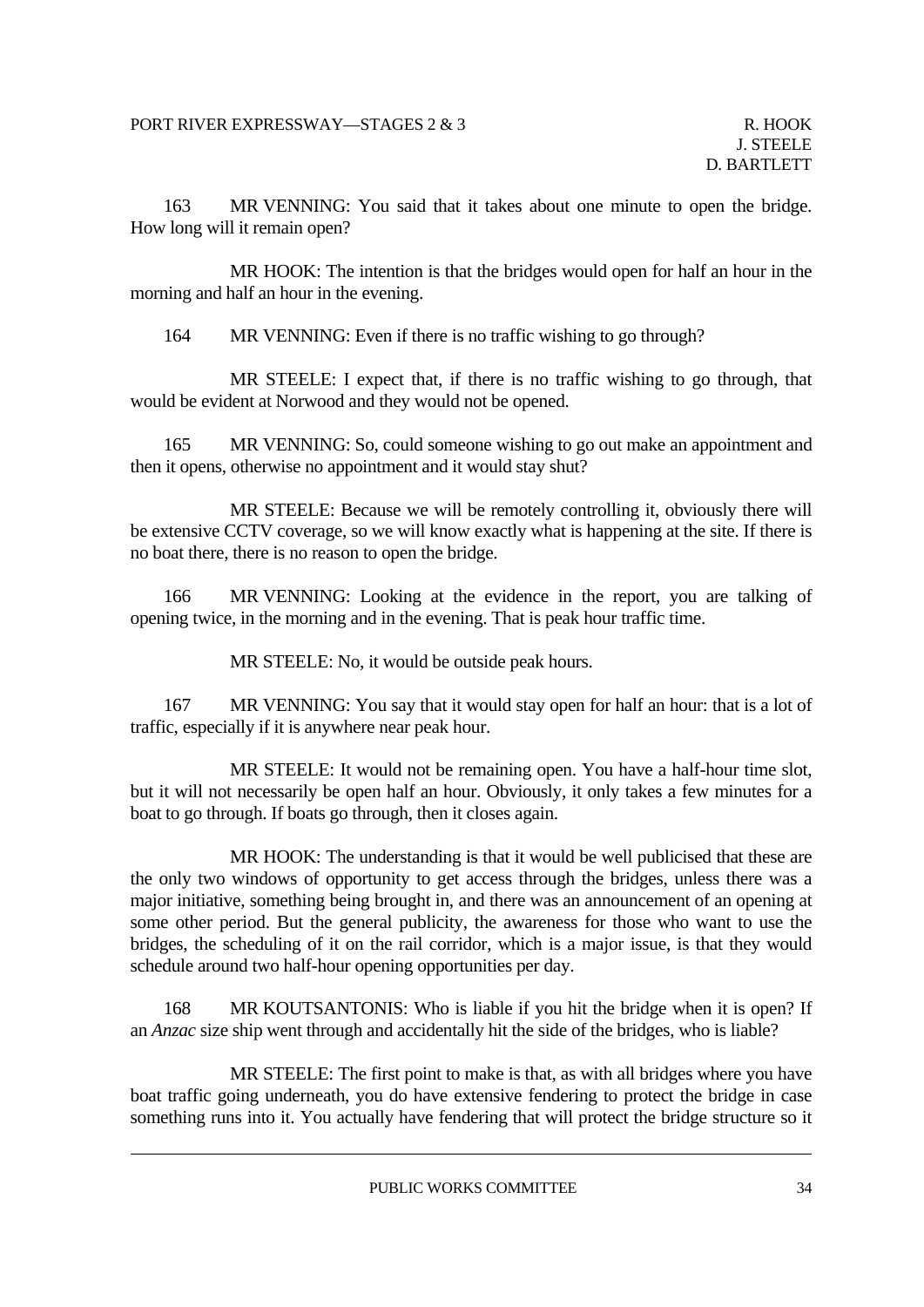does not get knocked into the water. Having said that, I guess if someone runs into it, then we have the potential to put in a claim against them for damaging our bridge.

 169 MR KOUTSANTONIS: They could not sue you for damaging their boat, could they?

MR STEELE: They could always try, but I don't think they would be successful.

 170 MR VENNING: I would presume that the depth of water under this bridge would be greater than the mean of any of the river around it, so that a yacht or boat could not run aground under this bridge.

 MR BARTLETT: No, the depth is round eight metres, but it is an excavated channel. It is pretty constant across the whole width. Certainly, the *Falie*, the *One and All* and the navy all have adequate depth.

171 MR VENNING: As long as it is not at the shallowest part of the river.

MR BARTLETT: No.

172 MR VENNING: I presume this bridge would be a counterweight design.

MR BARTLETT: Yes.

 173 MR VENNING: Can we have a basic mechanical design plan of this bridge? I am thinking about noise, not only when it is down, but I think people at the Quays are going to get a surprise. This bridge, being a lifting bridge, is of lighter construction and will be a lot noisier than a cement bridge. I would say it would be a lot noisier in its down position. Have you taken the noise factor into consideration with the contractor, not just down but also when operating, when it is going up and down?

 MR BARTLETT: Yes, there are extensive noise requirements in the documents and there is a clause that ensures that noise levels resulting from the opening and closing of the road and rail bridges do not exceed the limits specified in the table below at the edge of the Port River within the project site, and there are also requirements for road noise and rail noise. The tenderers have had to provide noise contours and they have had to provide mitigation effects against any noise that exceeds the limits.

 174 MR VENNING: Have you considered the possibility of a derailment on the lifting bridge?

 MR BARTLETT: There are rail derailers on both sides of the river. It would be easier to talk to the plan on that. We have worked extensively with ARTC and the rail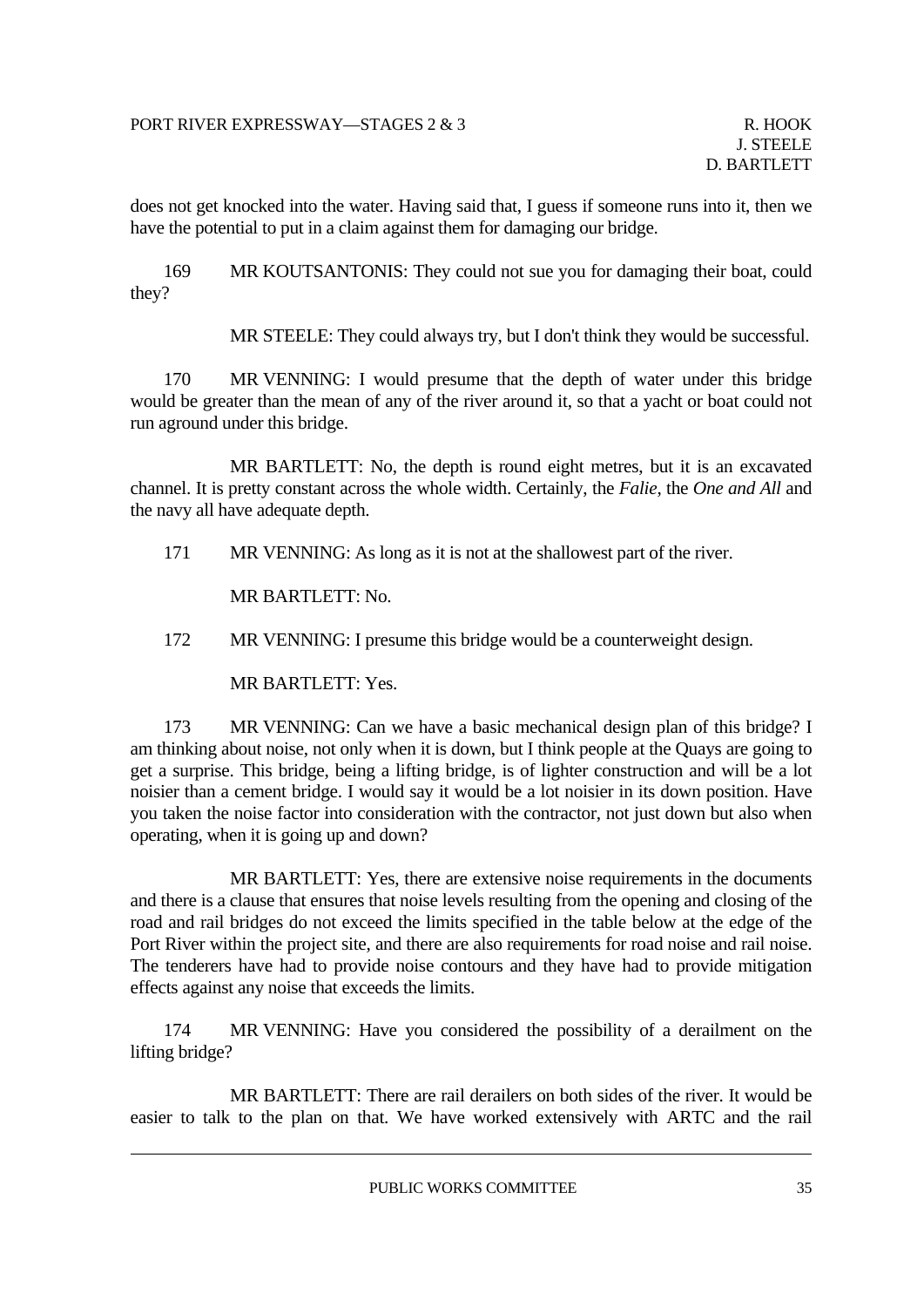operators to ensure that all their requirements have been met. The rail line will be left in its standard position without rail traffic in a default line running rail up into the port flat yard. On the western side on Elder Road, adjacent to Stirling Street, there is a parallel derailer track that runs at ground level before the trains start climbing the grade over the rail bridge. We had a workshop probably 10 days ago with all the rail operators, rail stakeholders and ARTC explaining all this. There has to be a series of fail-safe processes put in place to actually engage the track to enter the bridge and disengage the derailer there, and to disengage the diversion onto the port flat track. A series of decisions has to be made by ARTC train control and our bridge control person who is opening the bridge to introduce trains on to that track.

175 MR VENNING: You would not put the derailer on the bridge?

MR BARTLETT: No.

- 176 MR BRINDAL: What is a derailer?
- 177 MR VENNING: Extra rails. It puts them back on to the rails.

 MR BARTLETT: There are additional rails on the bridge to ensure that, if a derailment happens there, the trains are kept on the bridge.

178 MR VENNING: Can the rail bridge in an emergency be used as a road bridge?

MR BARTLETT: No.

 179 MR VENNING: It would be mainly access on and off it but it could technically be driven on, couldn't it? There are two bridges and, if one fails, it would be nice to have a fall-back position.

 MR HOOK: If the road bridge fails, you have a ready-made option which means you put cars around the causeway and they drive around the waterway.

180 MR KOUTSANTONIS: What about pedestrian access on the other bridges?

 181 MR BRINDAL: I said that and we are not going to get it this time. They are not going to change the design parameters in the middle of the project.

 182 MR VENNING: Are you able to tell us the name of the company that has won the contract and whether or not they are Australian?

 MR STEELE: Not at this stage. The reason why we can't is that it has not gone to cabinet yet and until cabinet makes a decision—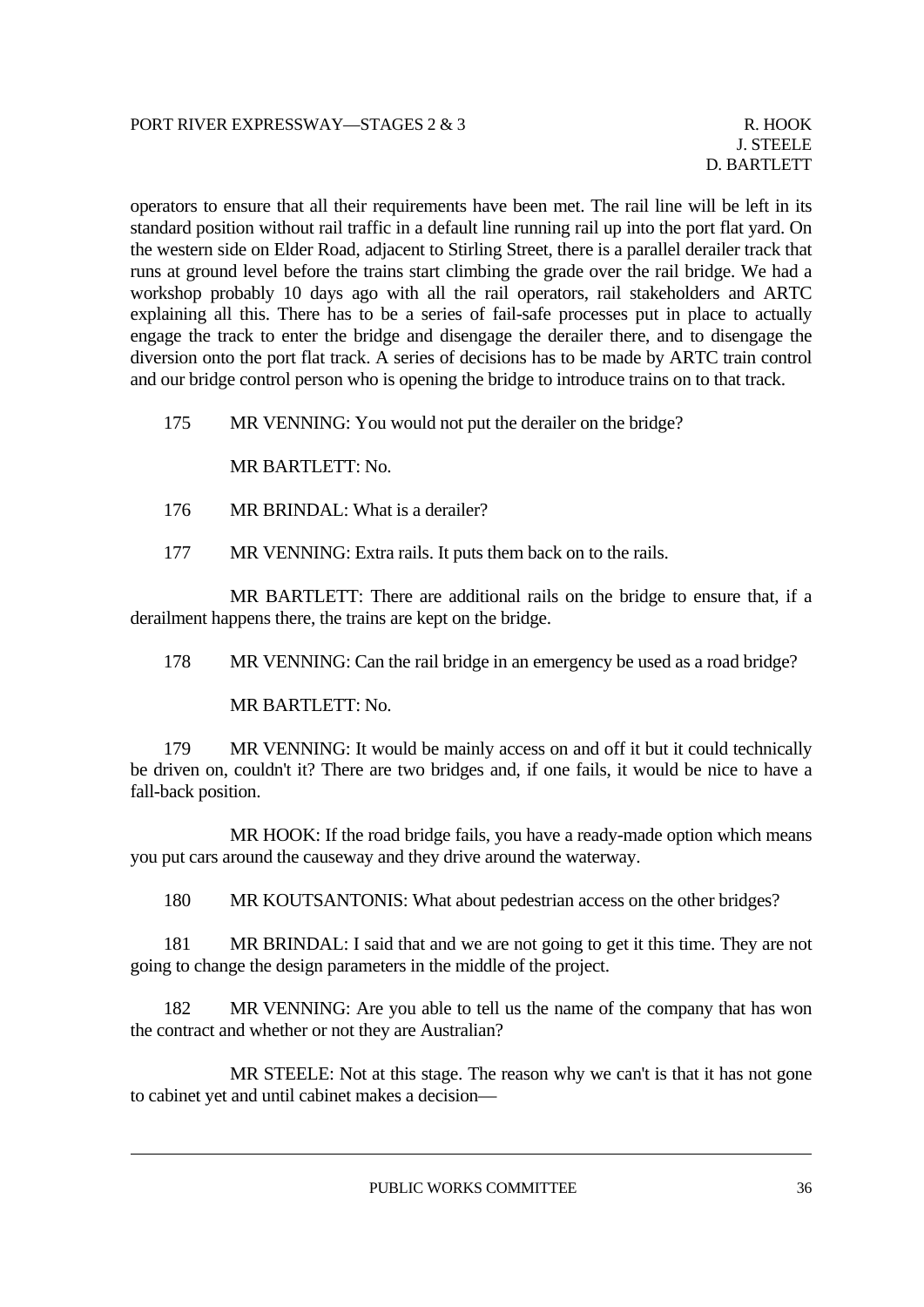183 MR VENNING: I appreciate the efforts of the departmental officers in coming to this committee and the report that they have given us. I also appreciate the notice that they took of us during the construction of the expressway. It is pleasing to see the unders and overs that are on there, and that idea came from this committee, or we had some input into it. I think we convinced the government that it was worthy of the extra expenditure. The process does work and I have enjoyed this reference today.

 184 MR BRINDAL: Do you know whether there are any agreements with the Newport Quays development that would involve a penalty payment by the government if the bridges were not opening?

MR STEELE: None that I am aware of.

 MR HOOK: I understand that it was not part of the agreement. We did note that the representative of Newport Quays did go public and wrote a letter advocating opening bridges. If it ever eventuated to a stage that there were fixed bridges and whether they would make a claim, we would not have known. Our appreciation is that there was nothing in the agreement that enabled them to claim that as a breach of the agreement.

 185 MR BRINDAL: Have they communicated with you, what they see, the difference in the viability of their project if there were not opening bridges? In other words, how much revenue would they anticipate losing, and what would the economic cost be to the inner port if there were fixed bridges.

 MR HOOK: I do not have that figure. I do not believe that it has been communicated to government. They have done all their planning on their development proposals—what is in the agreement—and I think that it is reasonable to assume (which probably goes back to your previous question) that they would base their projections on the public statements of government anyway. I guess that there are proposals to have moorings in the Inner Harbor. People who purchase those moorings and locate cruises there would be able, in the main, to have unimpeded access under the bridges if they were fixed. But it would mean that if you wanted to purchase one of those moorings, and to run a yacht, you would either not be able to proceed, which may have an impact on price—on market interest—or you would have to do so with a collapsible mast.

 186 MR BRINDAL: Might it not also have an impact on price, Mr Hook, if they moor boats in there that have a requirement—say, a flying bridge that is more than 10 metres high—10 metres above sea-level is a three-storey house, and if you have something the size of a three-storey house sitting outside your beach front with views of the Inner Harbor, I do not think that it is going to give you much of a view, is it?

 MR HOOK: Some of these can be masts. The height is usually on yachts with a mast that, probably, if it is moored, would not have its sail up. On cruisers you have issues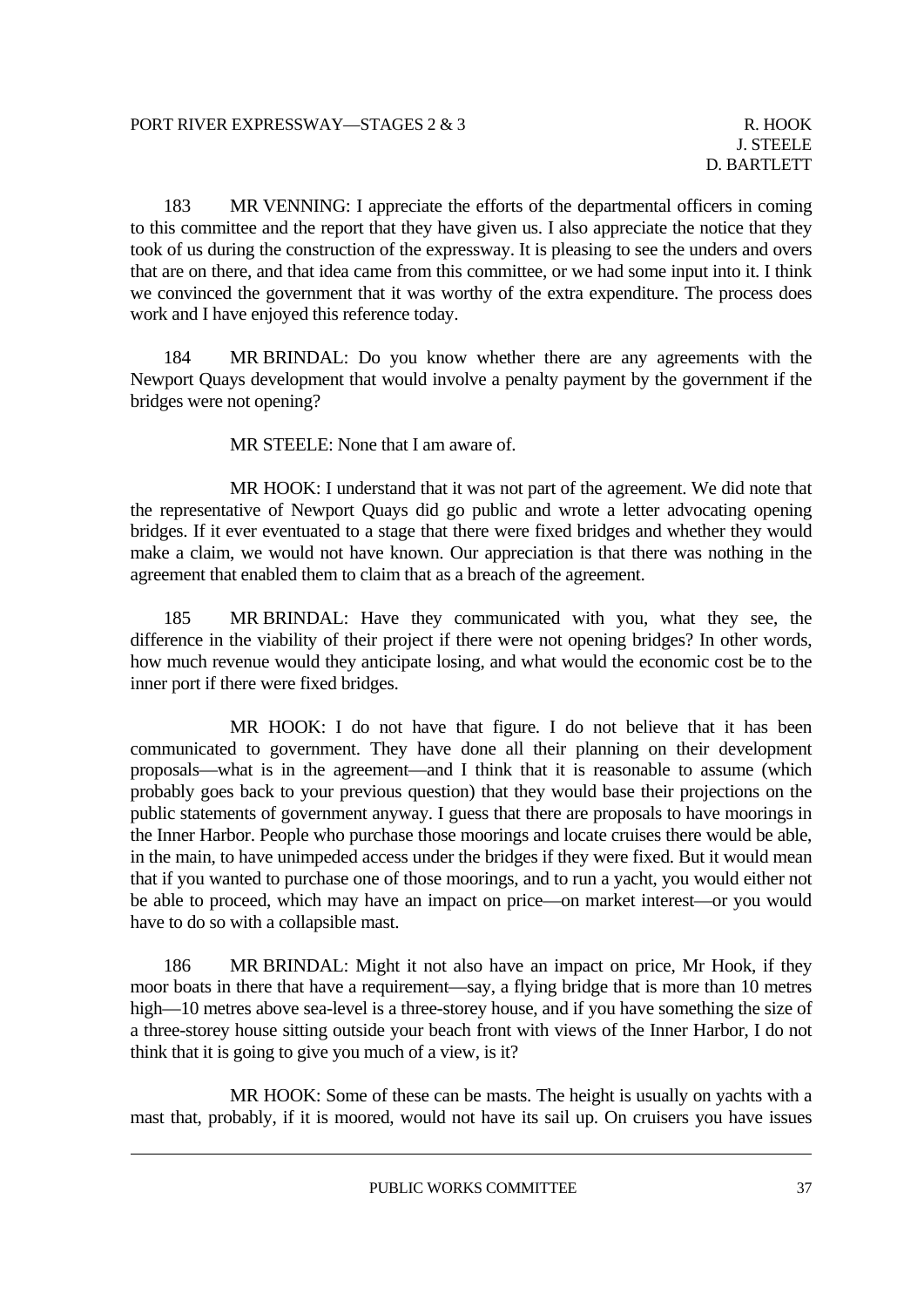with radio masts and so on, and they would have to take that into account when they made their purchase.

 187 MR BRINDAL: But the yacht basin that is currently in the Inner Harbor has been acquired by LMC, and will be relocated to the other side of the harbor.

 MR HOOK: The Port Adelaide Sailing Club is being relocated on the other side of the bridges.

 188 MR BRINDAL: And the main marinas are at the Royal Yacht Squadron and North Haven now, so there will be three sailing marinas outside the bridges, and the only provisions inside the bridges—one presumes—will be private berths that go with expensive waterfront real estate. Would that be correct?

 MR HOOK: That and other vessels. The tourist vessels like the Port Princess and the Queen Adelaide will be able to have access under the bridges, and they are the groups that take the hour cruises out from Inner Harbor, so they would still be able to be accommodated.

189 MR BRINDAL: Without the bridges opening.

 MR HOOK: Without the bridges opening, and that was part of the factor in working through this—that the bridges had to be higher so that that activity could continue unimpeded. There would be a major interest from people who buy in the Inner Harbor, if they buy a mooring, that they would be able to work or have a vessel that could work with the bridges. I think in many instances they will buy cruisers rather than yachts, if they choose to buy an Inner Harbor berth, but that will be a choice that they make. That means that they will not have the impediment of waiting for bridge opening spans. People who buy into a waterfront area are going to pick up the impact of waterfront activities and, if it is boats, it is flapping masts or flapping ropes—but people still seem to be very keen to purchase in those areas as we have seen down at Glenelg.

 190 MR BRINDAL: I understand, but what I am trying to ascertain is that opening bridges will only cater for fixed type structure boats that exceed 10 metres above the water line—which makes them a 30-foot structure out of the water—which is not going to be too popular with the neighbours moored in the berth next door, or yachts. How much work have you done on what size yacht you need before you must have a fixed mast, because most yachts with aluminium masts can actually pivot their masts—and do—including some large racing yachts. What size yacht do you need before the design requirements of the yacht require it to be a fixed mast?

MR HOOK: I do not know that there is a fixed design requirement. I am not a sailing expert. My appreciation is that most people who run yachts probably feel as though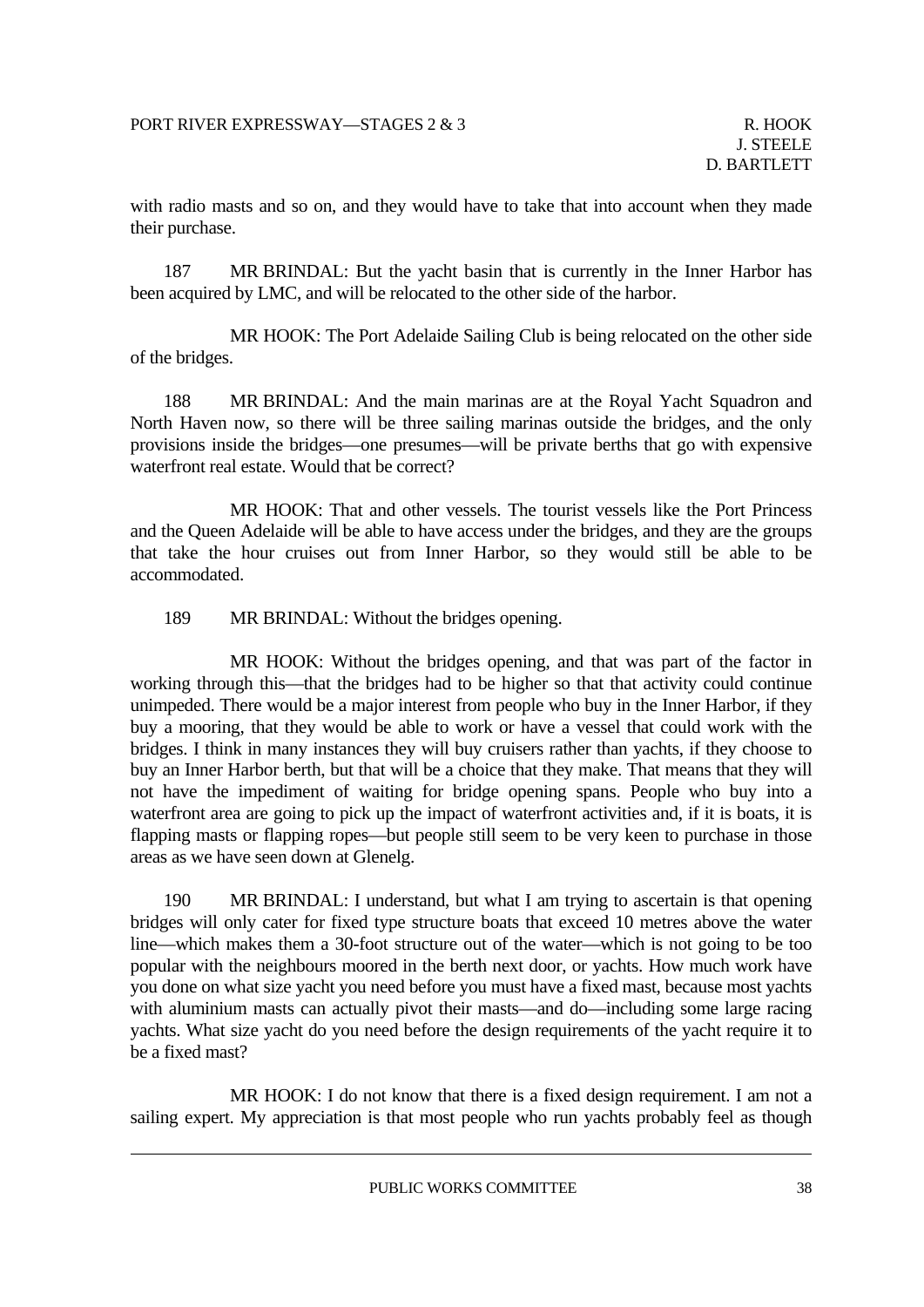R. HOOK J. STEELE D. BARTLETT

they have an inferior product if they have to incorporate a collapsible mast—that they would choose to do that. Any respectable yacht with a fixed mast will not go under the bridges without the bridges opening. With the opening bridge opportunity, people have a choice of buying into the Inner Harbor and running a yacht or bringing a yacht in from outside the river through the window of opportunity available for that, or you could bring in the *One and All* and *Falie*. If they are not sailing during any particular day, they could go into the harbour in that window of opportunity and they could moor there for the day. They could operate at Inner Harbor. They are more likely to then go out and position themselves outside the bridge. If they have an evening cruise to take off at 7 o'clock and come back at 10, they will go from their external berth. So I think the argument for opening bridges is it gives you opportunities, and it may be opportunities at some stage in the future where navy might be prepared to come in.

 Their current position is not that they will not go in through opening bridges. It is that they will not go and tie up on wharfs that are part of a residential project. They want the secure wharf space and their current policy is that but whether they would go in for a particular event—

191 MR VENNING: They are locked in, are they not?

 MR HOOK: They have not been too concerned about whether they were sitting behind an opening bridge. Their concern in security requirements is that they will not moor or tie up at a public berth where you cannot have the security clearance as a part of that.

 192 MR BRINDAL: Your evidence is that in your opinion the navy is not concerned about going in beyond an opening bridge.

 MR HOOK: That is my understanding of their position, but they are concerned about tying up at an unsecure wharf.

 193 MR BRINDAL: We are talking about \$71 million here. \$71 million is so that people who buy expensive waterfront property can get not just any yachts in. I think you used the word 'respectable yachts', so \$71 million is for a few people owning expensive waterfront property bringing in respectable yachts and it is also against the time when the Falie or the One and All might want to come into the Inner Harbor, and when the Australian government changes its mind, or we decide to change it from a precinct, which is a vibrant living precinct where people are wandering everywhere, to a secure precinct that you can bring navy boats into, which is at complete variance with everything else we have, but they are the three reasons that you can give me, Mr Hook, why we should have opening bridges.

 MR HOOK: I guess it is to have the flexibility. If you build a fixed bridge, it is a fixed bridge forever and a day and you do not have the option.

194 MR BRINDAL: No, for a hundred years, Mr Hook.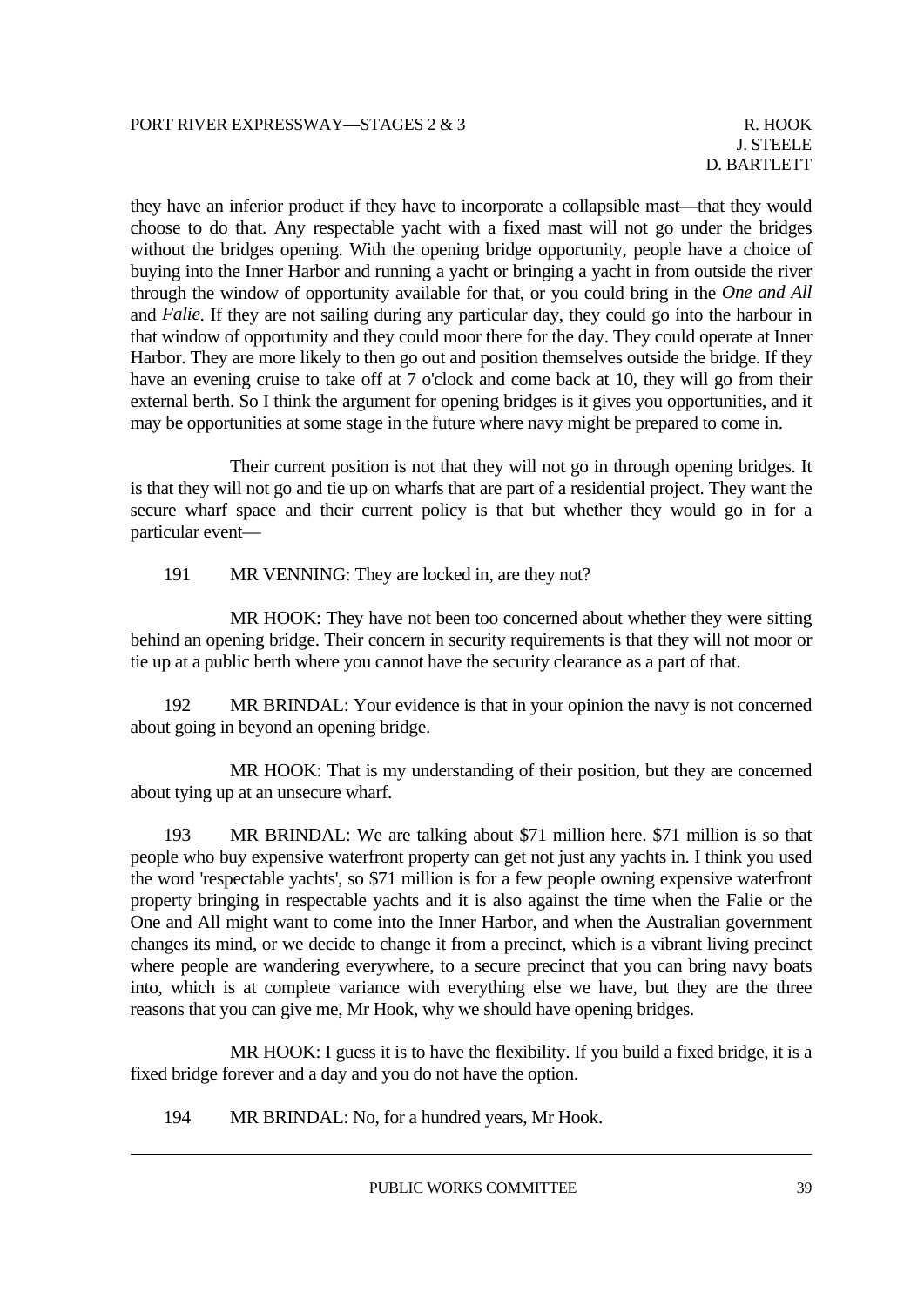MR HOOK: You do not have the option to reactivate any sense of active waterway in the Inner Harbor, other than with vessels that would go under the fixed bridge. It is the government's choice and that is what they are in a position to decide, and their judgment was it was worth spending more money to have a flexibility.

 195 THE PRESIDING MEMBER: I think it is successive governments' choice, actually.

 196 MR BRINDAL: Yes, and we have changed our mind. Why do we not have opening bridges, then, into West Lakes? It gives us flexibility.

 MR HOOK: The fact that West Lakes is a locked waterway may well be the reason why the government's view is that they want to keep Inner Harbor as an active waterway. The fact is I might want a respectable yacht in West Lakes and I cannot get it under the bridge.

 197 MR VENNING: On the same line. Obviously, the alternative to a very expensive solution can often be very simple and cheap. I am a bit of a yachty, and all masts are held on by three wires, and I cannot see any reason why an electric winch on the front wire would or could do this job. In the audience, Mr Chair, with your permission I would like to ask a question of the Vice Commodore of the Port Adelaide Sailing Club, Mr Alan Rice, whether this is a feasible alternative and does it happen anywhere else in Australia?

198 THE PRESIDING MEMBER: Sorry, you want to ask a question?

199 MR VENNING: Yes.

 200 THE PRESIDING MEMBER: No, we are going to get that opportunity afterwards, Ivan.

201 MR VENNING: No, I wanted it in the body of the—

 202 THE PRESIDING MEMBER: It will be. We are going to have the gentlemen, when you have finished asking the questions here, we are having them up for a short period of time and you can pose that question directly instead of through an intermediary, all right. I have a question. I did not realise there were many yachts up in the Barossa Valley. When was it that you became a bit of a yachty? Mark, do you have any more questions?

 203 MR BRINDAL: I want to be sure that you are going to give us some more stuff on the earthquake design, because I remember when we were dealing with one of the reservoirs which was an earthen reservoir. There were design parameters for that and it met those parameters, but that does not necessarily make it safe because one of the design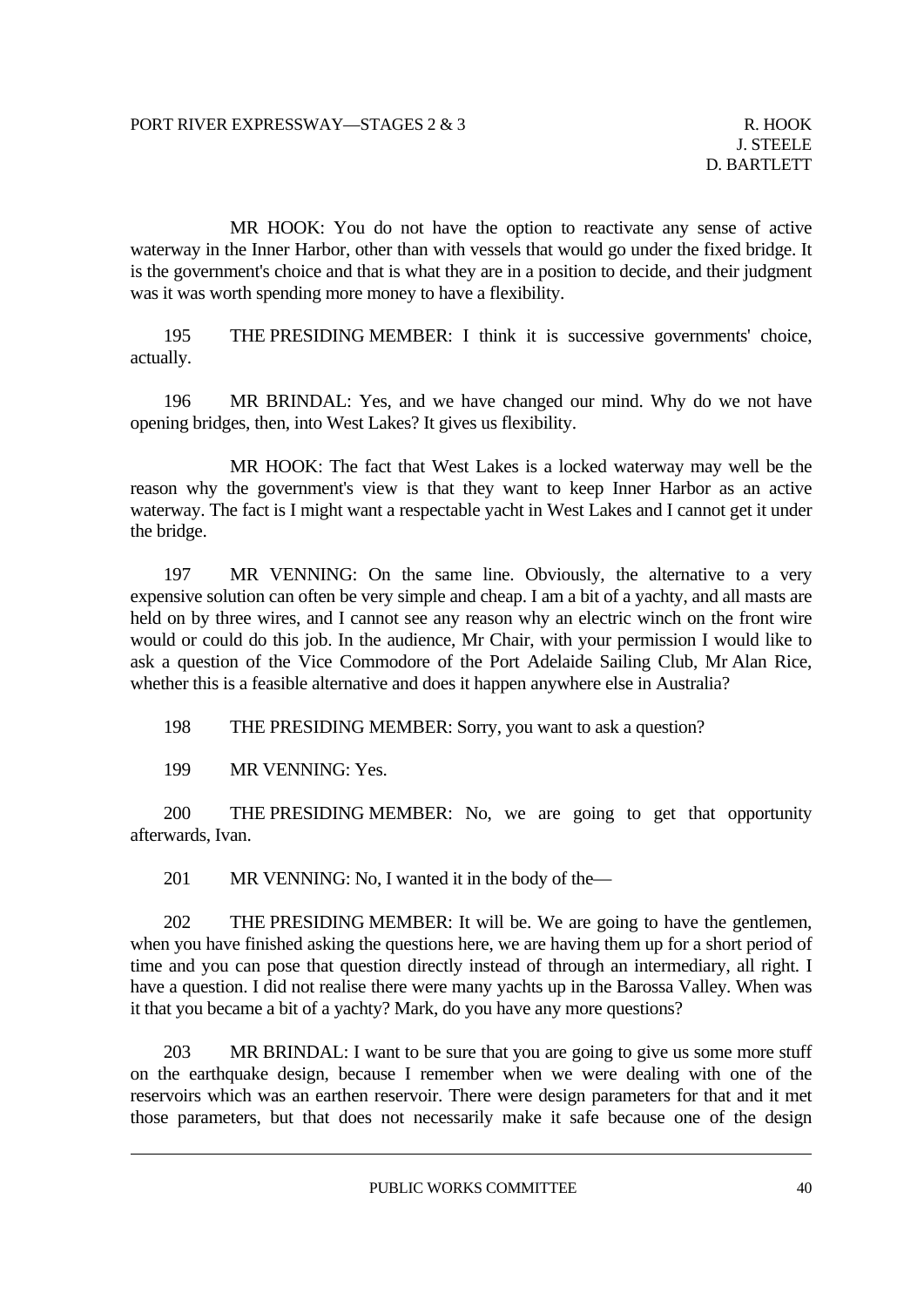parameters was that residents should not be allowed to live below an earthen wall. So, I really want to be sure that you come back to us on the earthquake structure, because I cannot see any design parameter given for an opening bridge which would make it safe—as safe in an earthquake zone as if you had a solid construction bridge. Do you understand what I am asking? I want to be absolutely specific that we get an answer to that question.

 MR STEELE: Mr Chairman, I am assuming that you will want us to come back at some stage when the design is a bit further formalised. Are you happy to have that response at that time, once we have some further—

 204 THE PRESIDING MEMBER: Providing we have the correct response; I mean, if you could do that now, because Mark is interested in it. Sorry—what I am saying is make sure that you can provide the details; we will be guided by you in respect of the details. If it is not inconvenient for you to provide it in the time frame Mark likes, which is probably yesterday, that would be good. Failing that we are going to work out when you come back, and I really do not have a problem with when we get it as long as we do get it.

 MR STEELE: Could I suggest, then, that we straight away provide you with what we have actually specified they must do and then, further down the track, we will be able to come back to you and say,'This is what they did to meet that specified requirement.'

 205 THE PRESIDING MEMBER: I think that is reasonable. Mark, are you happy with that?

 206 MR BRINDAL: Yes. Given also that the development of Newport Quays seems in many ways integral to this process, how much are the two interdependent? How much is the decision to have opening bridges tied in with the Newport Quays development? How much is it just a decision of government based on infrastructure needs?

 MR HOOK: I think the decision to have bridges has a big interrelationship with the Newport Quays development because it is taking the traffic out of the heart of Port Adelaide—particularly freight traffic, both road and rail—and it is creating the opportunity for a redevelopment of the waterfront land. The decision that they be opening, rather than fixed, bridges was not, as I understand it, a measure that was specified in any agreement or commitment between the government and Newport Quays, and I do not believe that would have been a factor in the government's decision—other than the fact that Newport Quays made public statements that they were encouraging the government to build opening bridges, whereas other interest groups were encouraging fixed bridges.

 207 MR BRINDAL: Does the government have a profit share in Newport Quays (and I do not know this, that is why I am asking); is the government in any way a financial beneficiary from the Inner Harbor development?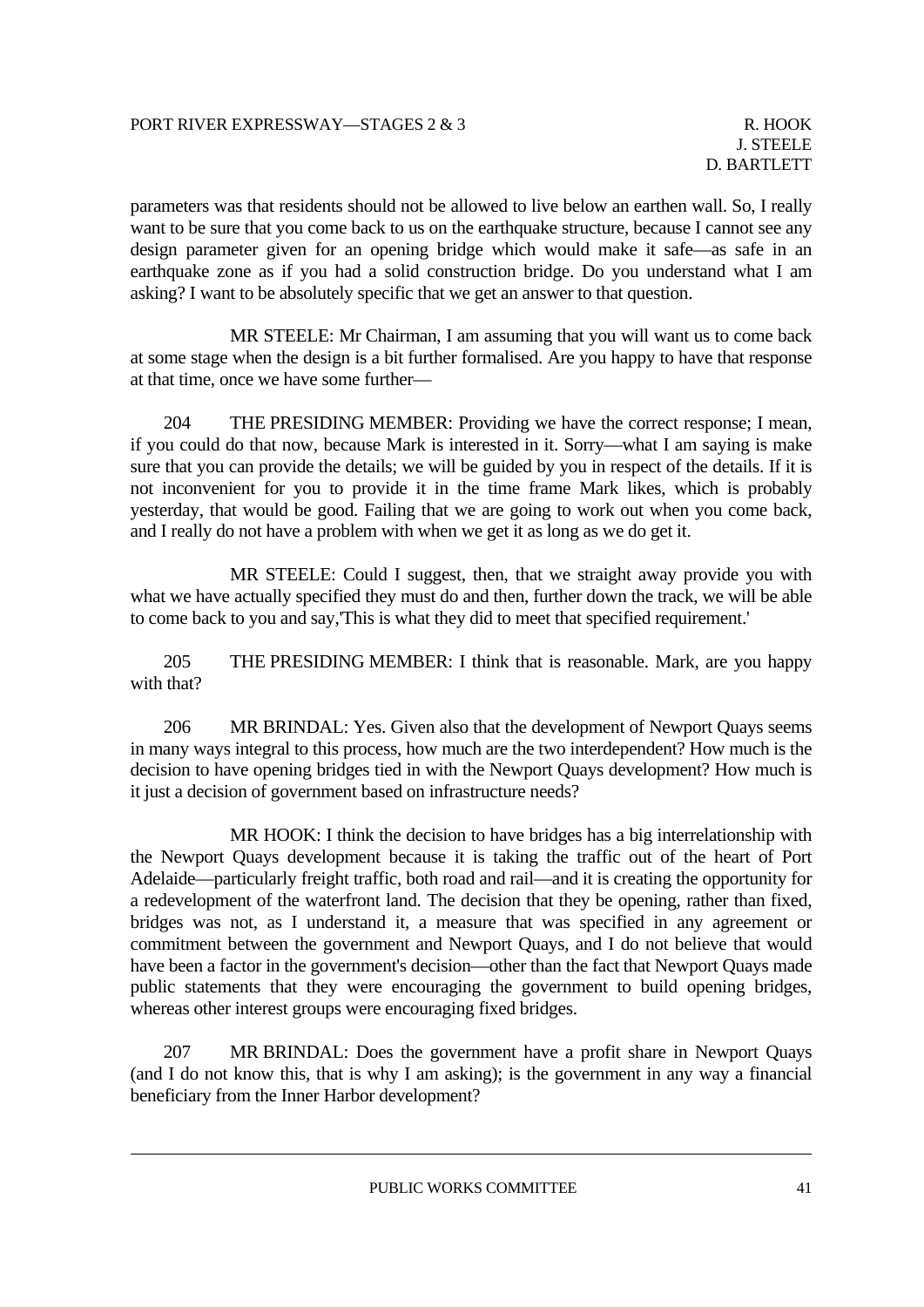MR HOOK: Yes; there is a very clear arrangement, that has been announced quite openly, that the government receives a share of the revenue from the project. It has been talked up publicly but I think it is something like \$100 million worth of revenue to government.

 208 THE PRESIDING MEMBER: We have evidence on that, Mr Hook—you were not there at that stage.

 209 MR BRINDAL: I am just trying to work it out. In my opinion, executive government is prepared to pay an additional \$71 million for something that does not make sense to me, and I am trying to work out why it might make sense to them. And if they are going to make \$100 million and they reckon it will go down to—

 210 MS CICCARELLO: You were in government when you decided on the opening bridges, anyway.

211 MR BRINDAL: We weren't.

 212 THE PRESIDING MEMBER: You decided that they were opening ridges, that is a fact.

213 MR BRINDAL: We did not know the price—

 214 THE PRESIDING MEMBER: We can talk across the table for as long as we want. I want to try to wind up and pay due courtesy and respect to other people who wish to be heard.

 215 MR VENNING: I have a couple of quick questions. Would you let us know fairly urgently where we can have a look at a lifting rail bridge—ideally in Australia but, if not, then overseas.

 216 THE PRESIDING MEMBER: That question is on notice, I understand. We asked that earlier.

217 MR VENNING: It is fairly urgent.

MR BARTLETT: There is one in Tasmania.

218 MR VENNING: And this project has been cleared by cabinet?

MR STEELE: Yes.

219 MR VENNING: Was it ever cleared by caucus, Mr Chairman?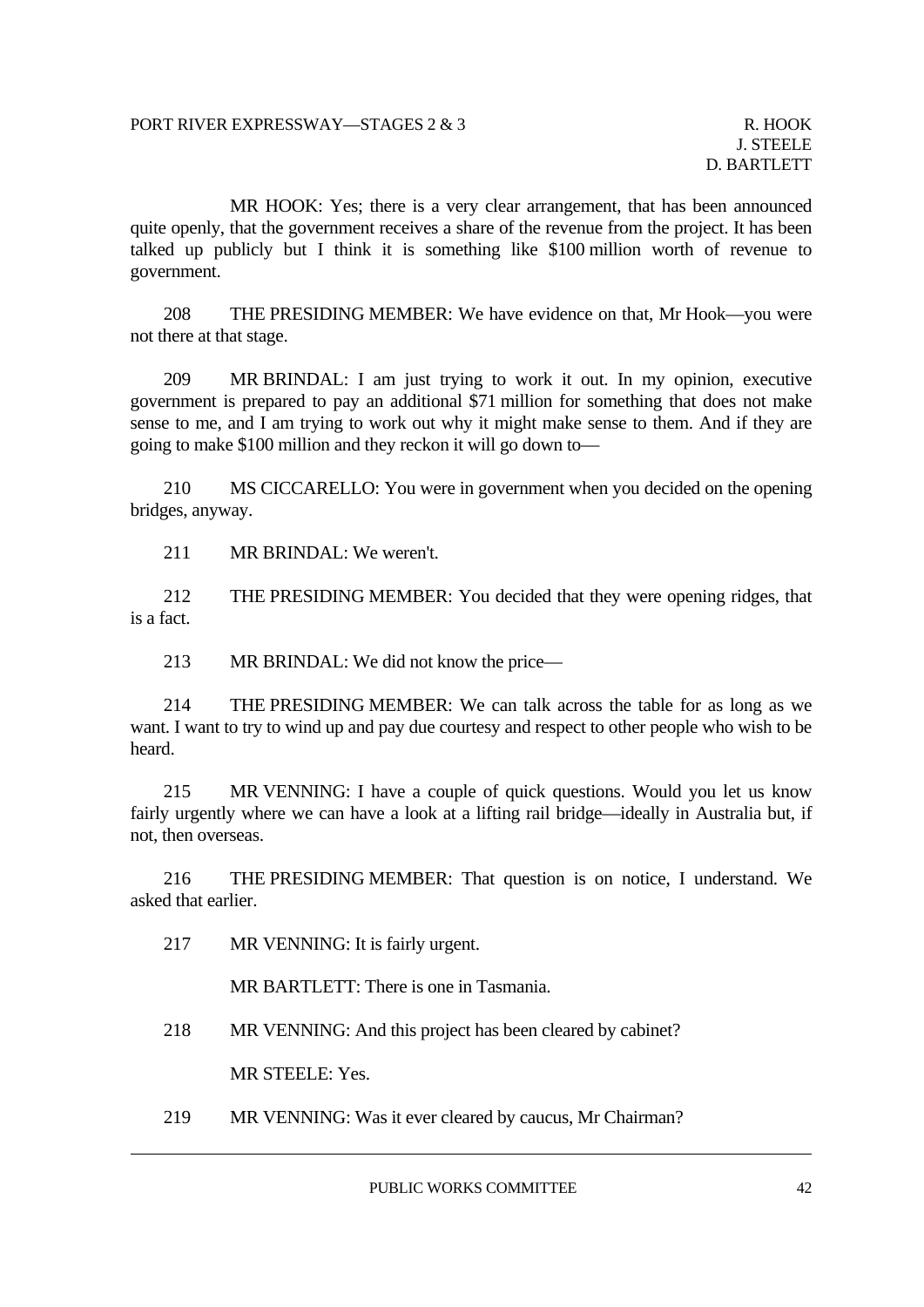R. HOOK J. STEELE D. BARTLETT

 220 THE PRESIDING MEMBER: I beg your pardon, Ivan. You have been on Public Works and other committees long enough to know that it would not be here if it had not been to cabinet, you know that. That is not a question: ask a question. I have been fairly liberal, and I will continue to be so.

221 MR VENNING: That's it.

 222 THE PRESIDING MEMBER: Thank you very much. We are going to have other witnesses for a short period of time and you are, of course, more than welcome to stay.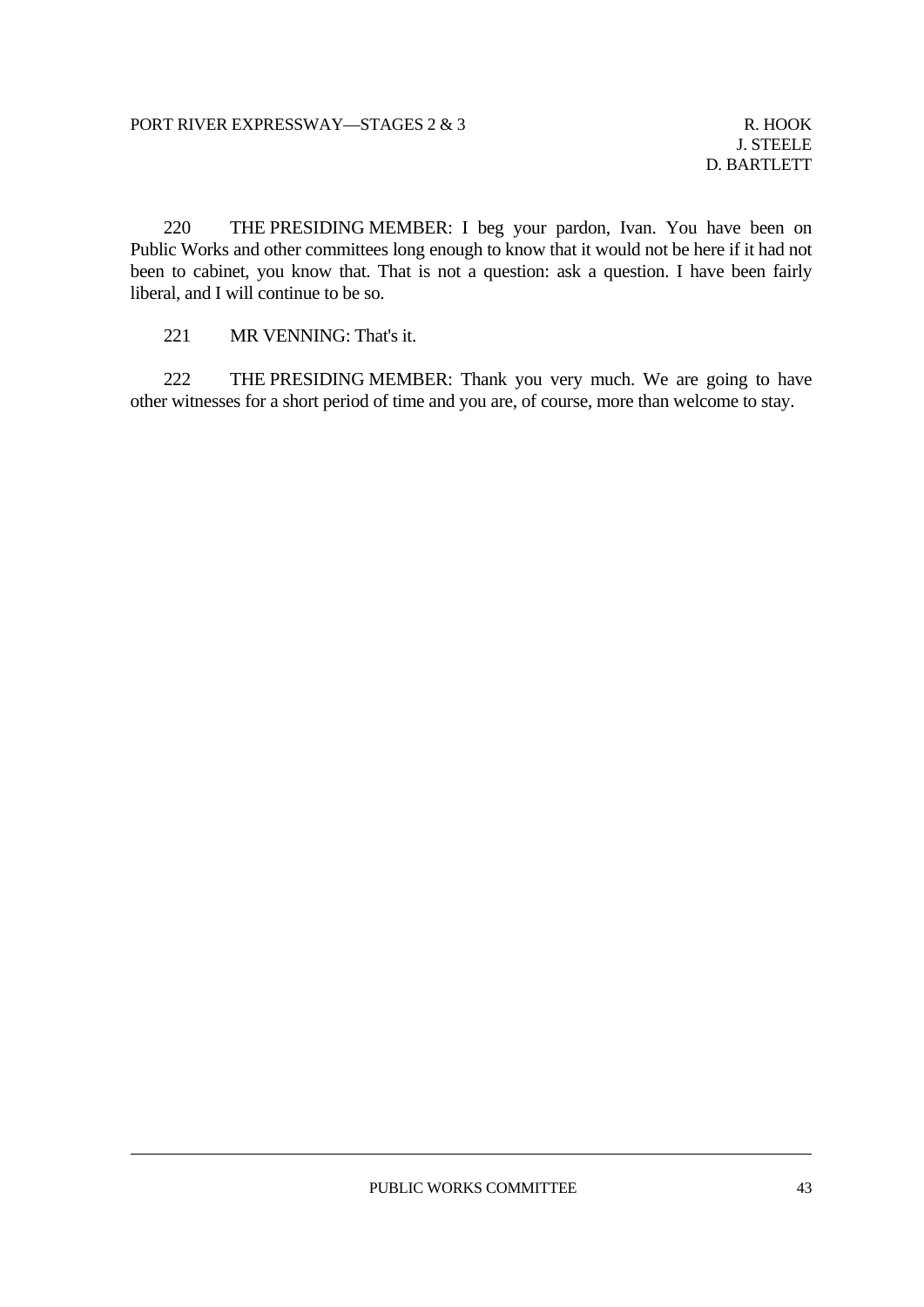#### WITNESSES:

 CHRISTOPHER BEILBY, VisionSA, 344A Main North Road, Blair Athol 5084; SHIRLEY McNAMARA, Proprietor, Tourist Information Distributors Australia, PO Box 38 Balhannah 5242; and ALAN RICE, proprietor, Alan Rice Marine Surveys, 12 Columbine Avenue, West Lakes Shore 5020, called and examined:

 223 THE PRESIDING MEMBER: Mr Beilby, you have been a witness before the committee previously, so you are aware of the provisions of the committee that you need to comply with. You heard earlier the statement that I read out. This is a continuation of that same hearing, so I do not think there is any need for me to read that again. You are fully aware of the provisions.

MR BEILBY: That is correct.

 224 THE PRESIDING MEMBER: Thank you for appearing before the committee today. I know that you have had some discussions with the secretary. Given your previous interactions with the committee, we believed as a committee that it was prudent for you to appear before the committee today. I want to reinforce the point that the committee is very familiar with the proposals you have provided over a period of time. We have forwarded those to Transport and other government departments for their response, and there has been an exchange of information between you and the committee on numerous occasions.

 To that extent, it would be appreciated by the committee if you do not necessarily—and I choose my words carefully—rehash those previous proposals, because we are familiar with them, and that you reinforce the points you want to reinforce or any additional information that might arise from the reports that you have previously provided. Is that reasonable?

 MR BEILBY: Yes. At this stage we are quite glad that you have allowed us to have an input and we would like to keep it as brief as possible.

 225 THE PRESIDING MEMBER: Please proceed with a brief overview of the matters you wish the committee to consider.

 MR BEILBY: I represent a group of people who have been following this issue for approximately three years. Our original concerns came about relating to tourism issues but since then we have become aware of more and more issues that the Public Works Committee needs to be really careful that it fully understands. In the last week, we have become aware of rumours that indicate that the whole thing is perhaps too much of a done deal, and we would hate to see this committee put into a situation where it feels obligated to go along with what is before it.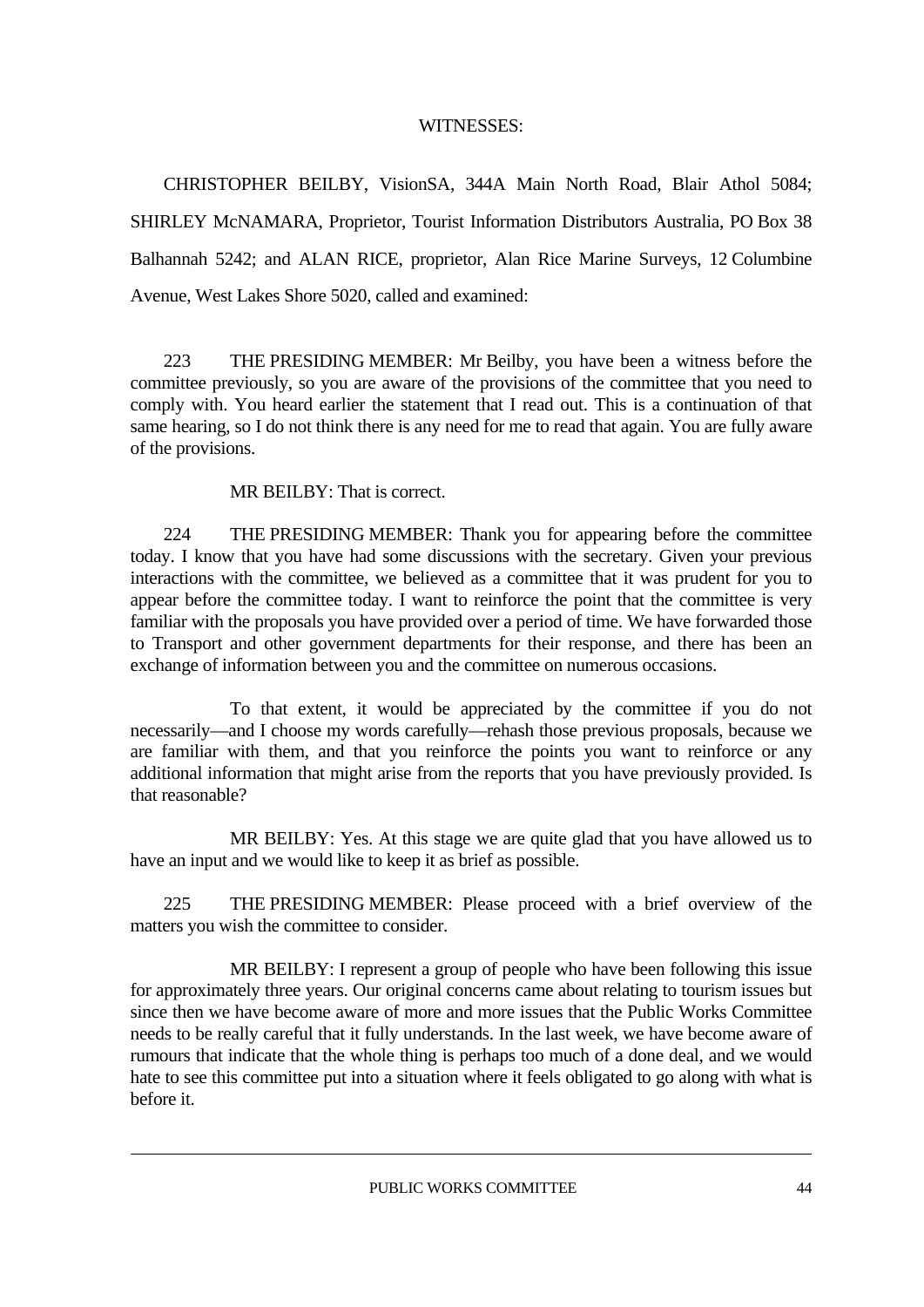I have been encouraged to see the vigorous questioning that has gone on this morning. I am a bit concerned with regard to how some things have been put to you, and I will give one example. In questioning what was presented this morning, you mentioned the option of tunnels. What was not perhaps well presented was the responses they gave to you that tied the road and rail to being in a tunnel. They correctly responded when they said it is too expensive to put rail in a tunnel. They didn't give you any detail about upgrading the rail access by non-bridge means and then just building a road tunnel under the river at the current location.

 We have a lot of sources that provide us with information and a lot of them can't appear before you because they are public servants. We have to weight information that we receive. From multiple different sources we have been made aware of who the preferred tenderer is, and if you are quite happy we can write on a bit of paper and give it to you and, if it is correct, it should allow you to give more belief to another rumour that we provide you, and this rumour involves the fact that—

226 MR BRINDAL: You can tell us who you believe to be the successful tenderer.

 MR BEILBY: It is at the beginning of the alphabet: it starts with an A. I do not know whether that is correct or not. I will get away from the hypotheticals. The point that I am getting to is that, from similar sources, we have been advised that a road tunnel costing was provided to Transport SA or whoever was running the process and the cost of the road tunnel—and I will use the words—was considerably less than the proposal that is being put up to you.

 Right from the day these projects were announced, the local community sought a preference for a tunnel. For whatever reasons, they saw a tunnel as the best outcome for their aspirations for that area. Now, if indeed a road tunnel costing was put up, another part of that was encasing in concrete the rail line that would remain behind the LMC-Newport Quays land, so it is totally soundproof and unknown to the unit development. They were two elements if what we have been told is correct.

 The committee I praise for the fact that they believe they should be able to fully assess what is the right thing, not just what is put before them. I think that we now firmly believe that there are still two options on the table apart from what Transport SA have put up to you. One of the questions that we have put directly to Transport SA was whether they costed our options, and they replied no. They have not debunked our options on a costings basis. I have a list, which I will give to you afterwards, of the people we have consulted with over three years and it is not only every one of the major stakeholders that Transport SA has listed. It is others who are not listed. We have Alan Rice here who is the vice commodore of the sailing club. He has lived in the area 60 years.

 One of the problems that government has to deal with is that government departments are often limited to the people they can talk to, for whatever reasons. We have been totally free to talk to anyone where we have seen doubts or concerns. We have had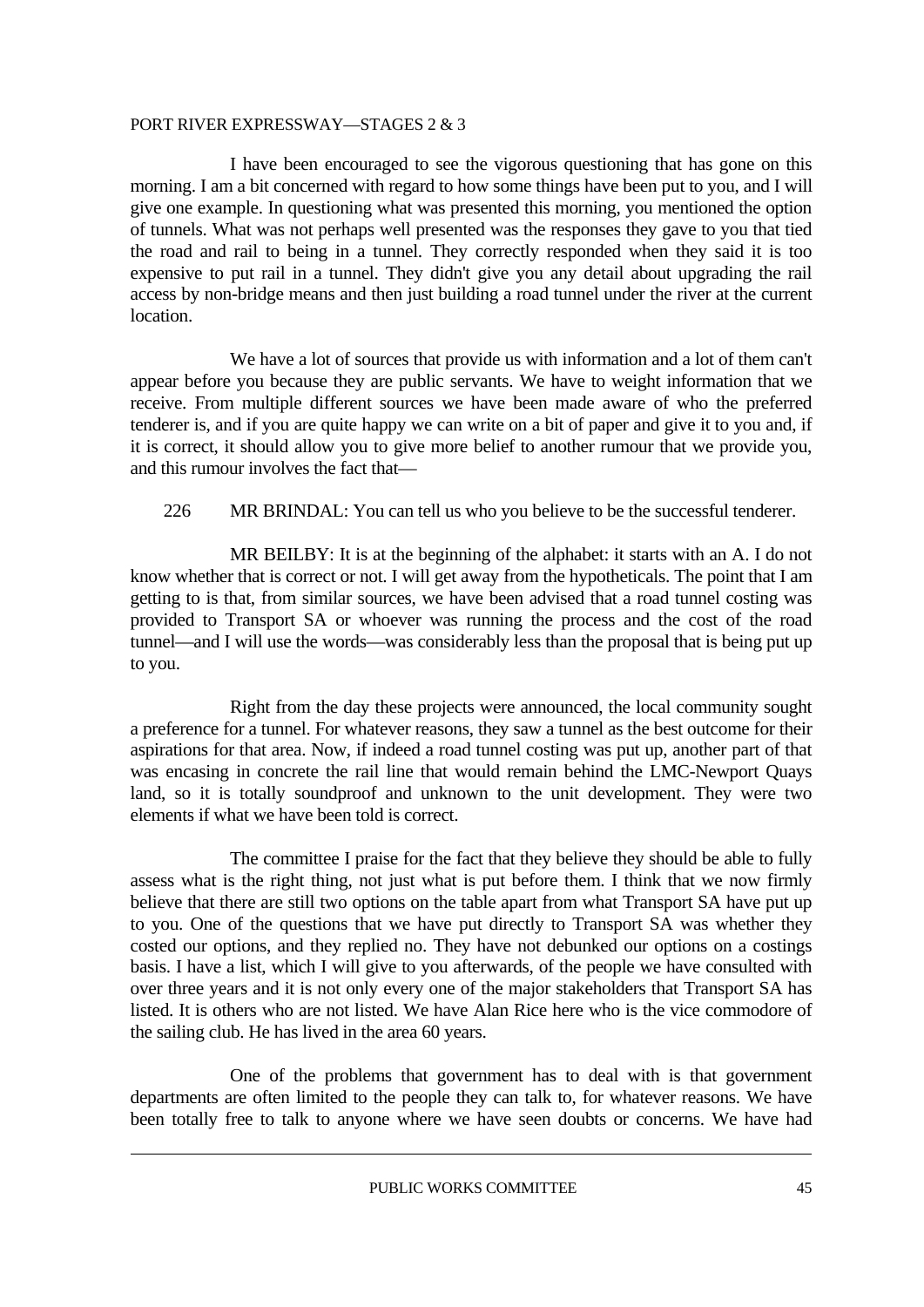people talk to us in a way that they can't normally do if they are employed with the government and other things, quite often. People have to be careful what they say. But the people we have dealt with, and what has surprised us, is that they have quite often been the people at the very top of all these organisations. They have been managing directors, CEOs, whatever. Quite often what they have said to us as a best case outcome is not what they are being offered by the current project.

 I will give one example, AusBulk. AusBulk is to build new grain silos at Outer Harbor. I have a cutting here that shows in a drought year their profit went from \$55 million to \$11 million. This year looks like a potential drought year. Originally we believed that the amount of money involved in building the silos for AusBulk at Outer Harbor was \$70 million. The Flinders Ports manager told us that it is now over \$100 million. If they could continue to use their current silos, with the river dredge back to there—and, certainly, there appears a need to upgrade the berth and some of their loader facilities—it could save them a significant portion of the \$100 million-plus that they are going to have to spend at Outer Harbor. Another benefit from that is that no grain or freight train has to go the 7 or 8 kilometres down the predominantly residential LeFevre Peninsula, which any person with any real estate background or even just basic commonsense can see is going to grow more as a prime residential area that could be of great benefit to South Australia's future employment and economy. So, keeping it brief, I think the committee needs to step back a bit. It concerns me to hear today that Transport SA has had these prices that has put you in the situation now where you only have a very small percentage of that 364-day window left. It is another situation where you are put under pressure.

 You asked questions about what was behind knocking down the wharf sheds. Not only are they knocking down the wharf sheds, but they are only knocking down the ones where the bridge is going to go; they are not knocking down the ones where the bridge is not going to go. Our engineer is a volunteer member of aviation museum. The government has spent millions relocating it. It has already built the new workshop shed, and you can see that it is going to be the only building left standing in the next week where the bridge will go. I do not know how millions are involved in relocating that. Flinders Ports has put in a new grain berth—\$30 million we are told they spent. The decision to build the bridges has not been made yet. What happens if, for some reason, you see that the ports should be relocated to beside the current silos? There is \$30 million that has been spent, and you are put under pressure that you would be responsible for them losing \$30 million.

 There are a lot of issues here—they are everywhere. The whole port at Outer Harbor has more issues that the committee has become in to do with dredging the harbour deeper with the carting of the toxic weed Caulerpa racemosa out into the gulf. All these things are snowballing. The dredges are booked to come and do that in July and, yet, the EPA has yet to decide whether it is going to grant permission to do this dredging. So, what are the odds of the EPA? They are like you; they are being put under pressure. That is all I would like to say on those points.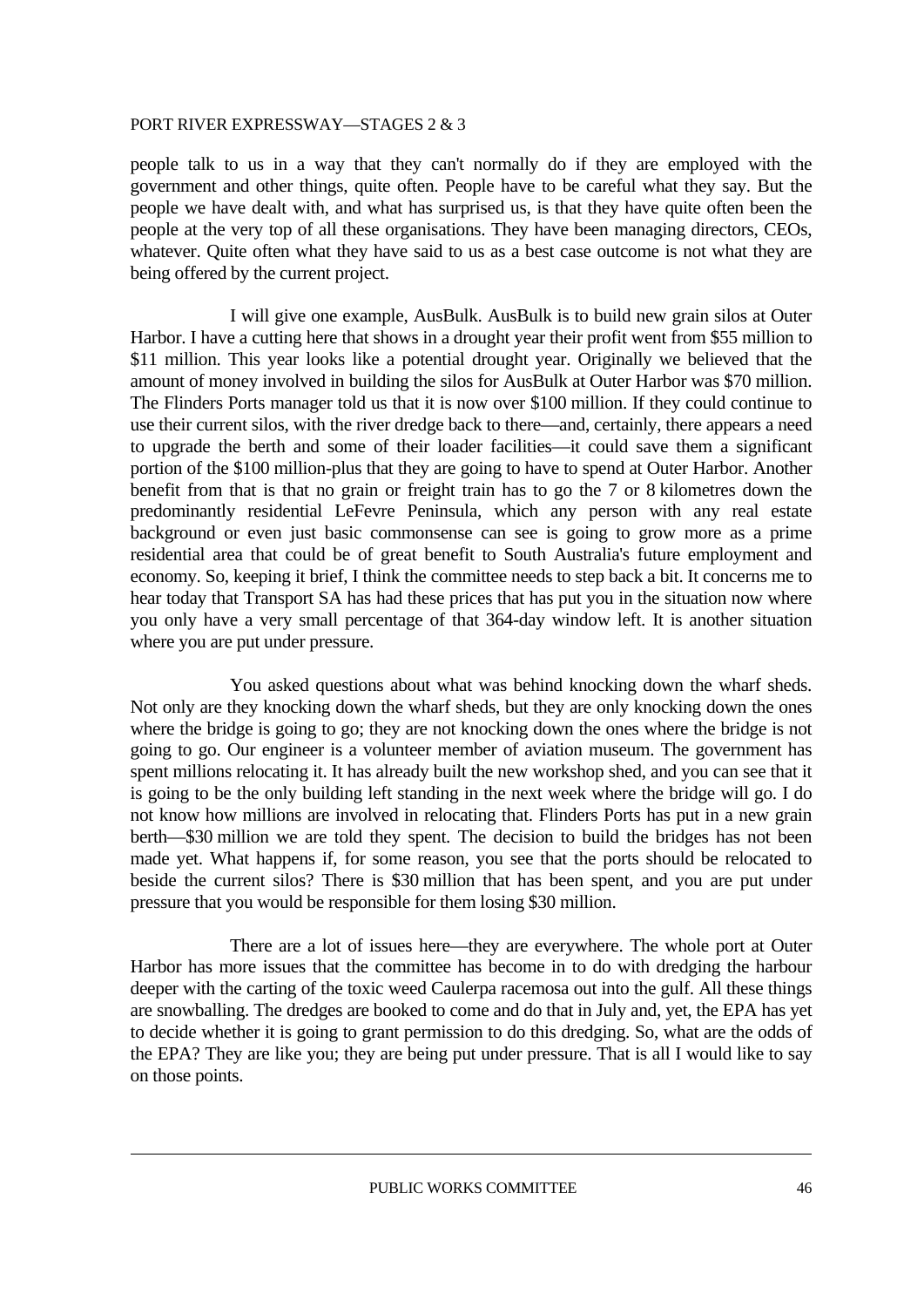227 THE PRESIDING MEMBER: Mr Beilby, we have had evidence on the deepening of the Outer Harbor; in fact, it was a project that unanimously supported by this committee, so I am not quite sure whether your comments on the EPA were actually correct. Provisions have been made to allow that dredging to occur with some strict guidelines. If you could wind up—

 MR BEILBY: My source of information on that was the mayor of Port Adelaide Enfield Council at a public meeting a week ago; so, if she is wrong, I apologise, but she said they still have to give permission. I ask the committee to visit our two options. The two options are a land bypass. We originally suggested that the rail be brought through the Gillman shunting yards. Transport SA did not provide a costing that proved that was uneconomical. Mention was made of the local considerations. That would affect the Treasurer's electorate, and it was mentioned that people live near there backing onto the Rosewater area. This committee has to decide what is more important—a few residents in the Rosewater area who might get back to a situation they had before. No-one is going to put a new airport that was not there before. All they are going to do is put back trains that were in that area before and nowhere near the scale of operations that were there before. If you were to be influenced by the fact that a few people might end up in a situation back where they were before, but not on the same scale, and that is given as the only reason that the rail line should not go back in there. I think that is unfortunate.

 The way bigger issue is: what influence has any agreement the government has made with Newport Quays had on virtually backing Transport SA into a situation where it has not given a recommendation? I have made notes and I can provide the committee with a record of where I think it was noted, but time and again today Mr Steele, Mr Hook and, to a lesser extent, David Bartlett have been put in a situation where they have been told that a decision has already been made by cabinet that was mindful of an agreement with Newport Quays. We are talking about a \$180 million bridge project here.

 Ausbulk is committing \$100 million to grain silos. If all that is being forced because of an agreement with Newport Quays that does not wish to see a rail line kept behind its site, a rail line that involves a tender with respect to enclosing concrete for a lesser cost than the new bridges concept, that is wrong. I can wind up now. I would like the opportunity to provide further written material to the committee within, say, the next week, to be considered rather than take up time now. I would like Alan Rice now—

228 MR BRINDAL: I would like to ask you some questions.

 MR BEILBY: Yes. Alan is the Vice Commodore. He can tell you his background in the area. He has come up with a solution to the dredging problem with the river. Transport SA would most likely tell you that it cannot dredge the river further back up to the grain silos, as we recommend, because it has nowhere to put the spoil. He will come up with a solution. We have run the solution past the Department of Environment and Heritage, and it believed that it was a brilliant solution to the risk of carrying this toxic weed 48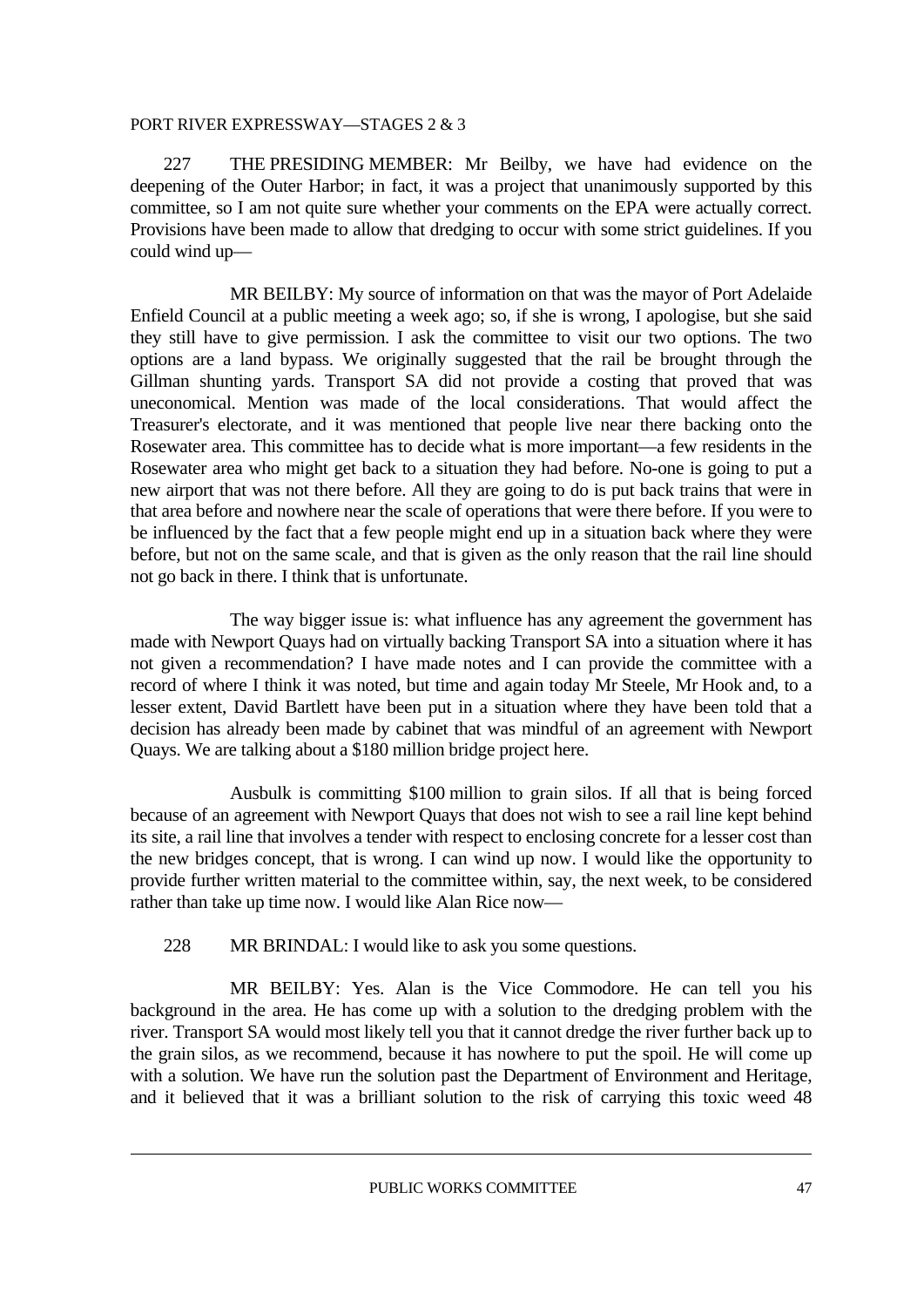kilometres out into the gulf. It gives South Australia something new with which it can promote and sell the state image. I will let Mr Rice introduce himself.

#### 229 THE PRESIDING MEMBER: Mr Rice, introduce yourself, please.

 MR RICE: Thank you, and gidday to everyone else. I am a marine surveyor and the current Vice Commodore of the Port Adelaide Sailing Club, a member of the Royal South Australian Yacht Squadron and the Cruising Yacht Club (CYC). In 1986 (the state's 150th) I had a great interest in leaving a permanent reminder of that time out in the gulf. It was an island. Nothing happened back then and here we are today. We have got a golden opportunity, a unique opportunity, with all this spoil that is coming out of the river to create a boating island about five nautical miles to the north-west area of the Outer Harbor.

 It would just give people in this state, and Adelaide in particular, a great opportunity to go somewhere with a boat. The yacht squadron is currently building new marinas at approximately \$300 000 a berth for boats up to 25 to 30 metres in length. The CYC is also looking to build a similar sort of area for boats of that size. As you come into the channel at North Haven, the CYC owns the actual water. It is having a fight with the residents, but it owns the water and it is quite confident that it will be able to put in berths. Members would know the size of the vessels at Glenelg; they are quite large. Glenelg has 20 to 25 metre vessels turning up, and there is just nowhere to go.

 You go out in the gulf, you steam up and down, and you go back in again. There is just nowhere to go. If an island was created in this gulf, it would give the boating industry such a boost as to be well justified. The only problem is that time has slipped away again. Here we are looking at the end of this month and the dredging contract is pretty well in place. The government has agreed to it, and it is all there. It is very hard now to be able to get this into place. The dredge that will pick up the spoil in the river is a draining dredge. It could take it out to the site and drop it in front of a suction dredge. We do need a suction dredge out there to be able to suck it up to create the island. The island could be in the shape of a star. If the wind comes from the west you would go on the eastern side of it. If there was a northerly you would be on the south side of it. It would be sort of a star shape; and, being man made, you can create any shape you like.

 230 THE PRESIDING MEMBER: I think I understand what you are saying; that is, one of the options (and it linked to what Mr Beilby is saying), hypothetically speaking, is to dredge out the channel toward the Inner Harbor towards where the existing grain silo is and that the material that was dredged could be used to make a man-made island.

MR BEILBY: Virtually all the material. That is right, isn't it?

 MR RICE: It is not quite what I was presenting. It was only the current dredging. We are only looking at two—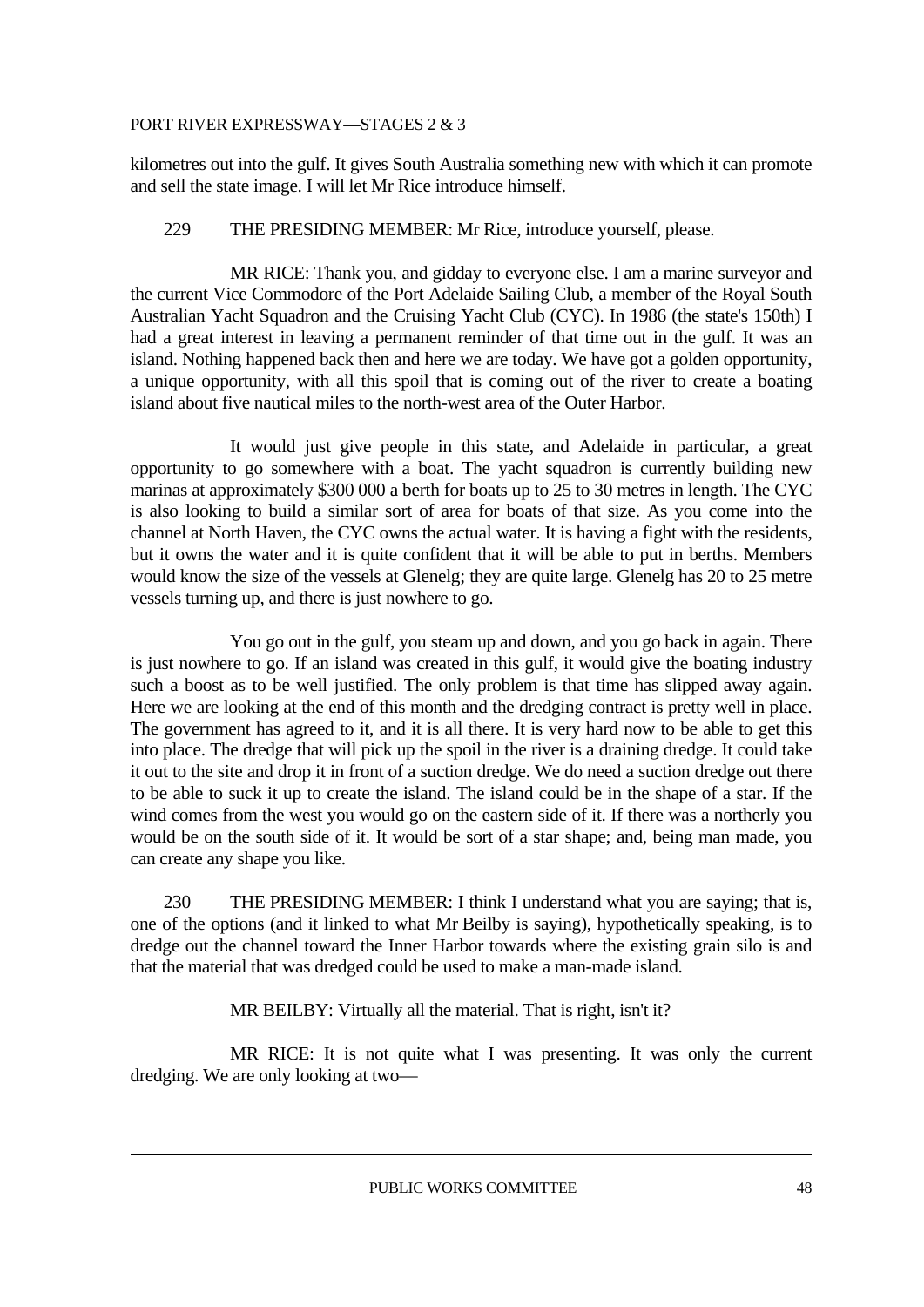231 THE PRESIDING MEMBER: The stuff that is going to be dredged from the Outer Harbor. You can still make an island with that, can you?

MR RICE: Yes, you are talking hundreds—

MR BEILBY: I think 300 000 cubic metres I think was a fair estimate.

 MR RICE: The basic island was 200 metres long by 160 metres wide—that is the small option—and 10 metres height to allow for tides. You are talking 200 000 cubic metres. What is coming out of there is only a drop in the ocean.

 232 THE PRESIDING MEMBER: That is all right. I was trying to get a correlation between what Mr Beilby was talking about earlier and the evidence which you are presenting now, one of which relates to the Outer Harbor, although you have made links between the entire projects that are going on. Could you wind up please, Mr Rice, and we will ask in questions?

 MR RICE: That is what I am presenting to you. I have a chart, if you wish to see the chart. If it is north of the Outer Harbor, it is out of the way for shipping, and there are no complaints from Flinders Ports if it is well north of the harbour. It is virtually in line with the existing channel that goes behind Torrens Island. It is well away from the main shipping traffic. This chart shows your Outer Harbor entrance, and I am talking way over here, which is well north of the harbour.

 You also have to take into consideration the depth of the water. If you start going out further, the depth from the seabed is quite considerable. You are only talking a five metre range, and you also have to take into consideration that the dredge has to be able to get there, so it cannot be too shallow. You are looking at around about five metres of water at low tide.

 MR BEILBY: It means that, instead of the dredge going 58 kilometres out to dump it, it only has to go out five kilometres, and therefore it could do many more trips in the day. Any extra cost in pumping it up would be covered by the shorter dredging time.

MR RICE: It has an enormous advantage of being able to take it out there.

 MR BEILBY: He has only suggested using 200 000 cubic metres. From memory, there is roughly 300 000 involved in the current dredging contract that has been let. If they came back up the river to the current silos, the volume could be 600 000. There is a concern about some contaminated material from industry that has been operating in the river. That contaminated material could be put in the core of the island. I have mentioned the sandstone near the end of the channel is to be deepened, and that it needs to be cut with a cutter dredge. They could, for example, put the sandstone around as an outside foundation and put more contaminated stuff from, say, around Penrice in the centre there, or they could maybe have a hollow lagoon in the middle.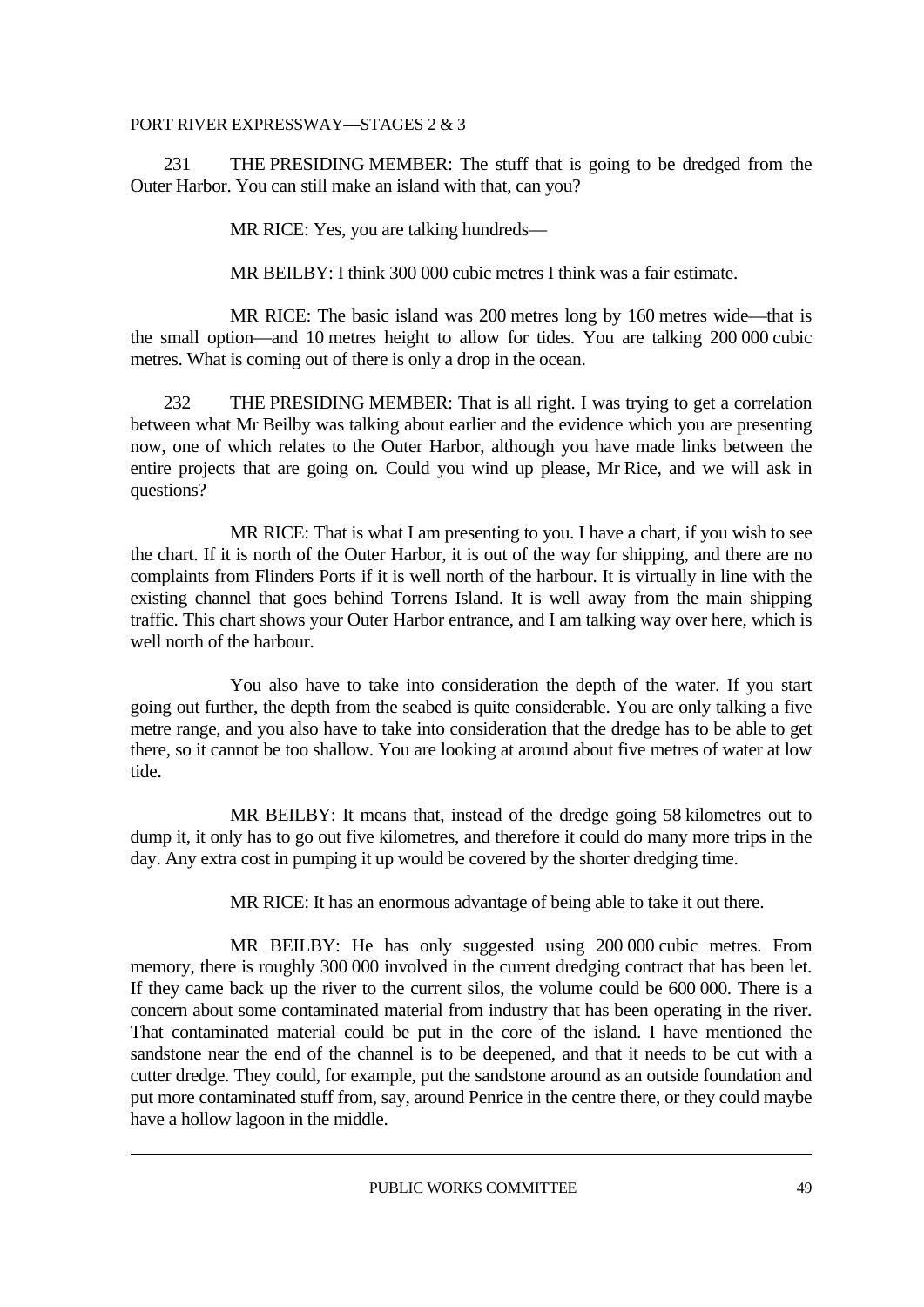233 MR BRINDAL: I think what you are saying is very interesting. However, we need to be careful not to confuse too many projects. The dredging has been approved. The point about whether we do an island or not I find most interesting and I hope you will write in about it. What we have been asked to do today is to decide whether we will approve these bridges and if there is a need for these bridges. The other ideas are great and they are all part of an integrated plan, I can see that, but you are in danger of getting us lost.

 MR BEILBY: Where those tie in is that we are pre-empting an objection that might be put to you that there is nowhere to get rid of the extra dredging spoil that would be involved in dredging up to the river. One of our options is to relocate the whole port beside the current grain silos. It saves a seven kilometre journey down the peninsula, which works out to be a saving to a well-known trucking company in South Australia of nearly \$50 a container. You work out 400 containers per ship—and these bridges are supposedly to assist the export and import port facility—if you can save \$40 a container and there are 400 on a ship, that is a really significant saving. If you look at the material we gave you concerning the port beside the current grain silos, it is listed in the PPK reports that there is a 25 minute saving over building new bridges. So, like you said, it gets so wide. But they are all issues that you do have to consider.

 234 THE PRESIDING MEMBER: We do have the document that you forwarded to the committee dated 24 May 2005. We understand details of what you said and we have all had the opportunity of reading and digesting it.

 I only have a couple of questions. We are a committee that has given serious consideration to matters that you have previously raised. I notice you represent Vision SA, but would you tell me a bit about the organisation you represent and talk on behalf of? Can you include how many members you have, how people join if they want to be members of Vision SA and what, if any, qualifications they need to bring with them? You also mention public comment and the majority of people, and you said it in not specific terms but that the community wanted a tunnel, yet the only evidence that we have in latter times has been a community meeting where they demanded opening bridges. So can you answer that question: the type of organisation, how many members you have, how you join and is there any requirement for any particular qualifications? When you said that the community wanted tunnels, I had not heard that at the most recent public meetings and the outcomes of those public meetings; it was just opening versus closed bridges more than anything else. Can you give the committee an overview on that so we know exactly the organisation that you are speaking on behalf of?

 MR BEILBY: All right. The first one I will give limited detail and you can ask further questions if you like. Originally it was intended that a Port Adelaide development association be set up, and a steering committee was formed. The position was reached that we felt if certain events went ahead, such as the bridges across the river at Port Adelaide, it would be very difficult for Port Adelaide to have any serious tourism future other than as a boutique or quaint shopping centre. So, it was then let to lie doggo. Subsequently, we became aware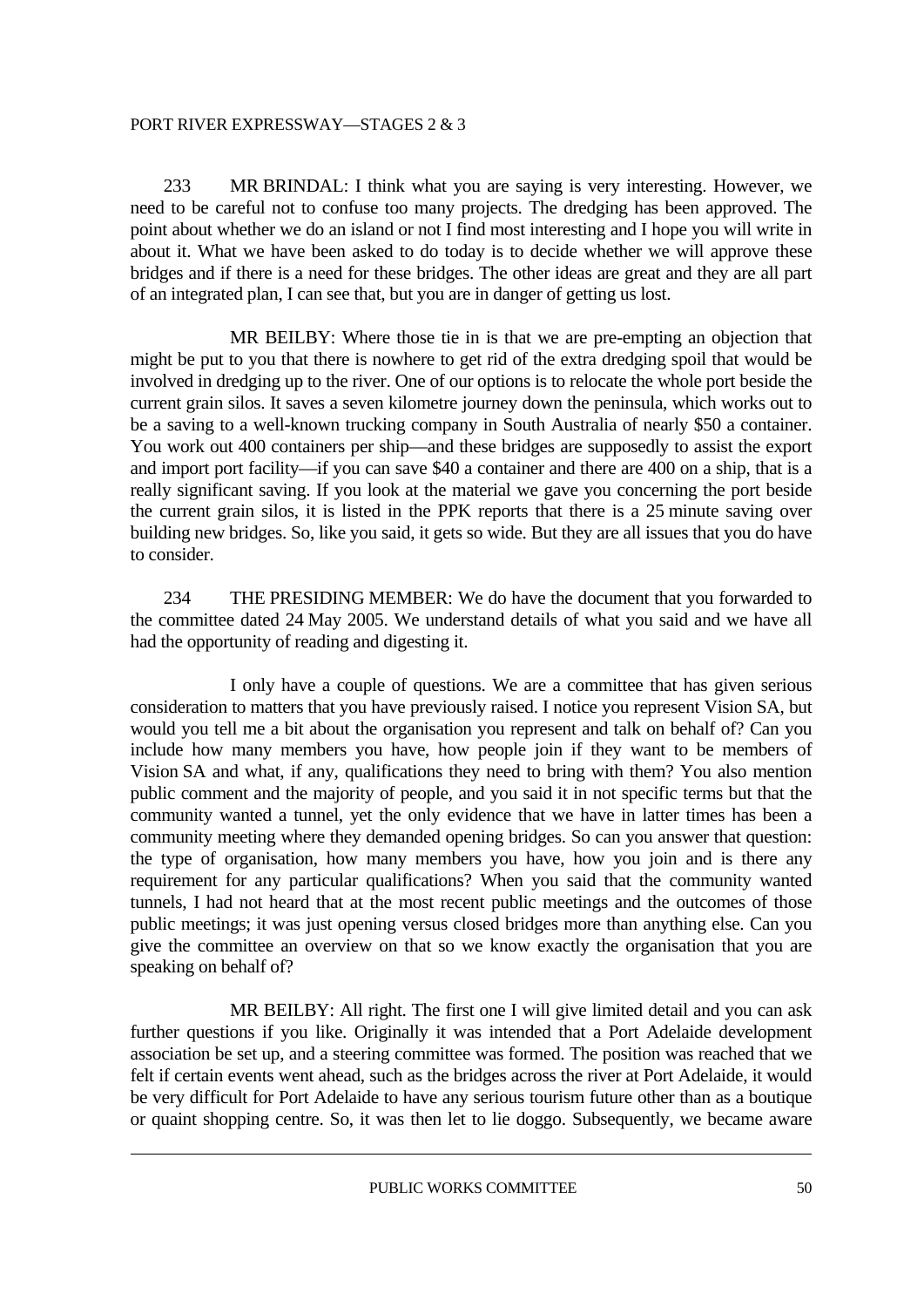that there were far wider issues that needed someone to be a voice or a means of these issues being better put forward.

#### 235 MR KOUTSANTONIS: For whom?

 MR BEILBY: For people who live in South Australia. There was a PAR run in Port Adelaide to do with the Inner Harbor redevelopment. Excellent community consultation was conducted and excellent record was taken of the community's aspirations. Virtually every key thing that was put forward, such as they wanted no more than three-storey development, was virtually ignored. We have a 24 foot frontage around the wharf. It is like a footpath. You cannot build a road next to someone's fence because the side of a bus or a truck is going to take it out. There had to be a minimum width between the water and what they were allowed to build there. The worst thing with that PAR was that it was supposedly approved in May last year, and we only found that out when the decision was announced at the footy final on 22 September. Members of the community had been dealing with Planning SA and the people that ran that PAR in good faith, not even knowing that it had been concluded.

 I managed to encounter Treasurer Foley in his office when I was talking to one of his staff, and I pointed this matter out to him, and I said I had been one of the government's greatest supporters in saying the community had to wait until the government came down with a decision before criticising, because you were pre-empting a decision that had not been made. Foley's response was, 'Well, a decision had to be made some time.' I do not want to be talking this way, but the fact that the public were not advised that a decision had been made months earlier left a bad taste. A PAR is currently being conducted, and it relates to 90 hectares of land on Fosters Road. I went along to the PAR hearing the other night. It has been put up the LMC and Planning SA. It came out during the hearing that what it is applying for is even more intense development than is already allowed in that area. Transport SA does not allow connection of that with the main roads that people will use. Apparently, it will not allow Fosters Road to be connected to North East Road with a controlled intersection.

 What came out was that, if Planning SA does not intend to allow this needed approval, how can the government even proceed with considering allowing such a development? A warning was put to that committee that a death would occur at Redwood Street coming onto Fosters Road. That death occurred on Monday night this week. VisionSA wants to know how you get these issues addressed?

 236 THE PRESIDING MEMBER: Mr Beilby, can you just get back to the question I asked—that is, who does VisionSA represent and who are you speaking on behalf of? I need to get my head around that. We are here to consider your evidence seriously.

MR BEILBY: I am sorry that I talk so much.

 237 THE PRESIDING MEMBER: I want to know who it is you are speaking on behalf of. You are here as Mr Beilby, and VisionSA is on the sheet in front of you. Who is VisionSA? What is the membership?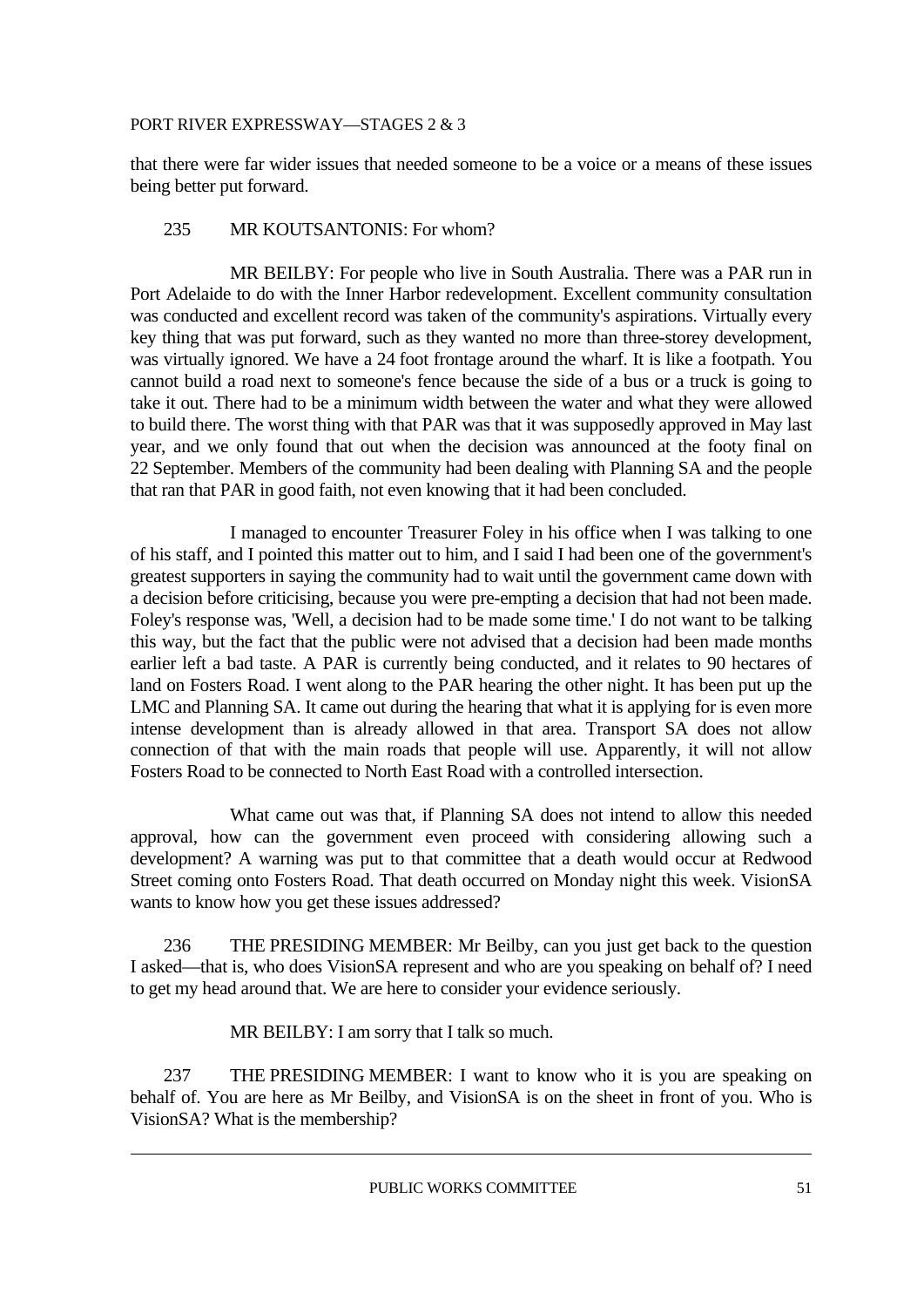MR BEILBY: Shirley McNamara here is the best person to speak to about the legal identity. We have set up a web site and, through that web site, we intend to allow memberships.

 238 THE PRESIDING MEMBER: How many members are there of VisionSA at this point?

 239 MS CICCARELLO: As clarification, is it a group of business people or residents? How many people are involved? How did they become involved? How is it constituted? How often do you meet? Who do you report to? How do you consult with the community?

 MR BEILBY: Shirley McNamara can answer those questions about how it is constituted and so on.

240 MS CICCARELLO: Mr Chairman, it is 10 past one.

MR BEILBY: That is not our fault. This is a \$200 million project.

241 THE PRESIDING MEMBER: With the greatest respect—

 242 MR BRINDAL: We should call the witnesses back if one of our members has to go.

 243 THE PRESIDING MEMBER: We are still a quorum if one member has to go. I assume you are speaking on behalf of VisionSA.

#### MR BEILBY: Correct.

 244 THE PRESIDING MEMBER: We were told as a committee that you would be the spokesperson for the people here. All I want to know—in the briefest terms—is how many members VisionSA has. Forget the constitution and forget everything else. Mrs McNamara, can you answer, very briefly: in line with the questions I asked, who is VisionSA? Please introduce yourself for the record.

 MS McNAMARA: My name is Shirley McNamara. I run a small publishing business called Tourism Information Distributors Australia. I have been involved in some of the issues regarding the public consultation, government and development. We have found that often the meetings we have had with the public have been a farce and that often decisions have been made behind closed doors before the issues have been aired with the public. The voice of the public is not heard, because I think the media takes up the government's cause, because they speak mainly in newspapers—volunteers don't. Therefore, we thought, 'How can we have a voice?' Often, we speak to people, and that is their biggest frustration.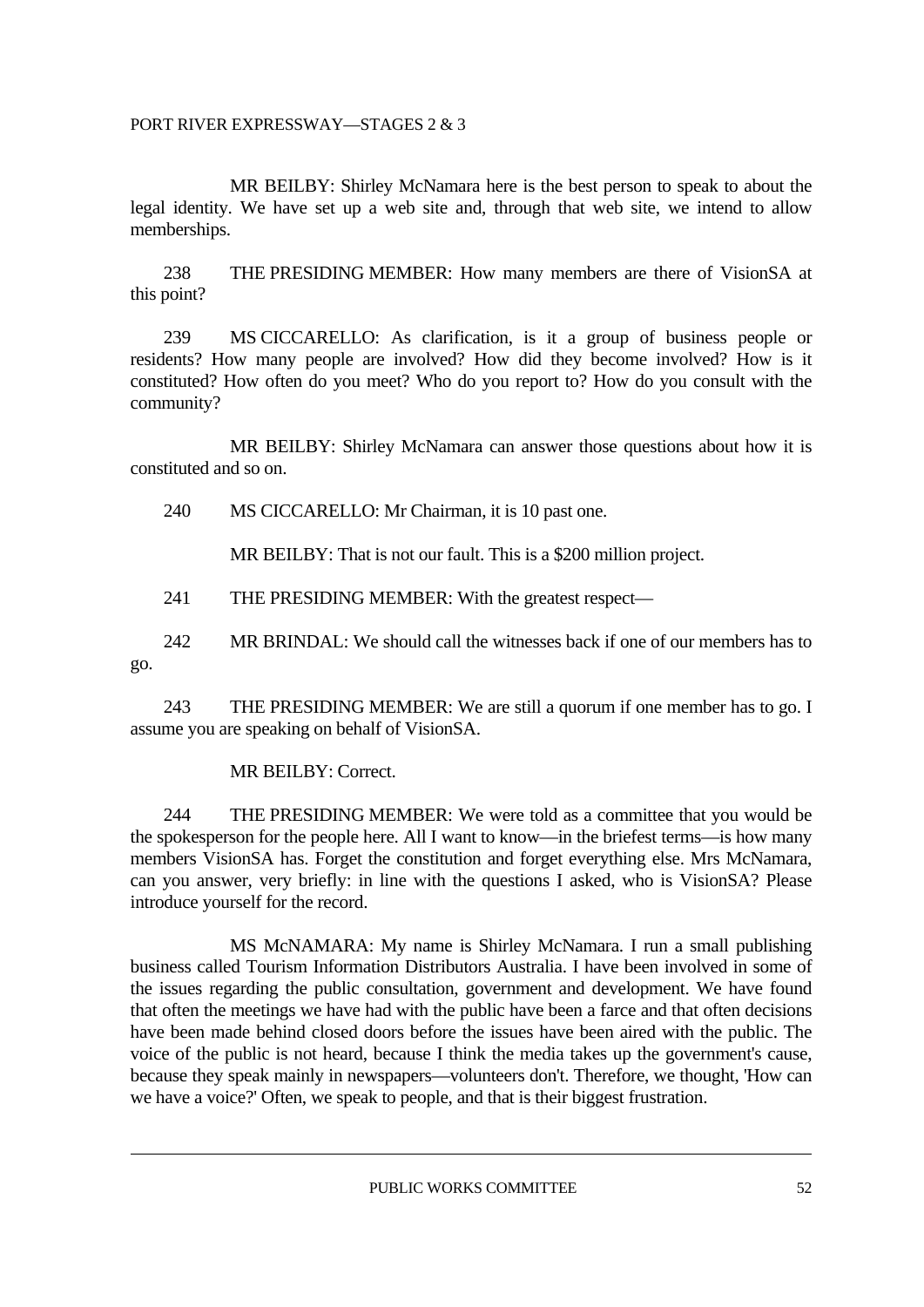245 MS CICCARELLO: Mr Chairman, with due respect, I think that Mrs McNamara is filling in the background, but we wanted specifics about the organisation.

MR BEILBY: How it is legally structured.

 MS McNAMARA: VisionSA is a non-profit organisation. It is incorporated. We have supporters, but we have not yet sought members, although we have had a lot of feedback from various people who have not been consulted. One at Coober Pedy, who runs a tourism business—

 246 THE PRESIDING MEMBER: I think you have answered the question, Mrs McNamara. You have not sought any members at the moment. At this point, VisionSA is Mr Beilby and other like-minded people, which includes Mrs McNamara. Is that right?

MS McNAMARA: And also supporters.

 247 THE PRESIDING MEMBER: Do you have a supporter base or a data base? How many supporters do you have and where do they come from—all those type of things.

MR BEILBY: You are starting to lose sight of the—

 248 THE PRESIDING MEMBER: Mr Beilby, one at a time. I am a very patient man. I asked a simple question to get my head around VisionSA. I do not need to hear any more about VisionSA at this point in time. The other questions I asked sought information about who might comprise your supporters and their qualifications; things like that. It really does not matter at this point of time. We are going to open up for questions of a specific nature that any of us might like to ask. If not, we are going to consider (and I am sure there will be a couple of questions) the information you have provided us with. We will not only review the transcript, which we do at any time, but we will consider that information. Members will choose or otherwise to take into consideration in deliberating this project the matters you have raised.

MR BEILBY: Can I briefly tell you about the tunnel one?

 249 MR BRINDAL: Before you do, can we make sure that we have on the record that VisionSA is an incorporated organisation?

MR BEILBY: Non-profit.

 250 MR BRINDAL: Non-profit incorporated organisation, which presumably has some sort of management structure?

MR BEILBY: Yes.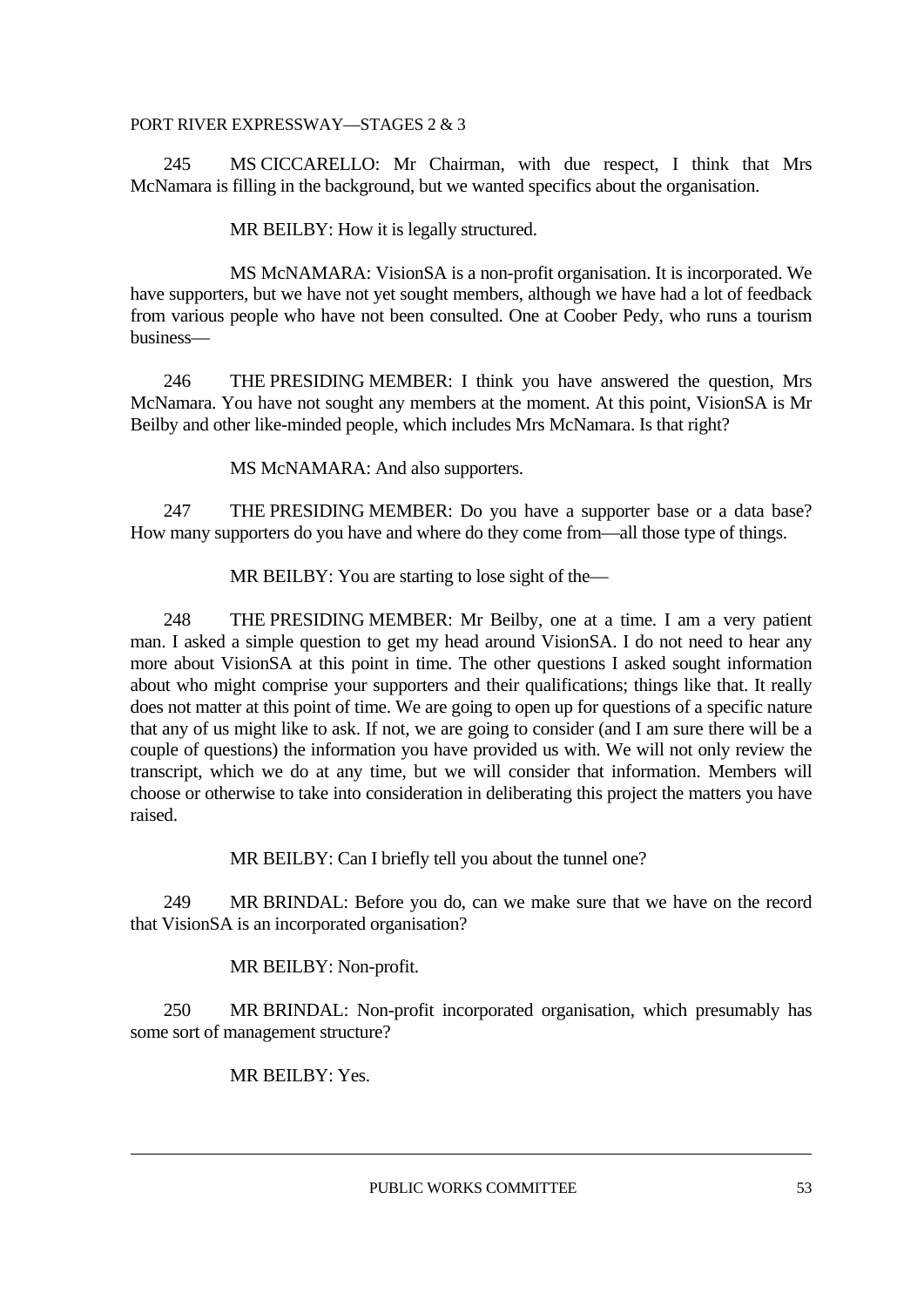251 MR BRINDAL: So, there is a management committee and, while you have not sought formal membership in terms of members, you have a management committee and you have a support base, which is—

MR BEILBY: From all over South Australia.

 252 MR BRINDAL: Do you have any estimate as to how many people may have contacted you in the last three or four—

 MR BEILBY: The web site only started on 8 April. We have been busy in the last two weeks preparing all this material for today. We do not have a count on it yet.

 253 MR BRINDAL: I am just asking for your best guess, over the last three years, of how many people you have talked to and who have supported you.

 MR BEILBY: We have talked to people collecting petitions, etc. It could be in the thousands.

254 MR BRINDAL: So, you would run your supporters into thousands?

 MR BEILBY: It is only because of feedback from those thousands that we have set it up.

 255 MR BRINDAL: So, you have run your supporters into thousands; that is your answer. So, it is you, your management committee and thousands of supporters who are not yet members?

MR BEILBY: Yes.

256 MR BRINDAL: Thank you; that is what I wanted to know.

257 THE PRESIDING MEMBER: Tom, do you have any questions?

 MR BEILBY: Do you want the tunnel one; it is a really brief answer? The tunnel one came about because we picked it up from Transport SA's own publication to do with the project. At the back, there was discussion of local people having aspirations for a tunnel. The only reason that the tunnel has fallen off the agenda is because they had become so upset and concerned that the bridges might be fixed—they are so concerned with not getting fixed bridges—they have forgotten about the tunnel. They will accept anything other than fixed bridges. That is my belief based on the people I have dealt with.

 258 THE PRESIDING MEMBER: Is that your belief, too? We will push the tunnel to the side at the moment. As I have said, I have read where you said there was the potential for the port to be colonial working port, for example. They are your words, not mine. You would prefer the bridges?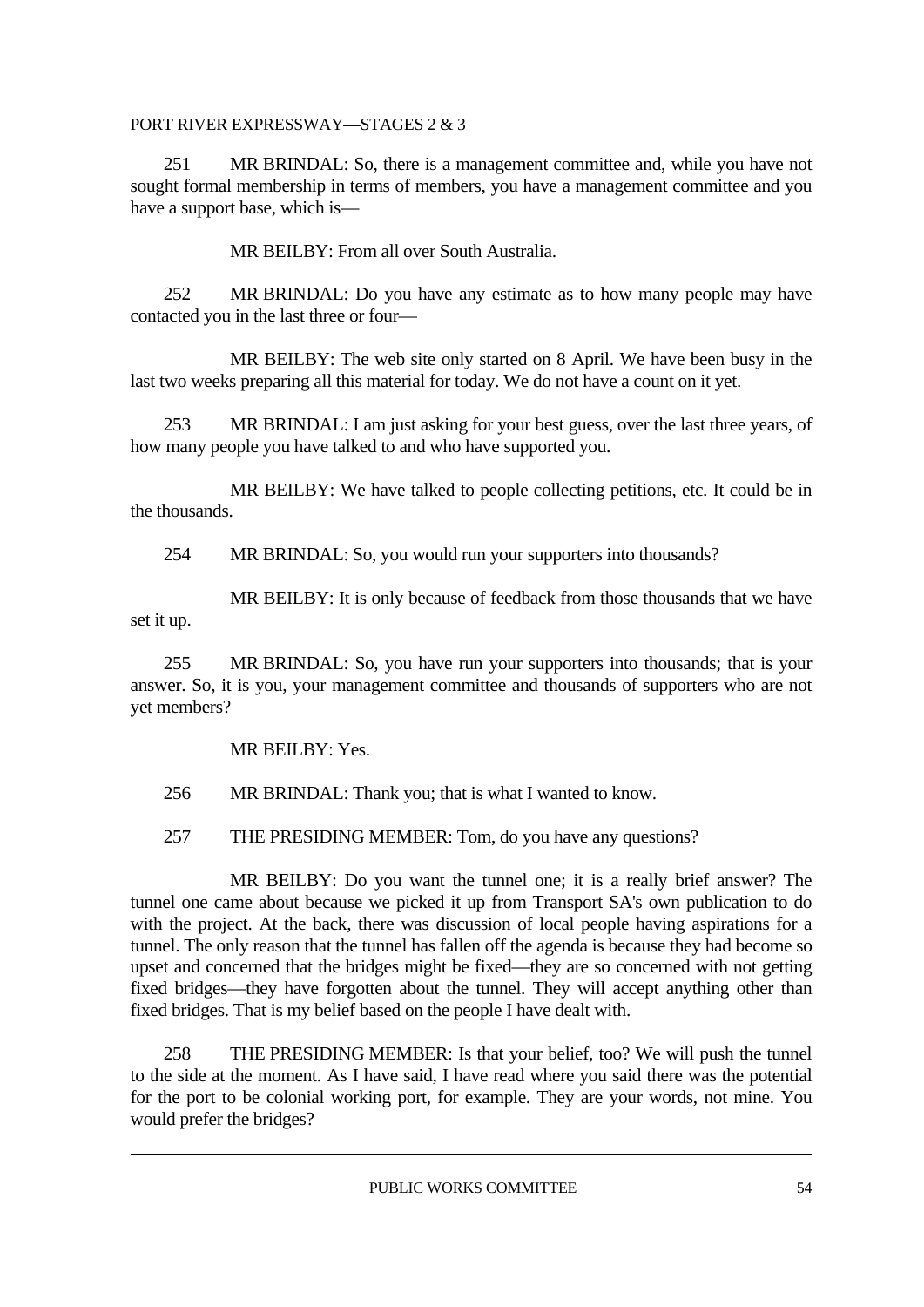#### MR BEILBY: The ones there.

 259 THE PRESIDING MEMBER: I understand that. But, seeing that we have been dealing with some hypotheticals this morning, if we push, for a variety of reasons, the tunnels to one side and we were to debunk (and the word 'debunk' was your word, not mine) that position in theory and put it away, would you prefer opening bridges or closed bridges?

 MR BEILBY: My position is that there are two better alternatives that do not need any bridges. So, why even consider bridges?

260 THE PRESIDING MEMBER: Okay.

261 MR BRINDAL: Very good answer.

MR BEILBY: No; that is the truth. It is so obvious. Everyone you speak to says, 'Why would you want to put bridges there?'

262 THE PRESIDING MEMBER: Not everyone.

MR BEILBY: I will try to keep it very brief. A petition was collected originally that saw the government promise opening bridges. Mention was made today of any agreements with Newport Quays, and the response from Mr Hook indicated that the government had made undertakings that the bridges would be opening, and that might have been a factor why they have gone back to keeping that commitment. When we had a meeting in Foley's office—he called a public meeting that no-one knew about—30 of us turned up, and he was there for 2½ hours trying to tell us he was going to get shot down in cabinet trying to push an argument for opening bridges. He had just found out that the Navy was not going visit any more, and that was the last reason left: everyone else is moving. We said to him, 'Why don't you build opening bridges?'

 At the end of the meeting, I said to the people at the meeting, 'If you feel strongly enough about this, start collecting petition signatures.' They collected 2 000 signatures over Easter, and I spent half a day with them when they were doing it. I wrote to the Premier and told him, because they did not want to annoy people over Easter. For every person that signed, there were at least another 10 that would have signed.

263 THE PRESIDING MEMBER: That was the petition for opening bridges?

MR BEILBY: For opening bridges.

 264 THE PRESIDING MEMBER: And the local Messenger helped out too by printing the front? Why didn't you run a petition that talked about tunnels?

MR BEILBY: To talk about what?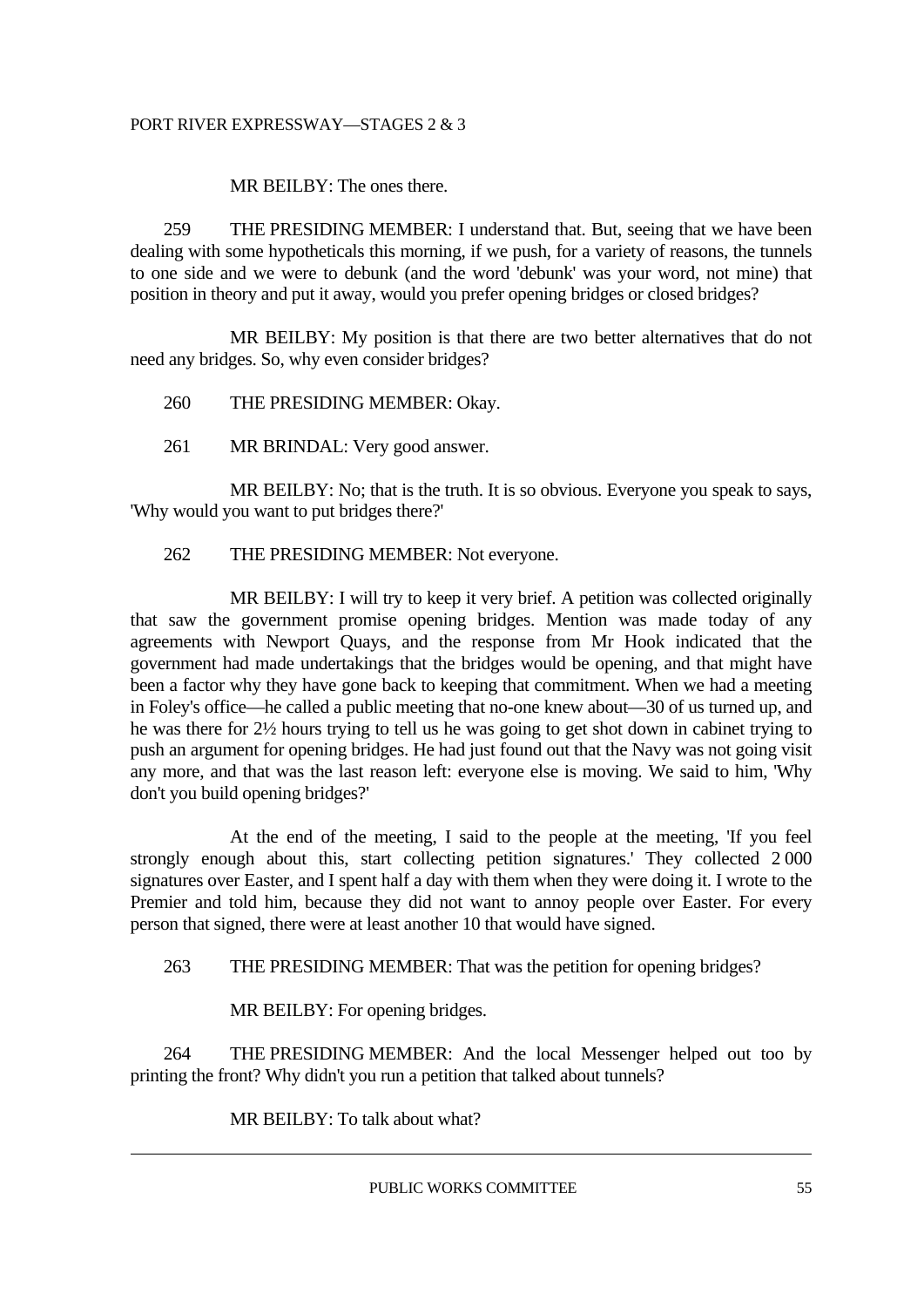265 THE PRESIDING MEMBER: We have a project before us that we are considering. Part of that project is not for tunnels. You are telling us to consider tunnels. Why is it that you advocated a petition going out that talked about opening bridges as opposed to closed bridges, instead of doing a petition that talked about tunnels?

 MR BEILBY: Because we were dealing with you separately from the issue. We had confidence that your committee would consider the best decision, and it should not need 10 different petitions on the matter.

#### 266 THE PRESIDING MEMBER: Okay. Tom?

 267 MR KOUTSANTONIS: Mr Beilby, I have read your letter. I have tried to make sense of it. The semantics of it make it difficult to read and understand. I will quote two paragraphs on page 3 which state:

If I am correct—

I think you are talking about yourself here—

with my 30-year Australian tourism experience record, we will certainly destroy the prospect of SA ever growing its low current \$3 billion a year tourism worth to its maybe \$10 billion to \$15 billion national average expectancy.

Right?

#### MR BEILBY: Correct.

#### 268 MR KOUTSANTONIS: You go down a paragraph later which states:

 Indeed, this whole new bridges has got so wrong, bastardised, from what originally proposed e.g. 1. were originally only supposed to cost \$39 million, the actual figure now near five times this and not even started yet. Builders were going to fund cost of building. Minister Conlon—

#### You have 'Conlan'—

according to *Hansard* records scrapped Liberal's idea that current grain silos be used instead—

MR BEILBY: You have the extract here, yes.

#### 269 MR KOUTSANTONIS: Yes—

 forces grape growers to \$100 million to build new ones at OH for Foley apparently changed plans so expressway traffic can exit into Vincent Street against project objective to rid Port Adelaide of such traffic—

MR BEILBY: Right. I have a witness here with me who will verify that.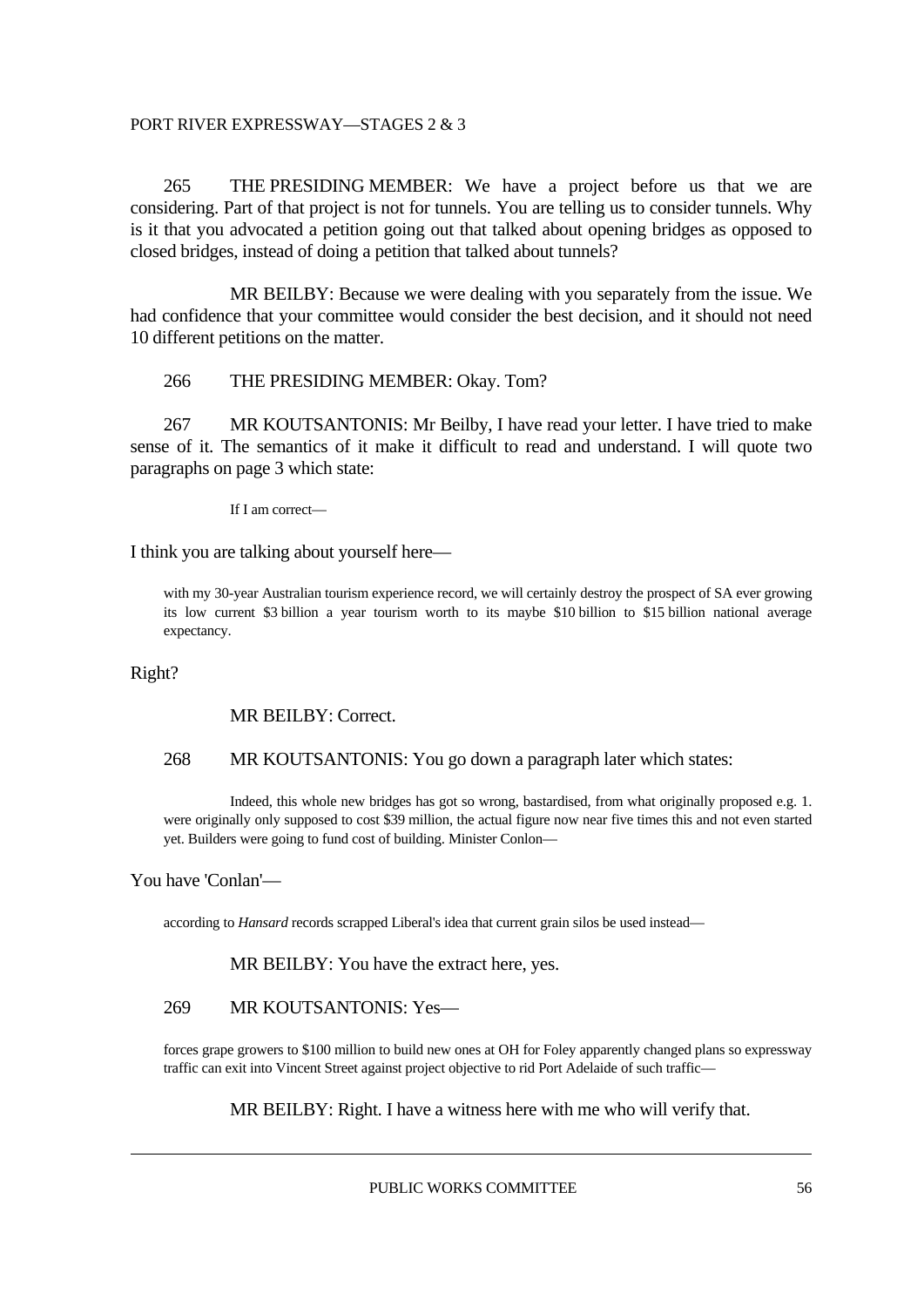#### 270 MR KOUTSANTONIS: That is all fine.

 MR BEILBY: I do not want to cut in, but Transport SA and Mr Hook today said this project has been immensely difficult for them. They virtually indicated that they had never ever seen another one before that has had so many difficulties. That is what I am saying to you there. It has not been your simple, straightforward project. So I apologise if I have—

 271 MR BRINDAL: No, no. He told you that he could not understand your semantics. I could. What couldn't you understand?

 272 MR KOUTSANTONIS: I do not understand. You said in your evidence that the local residents wanted opening bridges.

MR BEILBY: No. I said they did not want fixed bridges.

 273 MR KOUTSANTONIS: Okay. They did not want fixed bridges. They circulated a petition to make the bridges opening.

MR BEILBY: Yes. Correct.

274 MR KOUTSANTONIS: It would imply that they wanted opening bridges.

 MR BEILBY: No. They did not want fixed bridges. I forget the exact wording of the petition, but the petition reads that they don't want fixed bridges.

 275 MR KOUTSANTONIS: Okay. Local residents do not want fixed bridges, and they circulated a petition asking for opening bridges, yet you claim that they do not want opening bridges either.

MR BEILBY: It is not just me claiming it; it is in Transport SA's own material.

 276 MR KOUTSANTONIS: My point is that local residents have overwhelmingly endorsed the petition asking for opening bridges, yet you give evidence to this committee saying, 'No. That's not what they were signing; they were signing that they didn't want fixed bridges.' I have seen those petitions. Those petitions specifically call for opening bridges. So I am not sure from whose point of view you are arguing. Are you arguing from the point of view of local residents who reside in Port Adelaide, or are you arguing from the point of view of Vision SA, which has no members, and which you claim has thousands of members supporting it, who want no fixed bridges or opening bridges. I am not sure of what—

MR BEILBY: It is very clear. The local community does not want fixed bridges.

277 MR KOUTSANTONIS: Why did they sign petitions?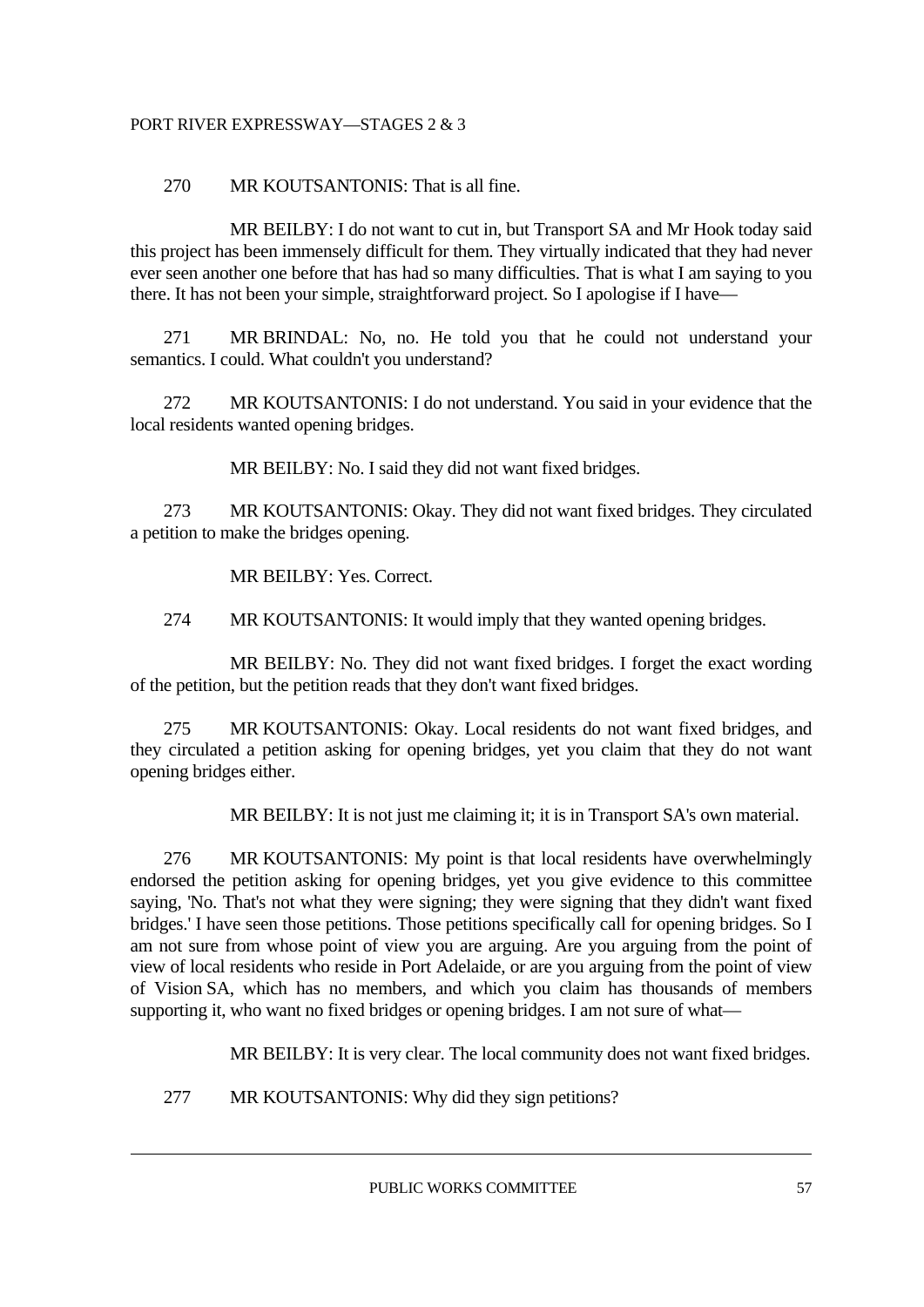MR BEILBY: Hang on.

 278 MR KOUTSANTONIS: Do not interrupt me. Why did they sign petitions calling for opening bridges?

MR BEILBY: Because they did not want fixed bridges. It is self-evident.

279 MR KOUTSANTONIS: It is dumb asking more questions.

MS McNAMARA: Can I speak on the matter?

 280 THE PRESIDING MEMBER: I prefer you not to. We have Mr Beilby who has been nominated as the spokesperson of the group. I am assuming that he will be able to answer questions. You have nominated him as your Vision SA spokesperson in this matter. We will continue to consider your stuff. Earlier, you mentioned sending us some other stuff in writing within a week. Do that. Mark, do you have any questions for Mr Beilby?

 281 MR BRINDAL: Do you know at what point, if at all, because I do not believe and I will go away and study what you have given us in the past, because I remember talking to you—ever having presented to us an option of fifty-fifty, which was a tunnel under the channel, and a rail link around the port. I do not remember that ever being—

 MR BEILBY: You are correct. I do not know whether it is in what I have given to you. I think I gave that to you in the last week.

 282 MR BRINDAL: It is not a criticism of you. In coming up with all of this, one would have thought that the responsible public service, which is the abiding will of the people of South Australia—the government is the transitory will—it is true, and I note some of the gallery is laughing because they are public servants and now know true it is. This is not a political problem. This is an infrastructure problem for the state.

MR BEILBY: Politics should be kept out of it.

 283 MR BRINDAL: Yes, it is not for the next election: it is for the next 50 years. Therefore, the opinions and the best solutions of our entire Public Service, using their expertise, should have been what was paramount. Mr Beilby, you have mentioned the Deputy Premier a lot. Is there some suggestion here that the Deputy Premier's influence within the cabinet might have subverted this whole process and that our public service has been given 'givens' because of the few electors and the Deputy Premier's need to re-elect himself rather than consider the best interests of South Australia?

 MR BEILBY: I would like to think that the local member only has the best interests of his electorate and South Australia at heart. I was talking to a public servant at his front counter when I went to leave some material, and the door behind the counter opened and Foley came out. He looked like he was about to explode, and the public servant got very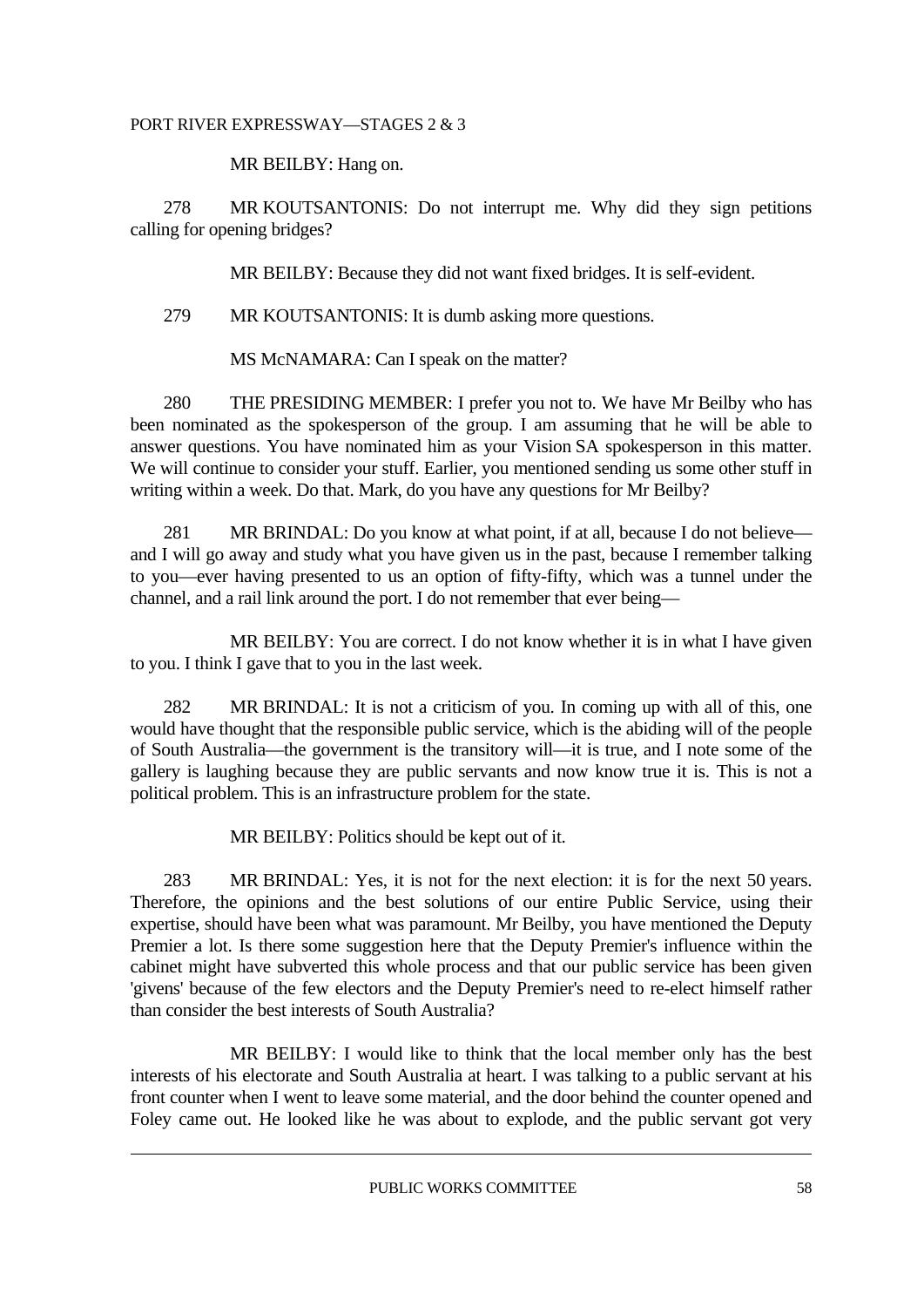embarrassed and the electorate secretary came out of the door and did an instant U-turn and she was not going to get involved. I do not know where he stands, but all I know is there is a right decision for this. We never submitted tunnels before because we took Transport SA's word that tunnels were too expensive. Technology has changed. It was hinted at today that you can now do a metal casing—I am not the engineer, John Murray is—and put a tunnel into a river, particularly if it is not a rail tunnel. David Bartlett, I think, said correctly that you need too long an approach, but a road tunnel you can go down and you can come up. And it was only through talking to a most highly regarded, currently employed, major construction company that is familiar with soil conditions all throughout Adelaide that it came to light that somebody should be maybe thinking of a tunnel. And then further inquiries were made—and we do not want any public servants getting into trouble or anything—and we became aware that perhaps one of the tenders put to Transport SA, or whomever is managing it, includes an option for a road tunnel that is viable and comes in at considerably less than what you are being asked to contribute.

 284 MR VENNING: What about putting it on your plan? You have not marked it on your plan.

 MR BEILBY: No, the detail is not there but it would go in the exact same location as the bridges, between dock 1 and dock 2 across the river.

 285 MR KOUTSANTONIS: You make these claims that there is a leading Adelaide construction company that has told you privately that there has been a tender put through Transport SA for a road tunnel that would be much cheaper. Can you back that up with any evidence?

MR BEILBY: I can, but here is the situation. That company relies on work from government. You have been told time and again, I believe, today that this project has been driven by cabinet decision, not by the body which is normally responsible for it which has refused to give you a recommendation. If I name that company, and there are reasons behind cabinet putting this up, how do we know it is not going to come back against them for future tenders?

- 286 MR KOUTSANTONIS: Go ring Cameron.
- 287 MR BRINDAL: No, we will not. You cannot guarantee the efficacy of your—

 MR BEILBY: I told you the name of who I believe is the preferred winning tenderer. It starts with the letter A. I do not know if there are any other companies that start with A. If it is not a company that starts with A, I am wrong.

288 MR VENNING: What is your personal background? Are you a surveyor?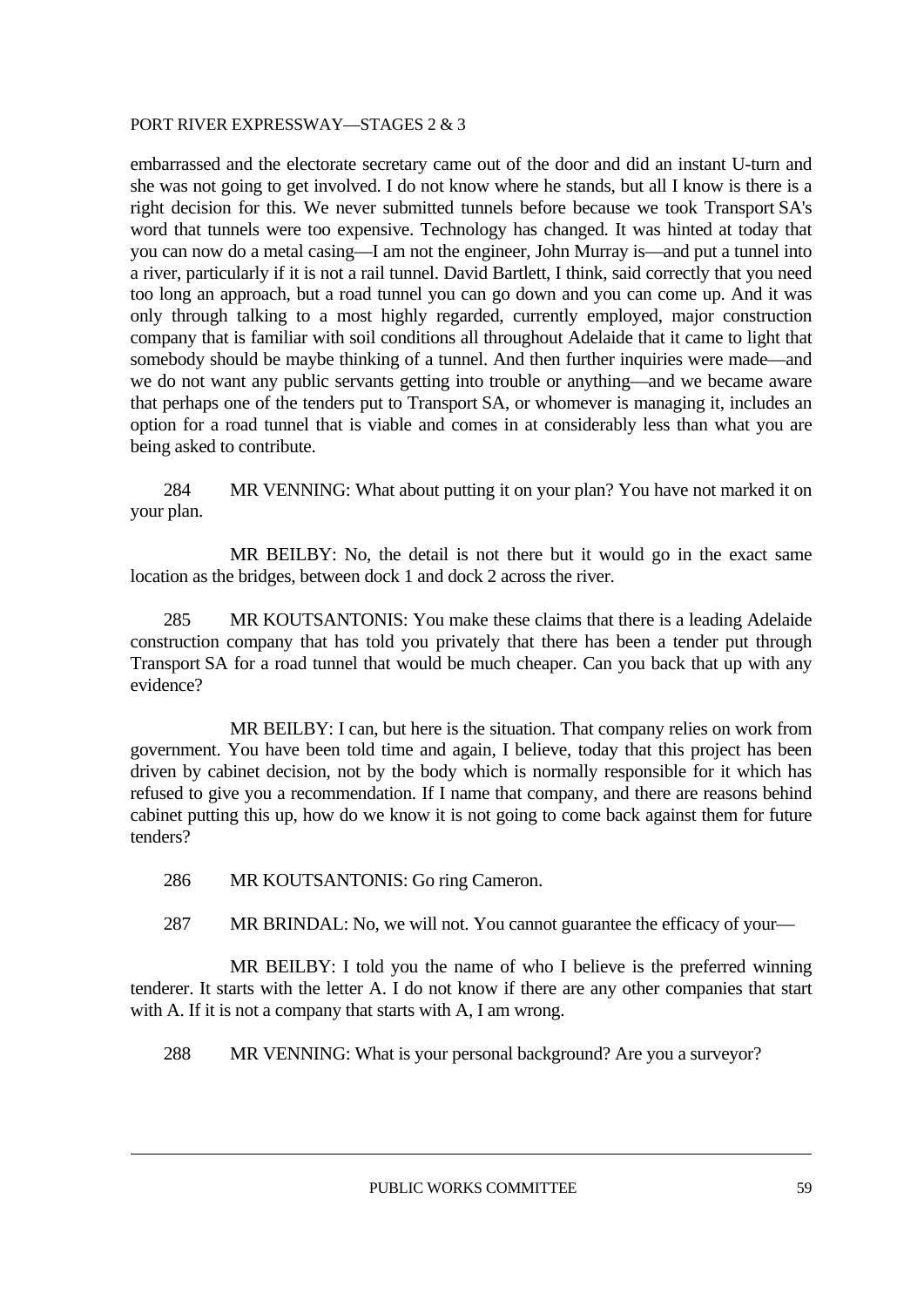MR BEILBY: No. Basically, I was at university doing engineering. My father died and I went to run a country property. In that period I became involved with tourism. I have a 30 year record of dealing with government to do with policy inputs.

289 MR KOUTSANTONIS: Where?

 MR BEILBY: In Queensland and Victoria and a little bit here in South Australia.

#### 290 MR KOUTSANTONIS: Where in Queensland?

 MR BEILBY: The Gold Coast. I have an unsolicited letter of thanks from former prime minister Keating for advice I offered him. I have a letter from the President of Ford Australia, who I dealt with from 1999 to 2004. On his leaving he sent me a letter and said that I was instrumental in helping save the company. That is 50 000 jobs. You are talking about the subcontract at Osborne: \$6 billion to create 1 000 direct jobs for South Australia.

 Tourism has created 300 0000 to 400 000 residents on the Gold Coast. Just open your eyes to that. If it costs \$6 billion to create 1 000 direct jobs for South Australia, if you get this Port Adelaide tourism thing right—and it is senior planning staff with the South Australian Tourism Commission who have backed up my indication that Port Adelaide is the best shot, and they cannot appear because they are not allowed to comment beyond the comment they have already offered. This is the problem your committee faces. There are people out there who have information who cannot provide it to you.

 291 MR BRINDAL: So, you are saying that the Public Service has been politically muzzled?

MR BEILBY: No, I am not saying they have been politically interfered with. It is the reality of the position.

 292 THE PRESIDING MEMBER: Parliament is going to commence in half an hour, and we need to break.

293 MR BRINDAL: I think we need to adjourn.

294 THE PRESIDING MEMBER: I do not agree with that at all.

 295 MR BRINDAL: I do. How can we make decisions? There is a gentleman here, a citizen of South Australia, in good faith, giving evidence that this committee is considering less than the best infrastructure project over the Port River. That is a decision for the parliament to make.

MR BEILBY: Can I make a quick comment?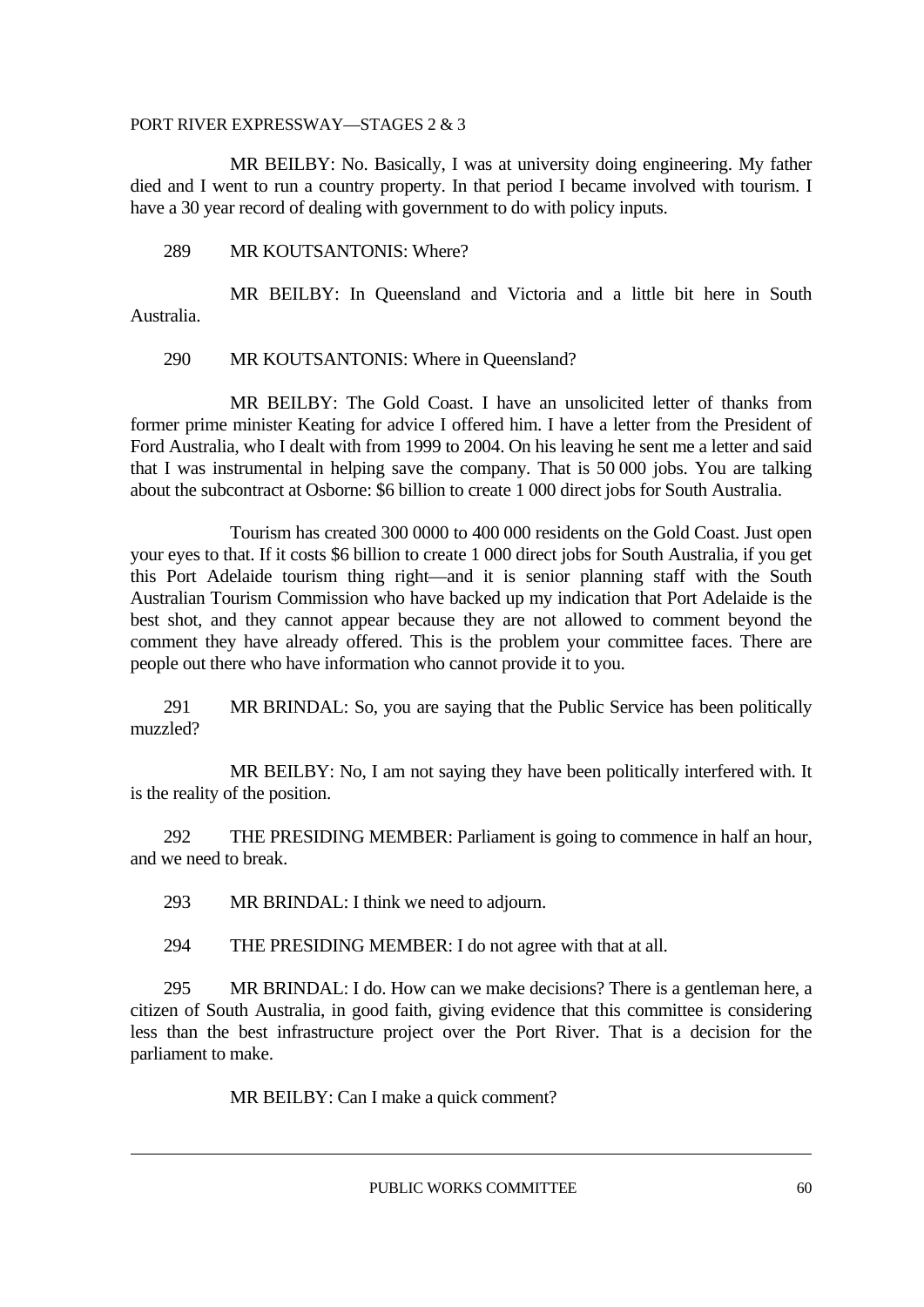296 THE PRESIDING MEMBER: No, you cannot. Just one second. Mr Brindal, with the greatest respect—

297 MR BRINDAL: I am not making a decision today.

 298 THE PRESIDING MEMBER: I am not asking you to. You talked about adjourning. We have a proposal before us. I agree with you that a decision will not be made today. Mr Beilby has agreed to send back additional information within seven days that will then be the property of the committee and you can make a decision, as can the rest of the committee, based on that information.

 299 MR BRINDAL: That is fine. But I want it on the record that I want Mr Beilby back and I want some other people back and I want some other expert witness. We will not be railroaded into this.

 300 THE PRESIDING MEMBER: You have already mentioned that. Mr Beilby, I am going to—

MR BEILBY: Can I just—

301 THE PRESIDING MEMBER: No, you cannot, for one second.

MR BEILBY: I just wanted to respond.

 302 THE PRESIDING MEMBER: You are not going to. Just ease up for one minute. Mr Venning, I want you to finish your line of questioning, I want you to do it quickly, then we will allow you a couple of minutes to wind up.

 303 MR VENNING: There are two issues that I want to raise. The first is the island and the second is the current facilities for bulk handling. First I refer to the island. It is a great idea. I have never heard it before. It is a separate issue. It is not considered on any of these other options. Has it been raised with any of the other relevant stakeholders and have you considered the sand management issue with respect to that island?

 MR BEILBY: We have run the idea past a few people. The most relevant one is the Department of Environment and Heritage. The officer there who would be the most highly placed and regarded officer in South Australia with respect to the issue was not allowed to attend today. What was the second part of the question?

 304 MR VENNING: The sand management in relation to that island—it being in the middle of a current.

MR BEILBY: That is one issue that we have to pursue. But I mentioned the fact.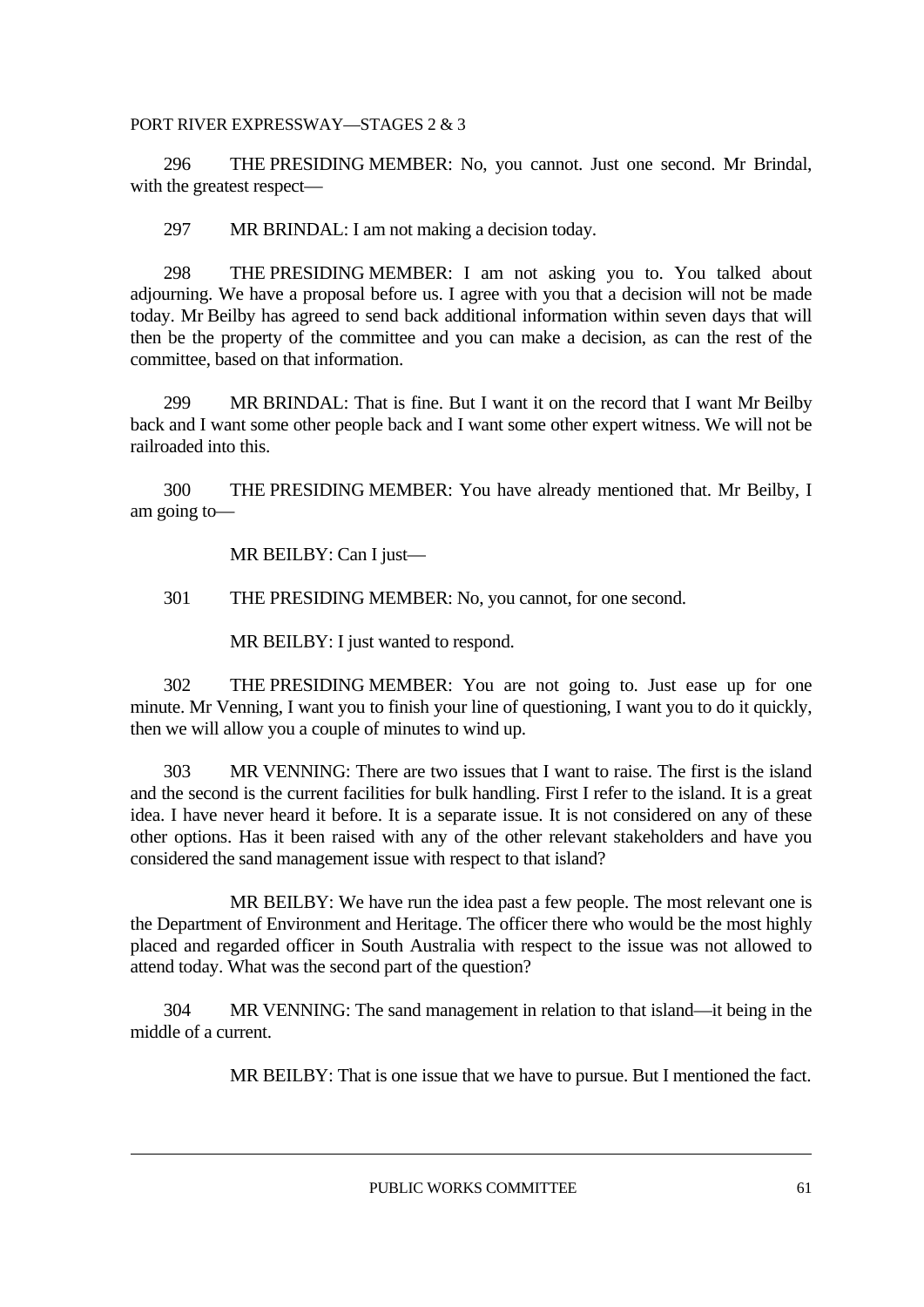305 MR VENNING: Raise it with the other relevant stakeholders in relation to the dredging, because getting rid of the dredgings is a very expensive process. As you said, it is 58 kilometres out in the gulf. Have you reached any decision—

 MR BEILBY: At this stage we have not, because I only became aware of the issue when I attended an environment forum meeting (and I cannot remember how long ago it was) where Alan Rice raised it and by the time I caught up with him, and with all the other matters trying to get ready for this meeting today, no, we have not.

 306 MR VENNING: What you said about tourism in the port is right. We would like to have everything here without it affecting each other. Has your group ever considered a new port alternative altogether? Should this port be here in Adelaide? Could it go north, say, to Miponey Point?

307 THE PRESIDING MEMBER: You have actually put that in your report.

 MR BEILBY: I made mention of it. We did not want to see everything having to be changed. Initially we tried to fit in with what was suggested, and that is why we suggested a bypass route and then, as the bridge crossings got so high, it became cheaper to move.

 308 MR VENNING: I did an extensive paper on this about five years ago, and I am happy to give you a copy. It looked at all these options about the current situation at Port Adelaide. You never mentioned the swing basin: it is just not big enough. Would your plan envisage digging out a bigger swing basin?

 MR BEILBY: What we have discovered—and it is fairly public knowledge—is that Flinders Ports, if you get the increased car exports and all that about which you are talking, they do not have enough room at Outer Harbor. There is a one kilometre frontage between the current grain silos and the North Arm. If they built the burrs just along the river's edge and they cut finger wharves in like they did with dock one and two, they could get even greater area.

 309 MR VENNING: The facility at Port Adelaide is obsolete and they have to build a new facility, anyway. There is no rail work there.

MR BEILBY: There is currently rail access to the current grain silos.

310 MR VENNING: They are out—no loop.

 MR BEILBY: That is right. However, there is a kilometre from there that runs parallel—and we suggested it in our last submission to you. The grand trunk-way runs parallel with the river for a kilometre. They could put multiple holding lines in there. That is one of the difficulties that the rail corporation people have identified which the bridges do not solve. They have mentioned these interface problems at Dry Creek and that is in the material. Both our alternatives solve those.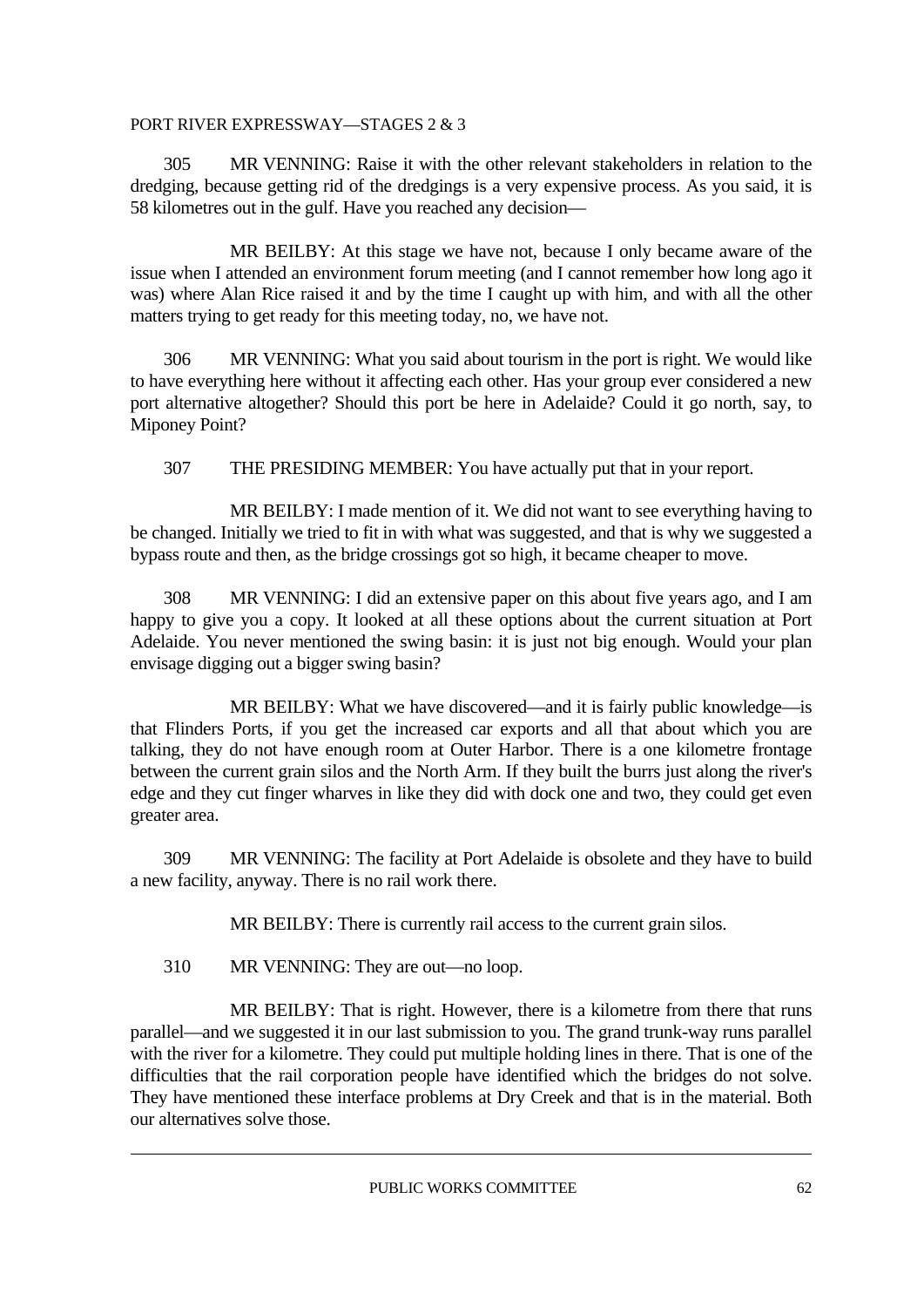If I can just reply to the chair. He mentioned that he did not believe that public servants are sometimes in awkward positions. Our engineer and I were in David Bartlett's office—and I congratulate David Bartlett for the tremendous help he has been, but I believe it has put him in a very difficult situation through the possible comebacks he has had from it and I asked him whether he had talked to the Liberals about some of these things. I cannot remember his exact words, but he indicated that, through his employment, he was virtually prohibited from talking to the Liberals. Is that correct or is that not correct, David?

311 MR VENNING: I think we should cover that—

 312 THE PRESIDING MEMBER: Mr Beilby, that is fairly outrageous. I will correct the record. I have not said things about public servants. I think we have had enough today.

MR BEILBY: All right, I think I am wrong on that. Do you remember that, Jon? So, we have got two people. Can I just say something?

313 MS CICCARELLO: No, I think we should—

314 THE PRESIDING MEMBER: Would you like to correct the record?

315 MR VENNING: I think you had better let him have his say.

MR BARTLETT: I probably said, 'Do not speak direct to politicians'.

 316 MR KOUTSANTONIS: That is right; it is policy. You implied that there was a cover-up—

317 THE PRESIDING MEMBER: Order!

MR BEILBY: I implied the normal condition of his employment.

318 MR BRINDAL: That is unfair to say that and the member for West Torrens—

 319 MS CICCARELLO: Mr Beilby said that he was not able to speak to the Liberals.

 320 MR BRINDAL: All he is saying is that it is against the policy of your government—

321 THE PRESIDING MEMBER: Mark—

322 MR BRINDAL: Don't shout me down.

323 THE PRESIDING MEMBER: We are just trying to keep this thing in order.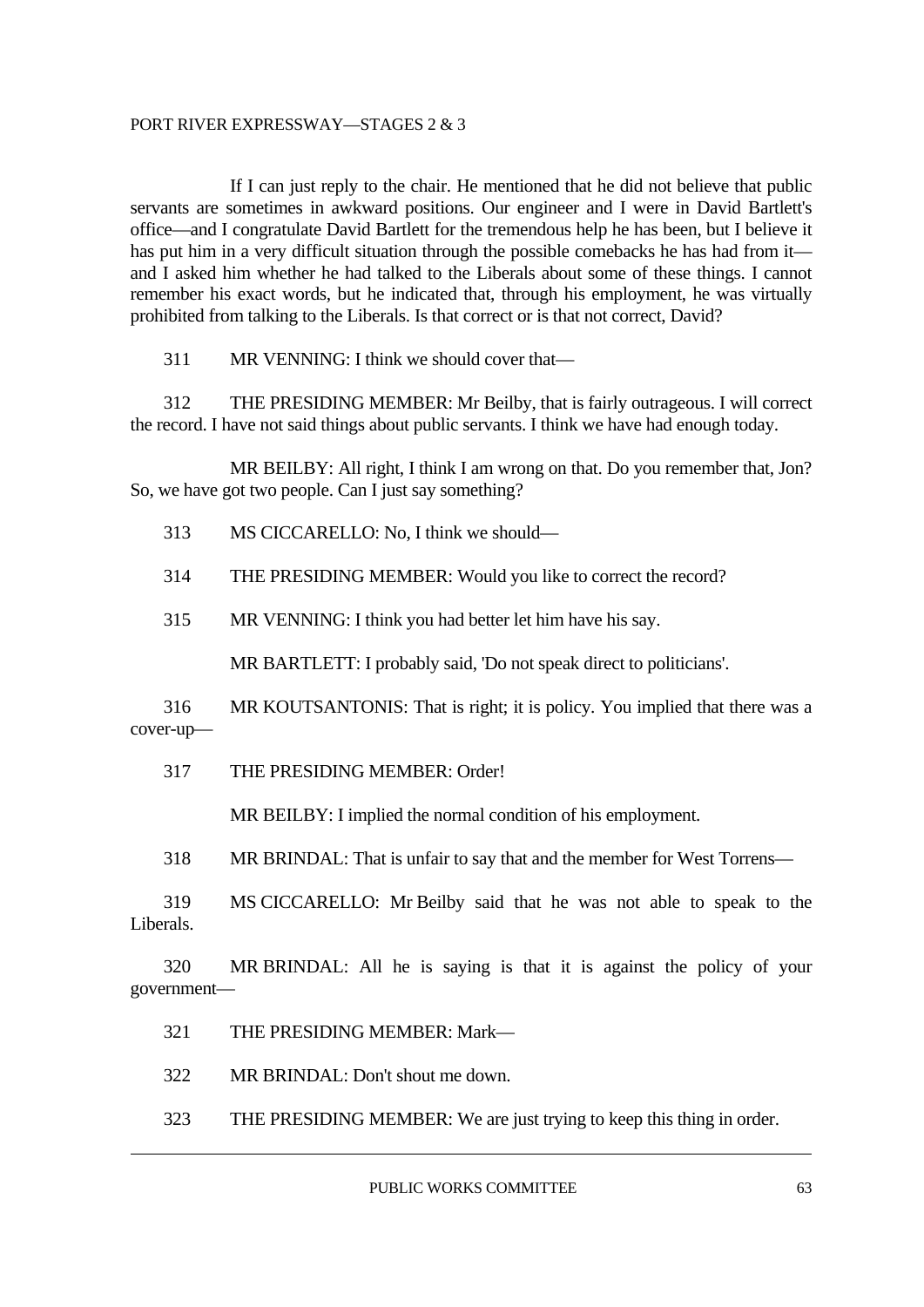324 MR BRINDAL: It is standing policy of the government that no member of parliament can go directly to your Public Service, other than through the minister. I have got that in writing and so has Ivan. Mr Beilby did not say—and neither did the public servant anything other than that; and to imply that Mr Beilby did say anything other than what is your government's public policy is wrong and you should apologise to the witness.

325 MS CICCARELLO: I am sorry, Mark. Mr Beilby said—

326 MR BRINDAL: He did not.

327 MS CICCARELLO: —that he did not speak to he Liberals.

328 THE PRESIDING MEMBER: Do not shout, Mark.

 329 MS CICCARELLO: He did not say he could not speak to a member of parliament.

 330 THE PRESIDING MEMBER: Thank you very much, Mr Rice, we have heard from you.

 331 MR VENNING: In relation to the previous hearing, as the Vice Commodore of the Port Adelaide Sailing Club, is it feasible with yachts to put, say, a winch or an electric winch on the front wire—

332 MR BRINDAL: They are called sheets.

 333 MR VENNING: —and to lower them up and down? First, is it feasible; and, secondly, is it done anywhere else in Australia that you know of?

 MR RICE: It is done largely in Western Australia. In my experience as a marine surveyor, I did one earlier this year that had what is called a tabernacle. It is at the base of a mast, and that allows you to tilt the mast down. It is quite an operation. You still have to rig poles out to act as a lever. It is all set up. On a 13-metre yacht you would be looking at around \$5 000 for the whole set-up to put on that size yacht, so it is quite feasible. There are many yachts here that have come from the west that do have that sort of system, but you have to take into consideration that with Western Australia you go up through the low bridges there, because they have totally closed off their area and you only have a very short area in the Fremantle harbor itself.

 You go underneath a couple of bridges then, once you are up there, you have a large area, and some of the boats stay up there for months, whereas at Port Adelaide it is just a place to go and moor your yacht. So, to come up to the bridge you have to lower your mast, proceed through the bridge and, once you get to the other side, you have to pull your mast back up again, because you do not want all these loose halyards and all your rigging lying all